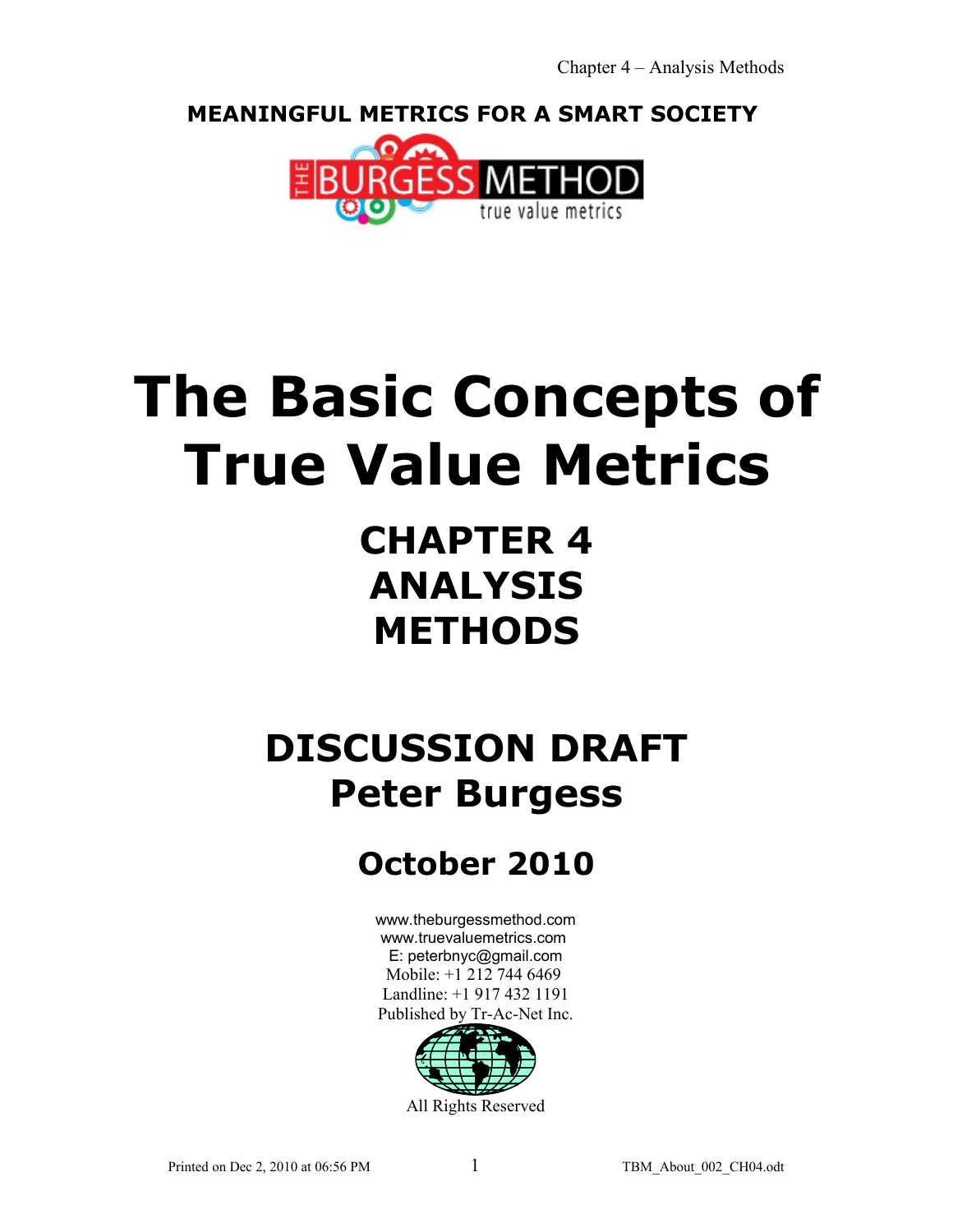# **Analysis**

## **Data Without Analysis is a Waste Analysis releases the power of data**

There are data … and then there is information, then knowledge and then wisdom. It takes analysis to move from having data to having information. Knowledge is getting information into the human brain … and then wisdom is sorting this knowledge so that it gets used in a useful way.

The world has a whole lot of data … most gets used for just a very little bit of analysis … a terrible waste!

Almost every study needs some data to be the foundation for the analysis and conclusions. Enough data are collected to satisfy the methodology of the study … and analysis is done … conclusions drawn … and report submitted. Some time later another study in a similar area of interest … but usually little or no reference to the prior data. Easier analysis … easier conclusions … easier report without the problem of more data that may or may not fit exactly the new study format, analysis and conclusions. What might be the problem and what might be the solution.

The problem might be that many studies are part of an education process that requires original study, analysis and reporting. The primary objective is passing educational requirements … not helping directly with the progress of society and analysis to make this better. Merely recognizing this reality and getting the data more completely into the public space could help significantly.

## **Making metrics useful**

TVM is about making metrics useful. In order to be useful the analysis has to be fast, based on reliable data and the conclusions clear. The whole process has also got to be affordable … in other words, low cost even if the eventual value of the process has a huge potential to be substantial. Any process of metrics and analysis is part of the "overhead" of society, not directly productive and its cost reduces the resources available for the valuable work!

Adding the value dimension to accounting sounds like it is adding a lot more work … but it may simplify accounting and by adding a dimension to accounting that facilitates answering important questions way better than a money accounting system can do on its own. Part of the essence of good analysis is to focus on matters that are material … that are important.

#### **Don't sweat the small stuff**

The big questions about social impact cannot be answered reliably unless there is a value component in the accounting system.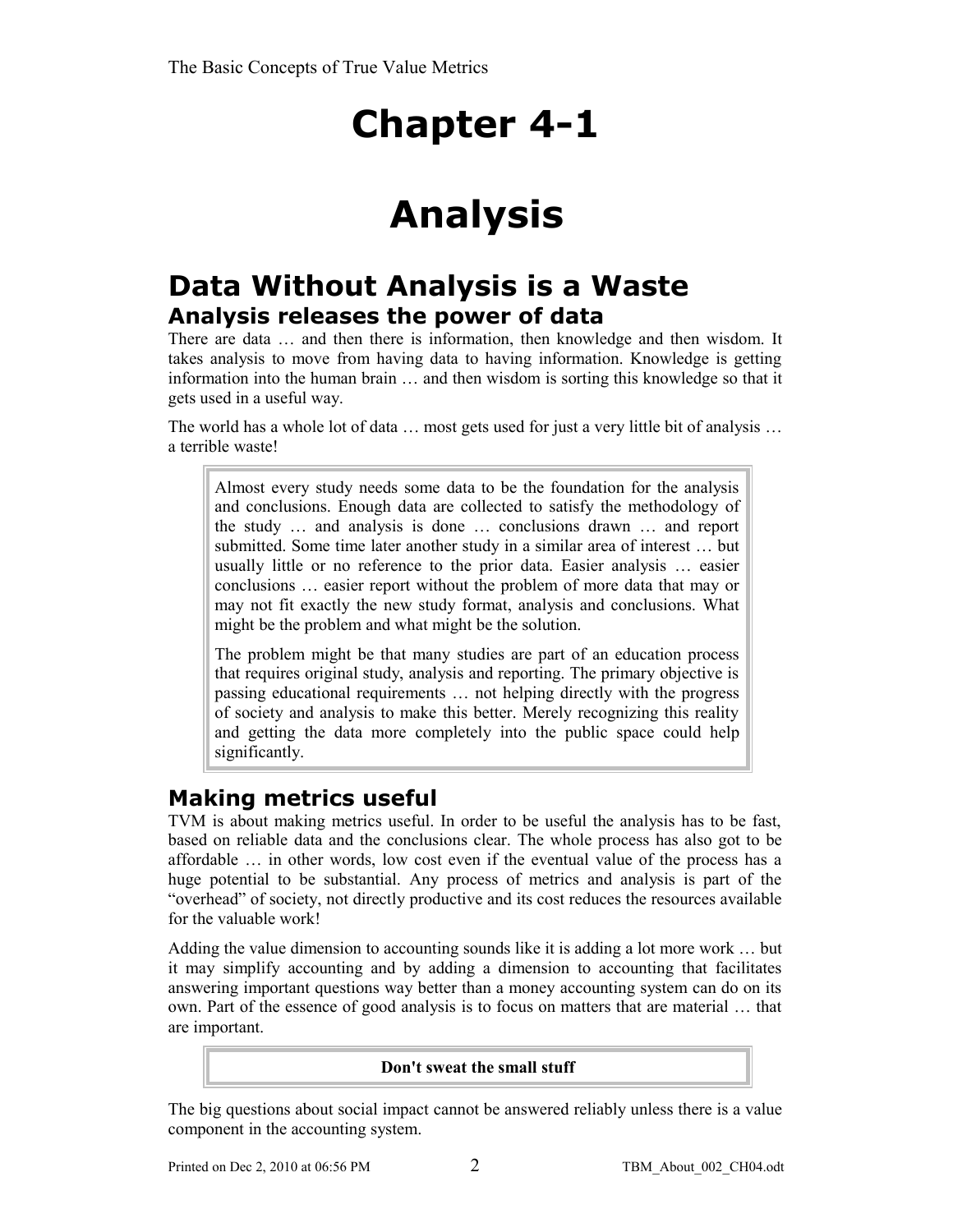## **Making analysis fast and useful**

Decision making needs to be timely … is best when the relevant data is available and presented in a clear useful manner.

> **Management information is the least amount of information that enables a good decision to be made in a timely way!**

What this means in practice is that available data are used ... and the analysis is as good as possible relative to the available data. Rigorous academic analysis takes time … and by the time the analysis is complete, the situation has changed … or should have changed!

TVM recognizes that the academic community and many experts in the international relief and development industry, and in institutions like "think tanks" favor rigorous academic study of complex economic development issues … but this approach is expensive and of rather little practical decision making value. It is too expensive, too little and too late.

Some successful organizations have used simple rapid planning processes for years with good outcomes … for example the UN High Commission for Refugees (UNHCR).

## **UNHCR Used Really Rapid Planning**

For many years, the management approach of the UN High Commission for Refugees (UNHCR) was unusual in the UN system, and very effective. They estimated the number of refugees as quickly as possible and as accurately as possible, and this number established a default budget framework for their immediate operational activity. The UNHCR method made it possible for UNHCR to do in hours what other units of the UN system would take weeks or months to do. This approach saved lives … not to mention saving money!

In much of the business world a rapid planning process is used to take advantage of opportunities and to avert crisis.

## **Fast Planning in a Business Setting**

An international fishing company negotiated fishing licenses to operate in a country's Exclusive Economic Zone (EEZ) … with the provision that a fleet of fishing vessels should be in operation on site within a short period of time … three months, I believe. The expectation was that the international company would not be able to deploy suitable vessels in this time, and the licenses would therefore lapse. The international company did an urgent plan that involved very unconventional solutions and was able to deploy suitable vessels within the time limit imposed … much to the annoyance of the government officials who had designed the "trick"! Fast planning made it possible to take advantage of a desirable opportunity!

## **Analytical codes Analytical codes are basis for organizing data**

Codes facilitate the organizing of data. The power of relational analysis is maximized by the design of the analytical codes. This is the key to easy analysis, and relatively easy to do for a relational database. Frequently, however, it is ignored and code designs do not follow fully logical rules and easy analysis then becomes impossible.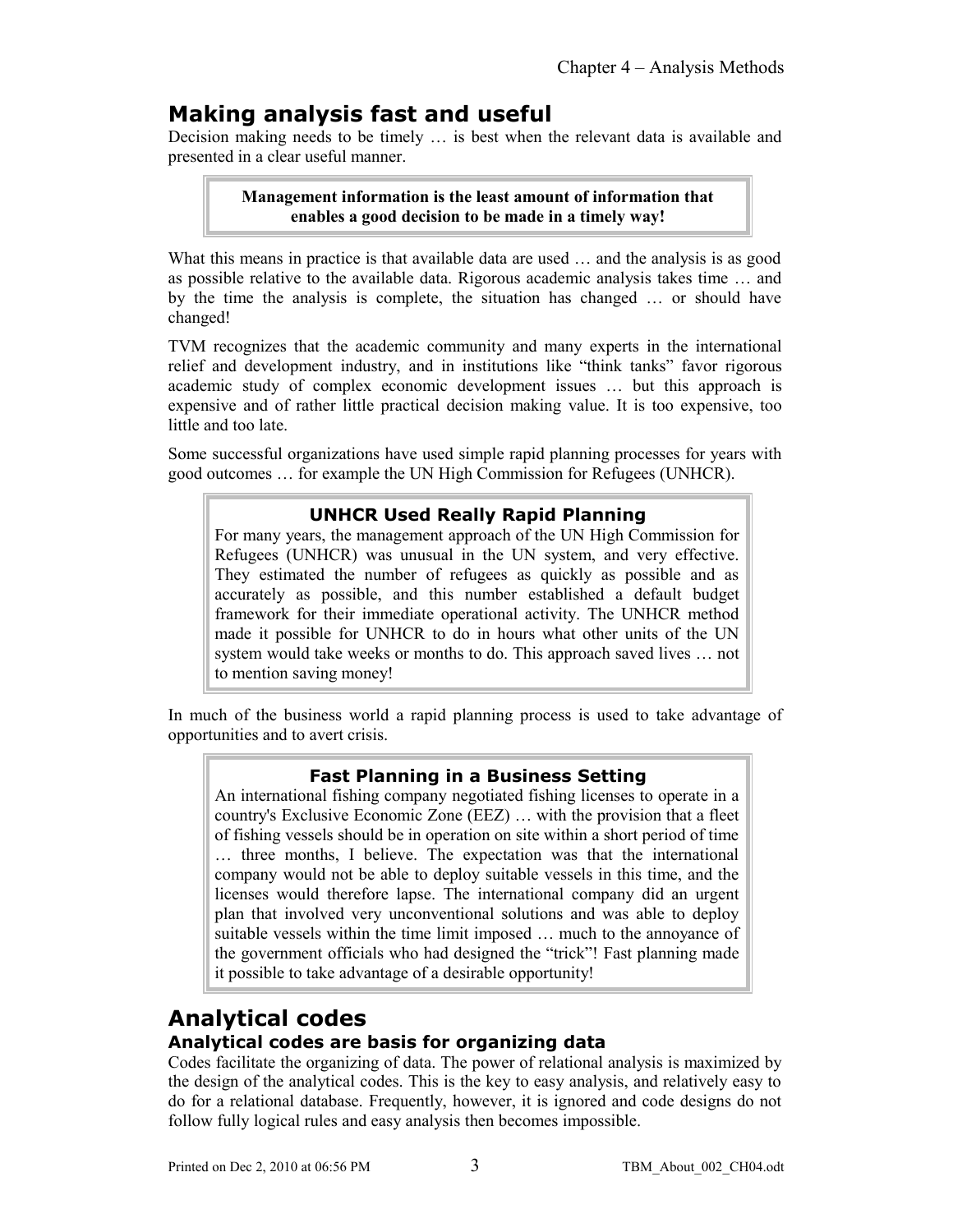#### **Account codes**

 Part of the power of conventional accountancy was the logic of the account codes ... and this has become even more important as the TVM approach to socio-economic performance metrics has been developed

#### **Budget codes**

In government settings budget codes are the codes that control government moneys more than anything else. Many countries use a "single treasury account" financial control framework with all government disbursements controlled by a "vote" of the legislative body.

### **Program codes … Organization codes … etc.**

The power of IT for processing data is optimized by a strong code system that allows for easy aggregation of transaction data and easy drill-down from summarized data.

### **Place and time analysis**

Place and time analysis are important in the use of TVM … and for easy analysis there must be rigorous systems for coding of place and time.

## **Analysis Independent of Permissions**

TVM does value analysis independent of any permission … the more permission is refused or there are constraints on dataflow, the more it is imperative that value analysis is done and conclusions drawn. The more there is "push back" the more there is a need for the data to be obtained and for the analysis to be done and reports available.

While there are strong laws and rules that require organizations to publish financial data … the way these data are published limits what it is possible to learn from the material rather than being a regime where data about performance are clear and operations transparent. There are good … that is bad … reasons for keeping operational data private! Many business organizations cut corners and private "deals" are going on all the time. These "deals" make the participants a lot of money and are only possible as long as the financial reporting remains opaque.

### **This is an old idea … that works**

If the CFO considers everyone to be a crook … and designs the accounting system so that it is difficult for a crook to steal the company's assets … then the accounting system will control the company's assets. Experience suggests that crooks are everywhere … but most are lazy … so they don't bother with an accounting system that is hard to compromise. Change the internal control system from time to time to keep from making it easy!

Organizations like the World Bank have diminished the role of financial processionals in keeping track of the money … accordingly it is no surprise to have extremely weak financial controls in almost all areas of the relief and development sector, including in projects that are funded by development banks and international donors. These fund flows have been treated like open access ATM machines, and the fact of slow progress in the relief and development arena is not at all surprising.

Changing this is not going to be done "with permission" … it is going to get done because it is right, and the public is entitled to accountability for the use of resources and the outcomes.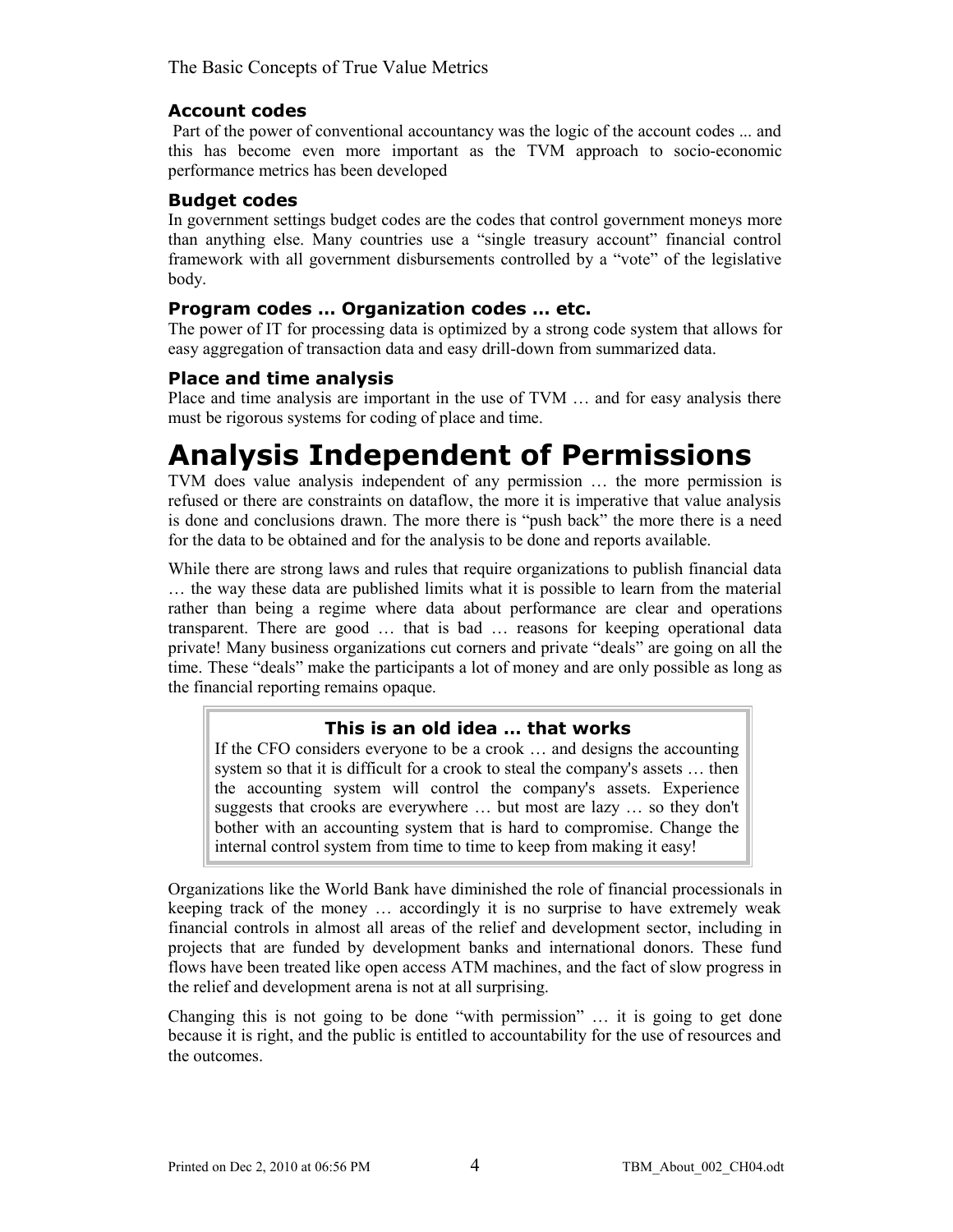# **Analysis About Cost, Price and Value**

## **Cost, Price, Value Relationships Three key numbers: cost, price and value**

Cost, price and value are very important numbers about any economic activity. Though modern society is founded on economic activity, there is a surprising lack of information about cost and value though there are massive datasets about prices. ... that is what a buyer pays for a product or services, and what prices stocks and other financial interests are trading at, what prices commodities are trading at, etc.

The explanation why there is little information about costs may well be that those that make decisions would be embarrassed at the internal value chain within their organizations prior to the transaction where the customer buys the product or service.

Corporate accountancy is only about money cost and money price. TVM uses cost, price and value. The value derivatives of cost, price and value are key numbers that describe economic activity. The relationship between these numbers determines the performance of almost any economic activity. All of these measures are important ... any one missing and the understanding of the dynamic of societal progress is compromised.

## **Cost and price**

Cost and price make it possible to calculate margins and profits ... and this is what is done in normal corporate accountancy and financial reporting. As we shall see later, in modern financial reporting both cost and price are capable of being distorted so that the most favorable margins and profits are being reported ... something that professional accountancy was structured to avoid.

## **Cost and value**

Cost and value make it possible to calculate value adding ... something that is very important for society. For this to be of greatest use, the calculation of cost must include not only the money cost but also the value consumed associated with the activity.

What is this? In the case of the oil industry, the costs of crude oil production include payments made for royalties, licenses, etc, as well as the costs of exploration, drilling and extracting the oil from the oilfield, and shipping the product to refineries and to market ... but the costs do not take into account in any financial metric the depletion of the resource, and what it would take to replace this resource. This is a huge problem, because the resource being depleted has taken many millions of years to accumulate, and the cost of this

There are other examples ... see ????

## **Price and value**

In some cases price and value are the same. In this situation the value chain through delivery to the final consumer is extracting from the consumer a price that is equivalent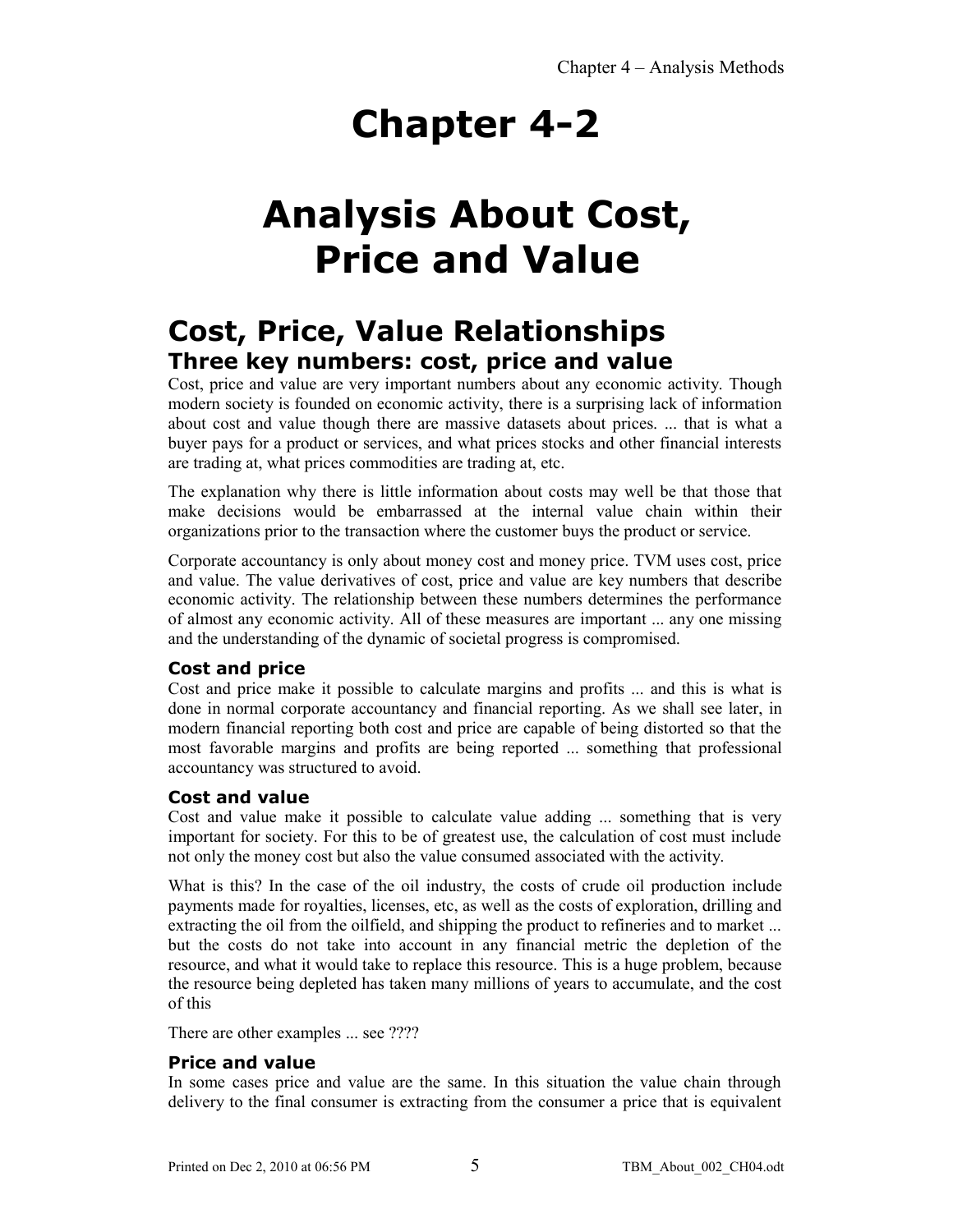to the value. The consumer does not get anything of the added value. In fact the typical business model is one that aims to extract as much revenue from the market as possible.

The use of resources does not automatically mean that there is either going to be efficient or effective use of resources.

#### **Disbursement is no way to measure performance**

The World Bank did a disservice to itself and to the whole process of development by using the amount of loan disbursed as a proxy measure for how much development progress was being made. It was a stupid idea and went on for years.

In the current global malaria control programs, the amount being disbursed is a more prevalent measure than the amount of malaria disease reduction. The idea of effectiveness measurement is missing!

## **What is the cost?**

Performance is both efficiency and effectiveness. The profit and loss account summarizes the activities of the organization in money terms showing the revenues and the expenditures. The profit and loss account that is presented to outsiders tends to show the least amount of information allowed by law, while the internal profit and loss accounts will show all the information needed to facilitate good management.

#### **Cost efficiency … how much actual was relative to standard**

Cost efficiency is how much the actual cost was relative to what the cost should have been … often expressed as a standard cost. There are many ways to evaluate cost performance including also comparison with activities undertaken in other places or with activities undertaken by other organizations.

Well designed data systems makes it possible to compare how much something actually cost with what it should have cost.

Cost efficiency is a measure of how well something is done. Cost efficiency answers the question about whether or not resources used are more or less than would normally be expected? Comparative cost efficiency answers the question about cost relative to other similar works at another time or in another place.

#### **Cost effectiveness … How much value for the cost?**

Well designed data also makes it possible to measure the relationship between the cost and the impact … that is the change in value arising for the community. Cost effectiveness is a measure of how well doing something results in getting the desired impact. Did the use of resources solve the problem that is being addressed or not. Did the use of resources have a favorable impact on the community and quality of life … and was the impact what should have been achieved.

Cost effectiveness is the more complex idea of relating cost to the value of the accomplishment. The idea is simple in theory, but becomes more difficult as the problems being addressed are more complex. TVM uses techniques to get an overall idea of cost effectiveness, and then goes into more detail to assess the way different initiatives contribute to progress. This may require multi-variate analysis of the datasets where there are multiple interventions being used.

TVM accounts for value with as much rigor as possible even though value is perceived differently depending on many subjective elements. TVM uses a system of standard values which makes it possible to compare cost with value on a uniform basis.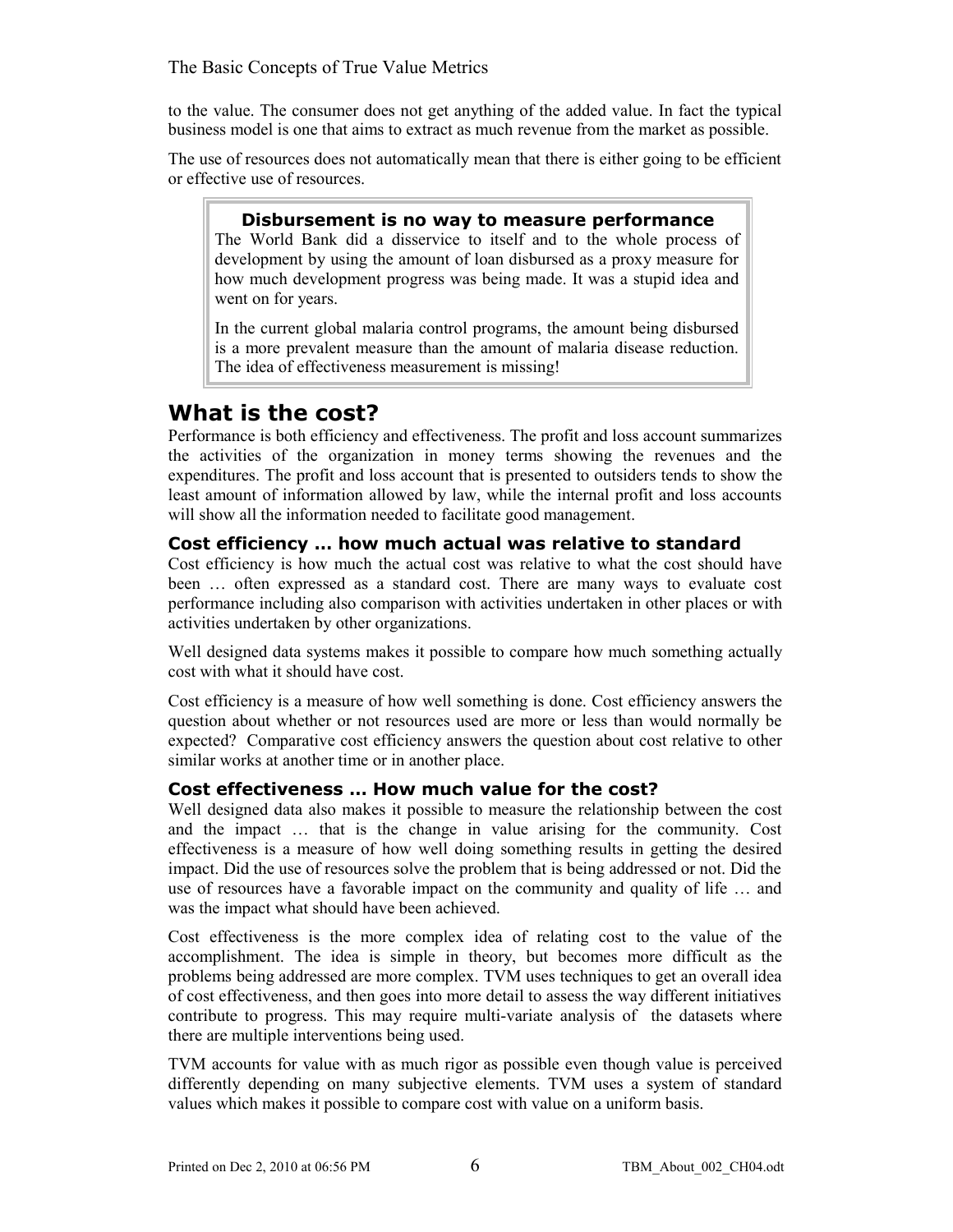Standard costs and standard values facilitate analysis and avoid data overload. Separately TVM allows for the analysis of standard values and the use of this set of metrics to understand differences between societies and to help with the determination of priorities.

External resources complicate analysis. The performance of the community is a function of the amount of external resources needed to maintain a good quality of life. A low performing community is unable to maintain its quality of life without getting external resources. A high performing community needs no external resources to maintain and improve its quality of life.

There are organizations that use large numbers of unpaid volunteers. The labor resource is money free to the organization, but the "opportunity cost" for the volunteers is not zero, and the optimum opportunity for the organization should be bigger than the value of just "stuffing envelopes"!

## **Quantifying Value Standard value is key to efficient analysis**

 The core hypothesis that justifies the development and deployment of TVM is that money profit is not enough, there also has to be value. But value will never the there if value cannot be quantified in a widely accepted way.

#### **If you cannot measure it … you cannot manage it**

The TVM solution to this problem is to make use of "standard values" rather like "standard costs" are used in cost accounting … but even this has to be done with care. Value is not a simple metric … but it is a very important one.

Value is subjective … and this is part of of its importance as a key metric of progress and performance. A simplified value construct will not work to guide society to its best performance … or even to know what best performance might be.

Ignoring value … which is essentially what has been done in money accounting and economics certainly simplifies analysis, but over time the result of this is increasingly poor allocation of resources. Value is subjective, and as such its quantification has to have an element of pragmatism in order to be practical.

One part of the solution is to have standard values for everything that is of value … in other words, for everything.

The idea of a standard value in TVM is similar to the concept of standard cost in cost and management accounting. Everything has its standard value computed, just as everything has its standard cost computed. Periodic comparison of actual cost to standard cost makes it possible to have standard costs that reflect the actual cost very closely. Routine management analysis may be done using the standard costs … and the answers are good enough for most day-to-day decisions. Similarly with standard values … they may be used in day-to-day analysis and the answers are good enough, and easy to get.

## **Price as a proxy for value**

Price is often used as a proxy for value … because sometimes the price is close to the value. But this approach to value has many problems of which (1) price is determined in the main by the seller, and (2) the analysis going into determining price usually ignores almost all the elements of the value construct except what value a buyer might place on the item. In other words, you cannot set the price higher than the customer thinks the item has value if you want to sell the item!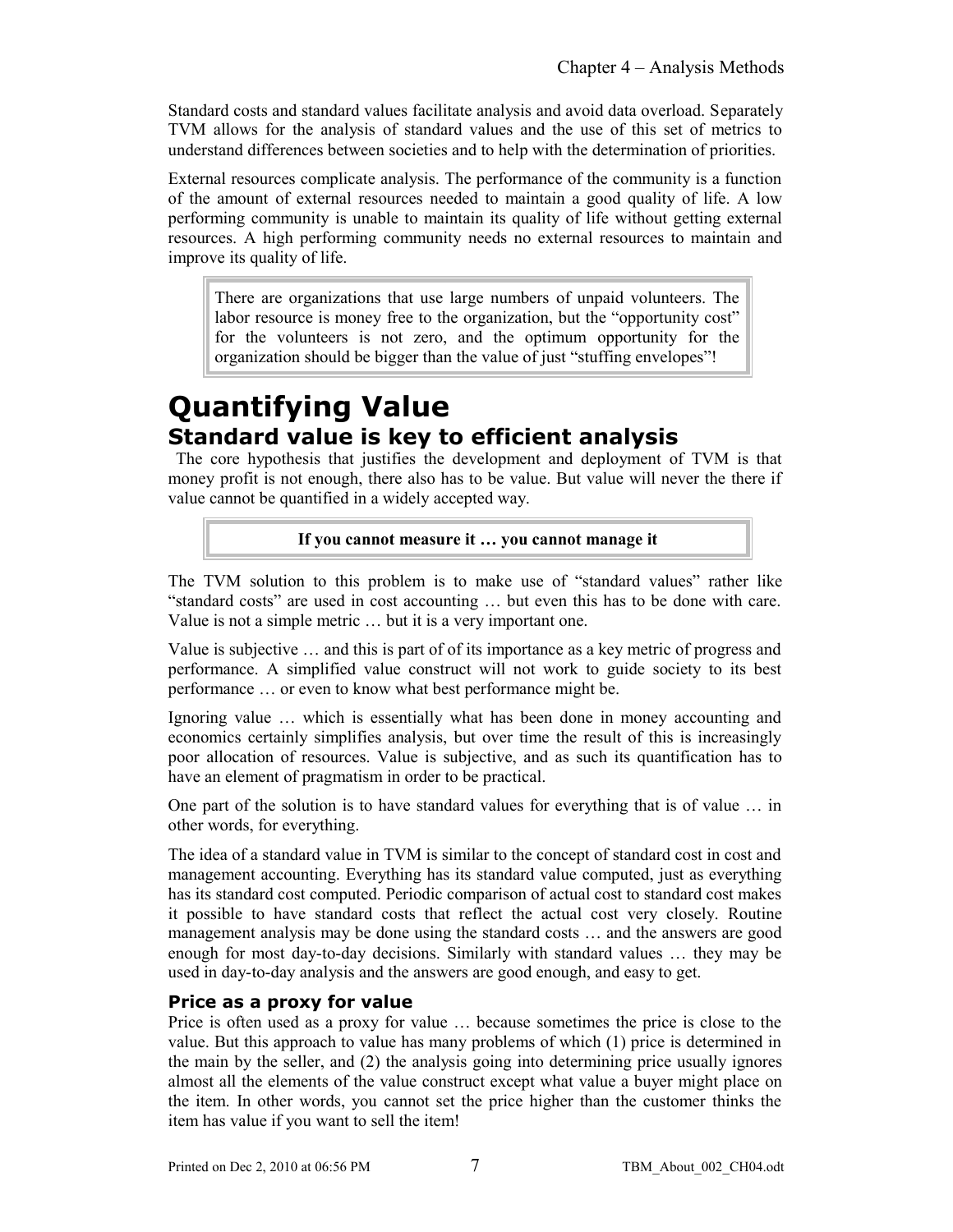This idea that price is best when the price of the item and the value of the item to the buyer is the same is an interesting dynamic … with the result that all value adding then becomes attributed to the business part of the value chain, and none for the consumer. In the end, a damaging economic idea.

## **Value is everywhere Examples in every sector**

 A standard value needs quantification, but not as money value … not as a monetization of the value quantity … but using a separate unit of measure.

Value changes depending on whose perspective is being used … and these changes are complex and difficult to explain. They are not only based on simple economics, but there are cultural and social issues as well.

Every person has their own profile of values … many people may have similar profiles … and within a community there may be only one general profile … or a relatively small number.

There needs to be a large repository of value profiles so that what people think one value is relative to another value. Many of the value ideas will be different … many will be the same. When all the profiles get linked together relatively, it becomes possible to see the aggregate average value profile.

Housing has value … a house has value … part of the value is its role in sheltering the family ... part of the value is being a home for the family, the social center of the family … part of its value is the image it gives of the family … part of its role is a contribution to the neighborhood as a whole.

An education has value … part of the value is the socialization learning that children and young people get at school and college … part of the value is what they learn … part of the value is learning how to learn … part of the value is the opportunity expansion that results from being well educated.

Infrastructure has value … part of it is to enable socio-economic activities to take place more easily … a bridge saves people time in getting from one place to another, or getting there at all … a road makes it possible for people and goods to move from place to place efficiently. The value arises because people save time and things can be more productive. In some cases infrastructure makes the community safer. In some case infrastructure makes it possible for a community to expand … or to build some new economic activity in the place.

Health has value … part of the value of health is that good health enables people to live their lives in a far better way than when they are sick. All the things that are possible when a person is health become compromised when there is debilitating sickness.

Low crime has value … quality of life is at its best with no crime, but becomes impaired when there is crime. Low crime has a big social value, that is lost when crime increases. Getting low crime is expensive … police, courts, prisons and remedial programs are high cost parts of the community fabric, but important.

Electricity has value … quality of life is improved with access to electricity … when used electricity is clean … though there are questions about how clean electricity is when it is being generated.

Jobs have value … to the employee, those that are remunerated have a value in the family that is big relative to the same person when they are unemployed and unremunerated. Jobs are interesting in that they are also of value to the employer … every job helps in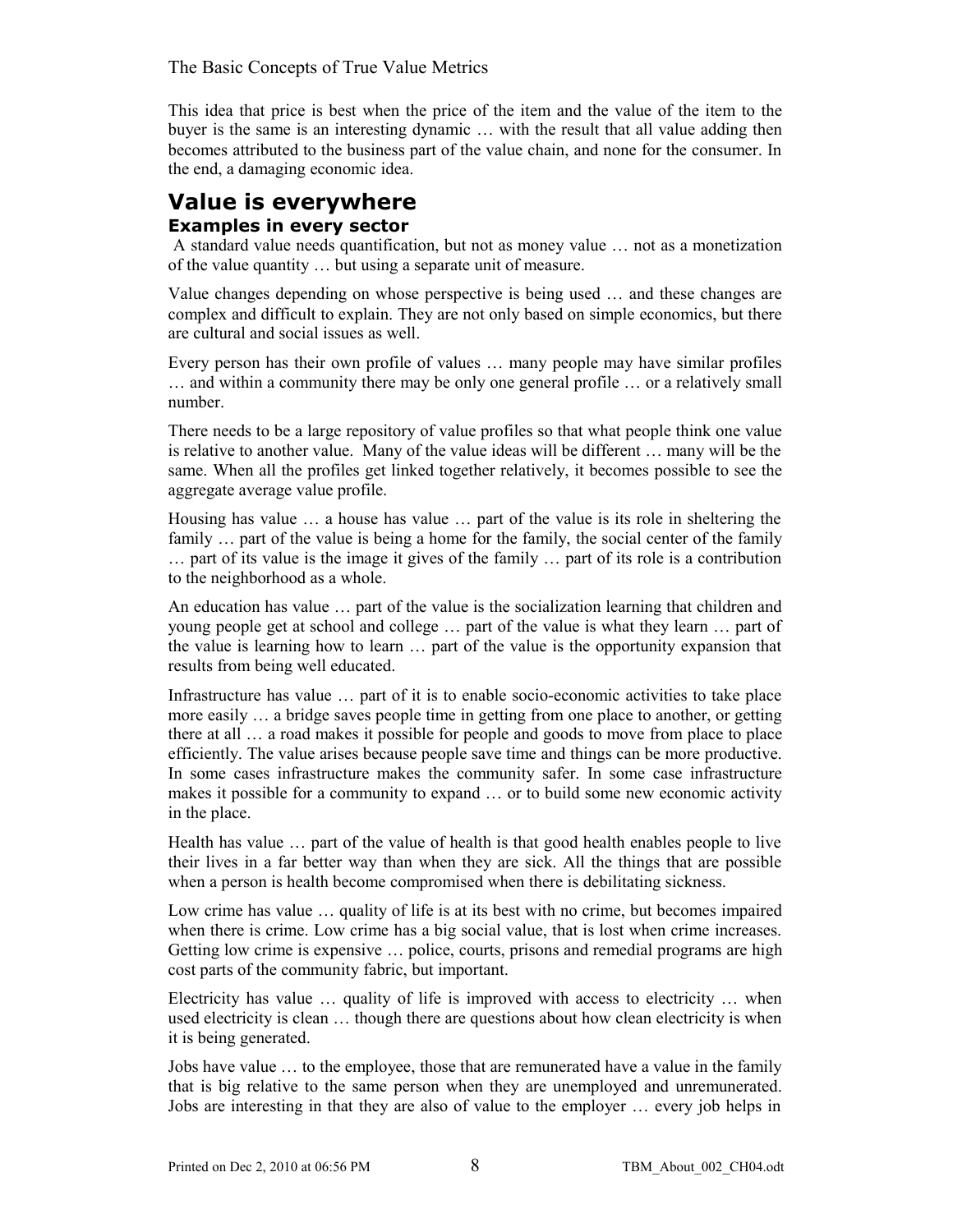the process of carrying out the mission of the organization … and build value for the organization.

## **Things that impact value are everywhere**

Things that impact value are everywhere as well … so the framework of metrics needs to be able to handle the multiple characteristic of the value item and how issues impact the matter.

## **Good health has high value**

Good health has a high value … but this is reduced by the onset of illness. Being sick lowers quality of life. Being cured improves quality of life. Being in good health is the desirable norm in the quality of life matrix.

## **Health in GDP is nonsensical**

With modern GDP metrics, the cost of treatment is captured, but nothing else. The erroneous supposition is that the more treatment there is, the stronger socio-economic performance. TVM disagrees profoundly and has a very different approach.

Good health is always desirable … but maybe good health has a different value at different points in ones life. This should be reflected in the way the value matrix comes together. Maybe health value is going to be different for different people who do different jobs. The details are tricky … and they should be respected … and also there should be some simplification so that the system stays workable.

### **Low crime has high value**

Low crime is very desirable and enhances quality of life in a community. In turn low crime has a favorable impact on the desirability of the neighborhood and house prices. Low crime reflects the people who live in the neighborhood and those that come into the neighborhood. Low crime also reflects the capability of the police and law enforcement.

In the quality of life measure, low crime should be the norm, and be a value component. All the various forms of criminality … anti social behavior … are negatives that detract from quality of life.

The cost of police and law enforcement may be needed to have a low crime outcome … but the costs are a negative in the quality of life. That money has to come from somewhere.

### **Efficient public transit systems have high value**

Efficient public transit systems have high value and should be the norm in a well measured society. If the value of having excellent efficient public transit systems is incorporated in quality of life as the default, then the various costs can be set off against this. If there is a good transit system there is a history of investment in the transit infrastructure and the equipment, and an ongoing cost of operating staff, operating costs and maintenance. There is also a cost of congestion that varies according to the state of the transport infrastructure and the performance of the transit system. With a good transit system the desirability of neighborhoods can improve … but not always.

### **Urban and regional mass transit systems**

It is difficult to imagine a modern city without a high performance urban mass transit system as well as regional mass transit systems. Most of these systems are run by government entities that use cash based money accounting, a system that fails completely to keep the value of past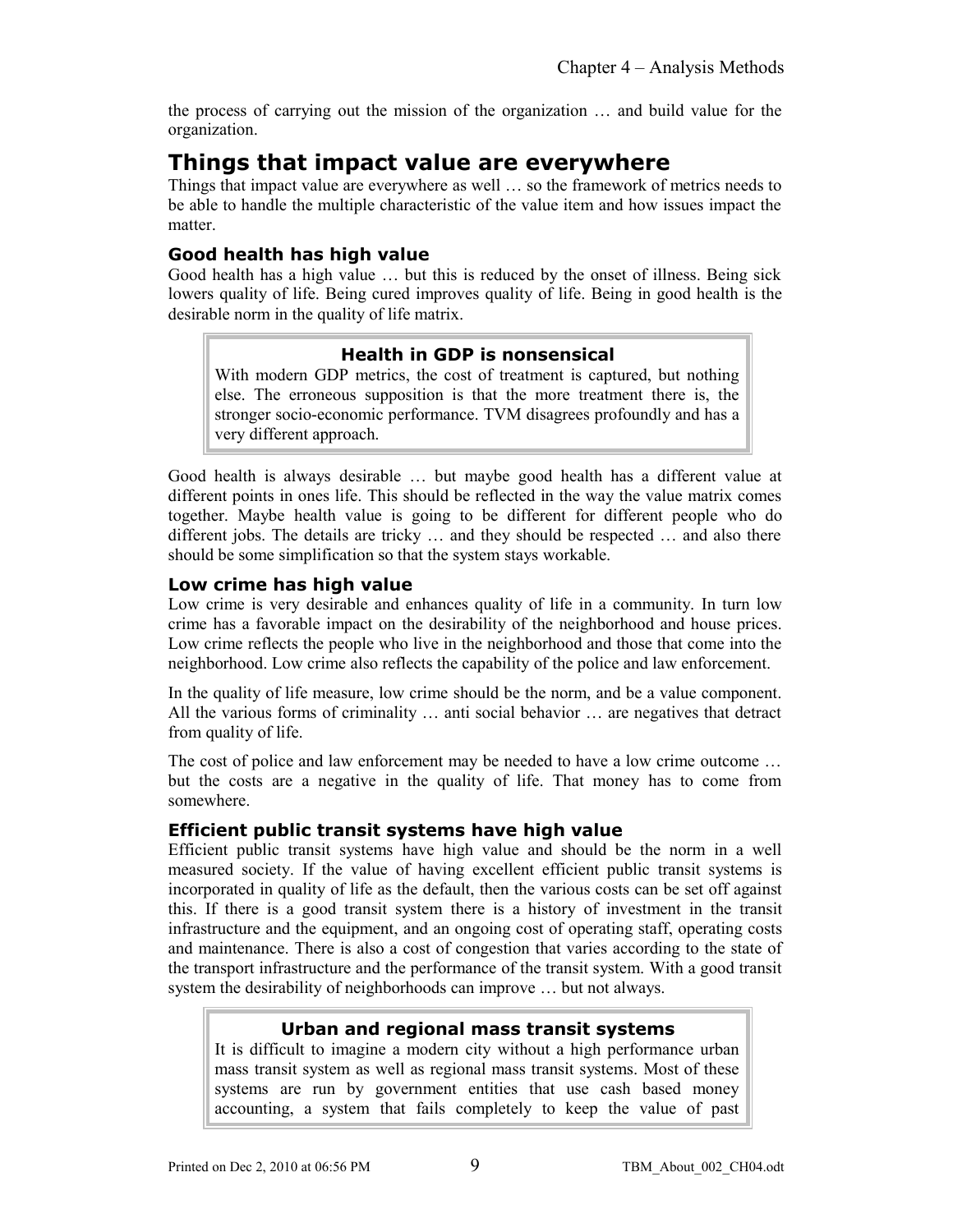investment front and center of performance analysis.

The value of transit systems is a component in quality of life … not having one is a deficit .. and the cost of building one and the cost of running one is also a deficit … the cost of congestion is a deficit. The cost of building and running transit systems is substantial … and the matter of whether this is best paid through a public funding process … bonds, taxes, etc … or by user fees is an important question.

Not funding mass transit adequately, and having the system deteriorate is usually a value destroying outcome. At the same time, allowing high costs and low efficiency in the operation of the system to become the norm is also a value destroying outcome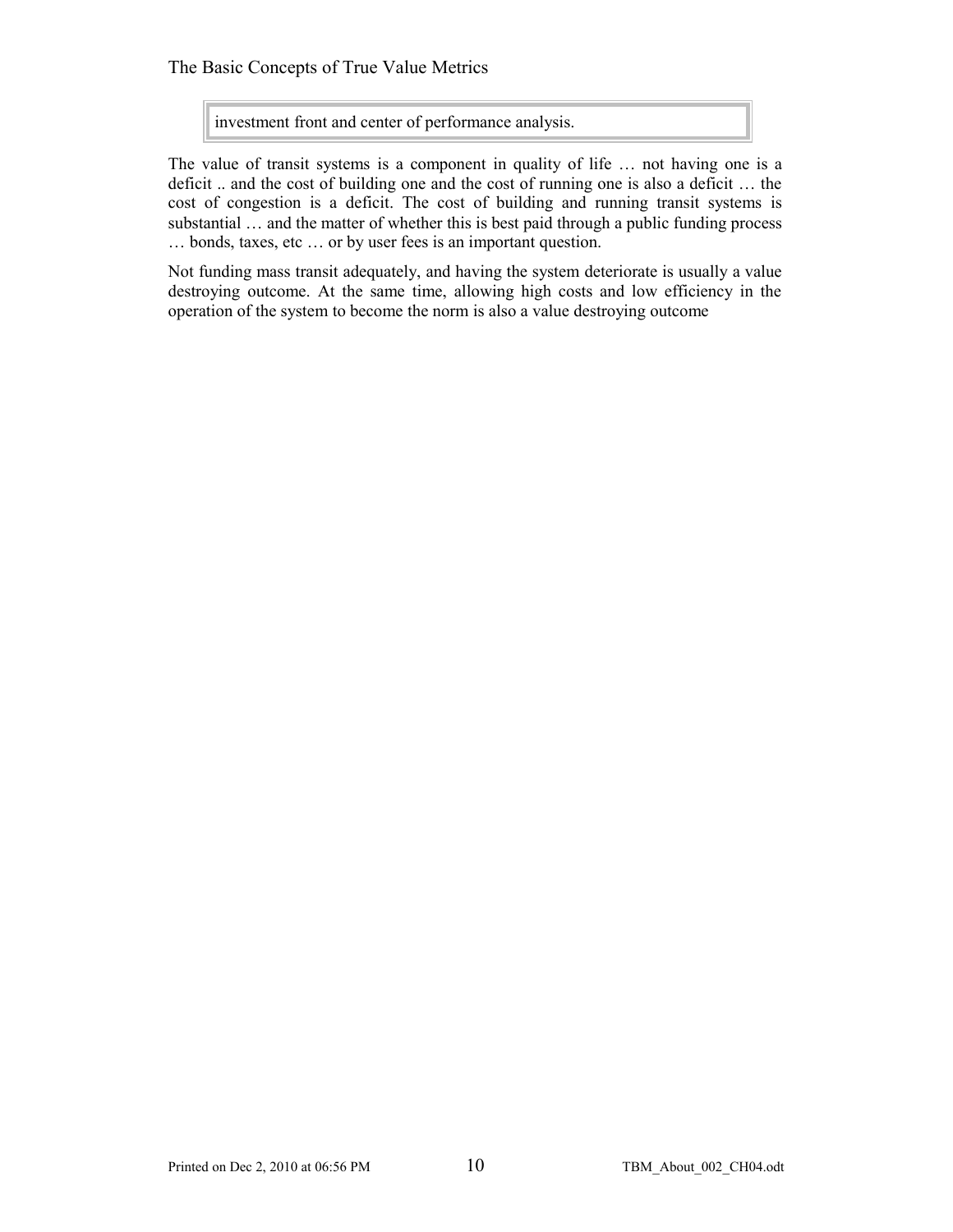# **Analysis of the Value Chain**

## **Source of Profit/Value Adding Impact in different parts of the value chain**

The value chain starts with a resource and ends with an impact on quality of life. Value chains exist in a complex and chaotic economic ecosystem with a variety of resources, a variety of actors and a variety of interactions that produce a variety of outcomes. It is virtually impossible for a value cha

in analysis to be academically rigorous, but it is incredibly useful in understanding the main drivers of socio-economic performance.

The prevailing money accounting metrics has the corporate organization as the primary reporting entity with no metrics at all that relate to the impact the entity's activity has on the community and society at large. This is a major limitation of the present system of metrics

For the corporate stakeholders the only metric that matters is aggregate profit of the organization … but for society what matters is the impact of the business activity throughout the value chain and in all the communities where the business has activities.

Value chain analysis shows that in some cases a business has a favorable impact in one community while have an unfavorable impact in another community. This might be a function of employment, or what a company is doing to the environment.

## **Who wins and who loses in the value chain?**

Value chain analysis is a core analytical technique that may be used to help understand why some people and organizations accumulate wealth and others do not. Value chain analysis is used to show cost and profit distribution across multiple areas and organizations as in the petroleum industry, or across time as in the case of education and the student's subsequent career.

TVM makes use of the idea of value chain analysis. What appears successful in one part of the value chain may be negative in other parts of a value chain.

Corporate profit reporting is based on a small part of the value chain ... a small part that excludes all of the consumption of social value. This reporting takes no credit for the social good that a good economic activity creates. Looked at from the TVM perspective, typical corporate reporting is very incomplete and does a major disservice to society as a whole.

Value chain analysis is not difficult except that the data needed to do it are rarely available. This may be because responsible parties do not want their performance to be visible or the data do not exist. Most of the effort goes into having data to work with. These are some value chain example

 Supply chain value analysis. It gets very interesting to see which part of the value chain is profiting and who are not.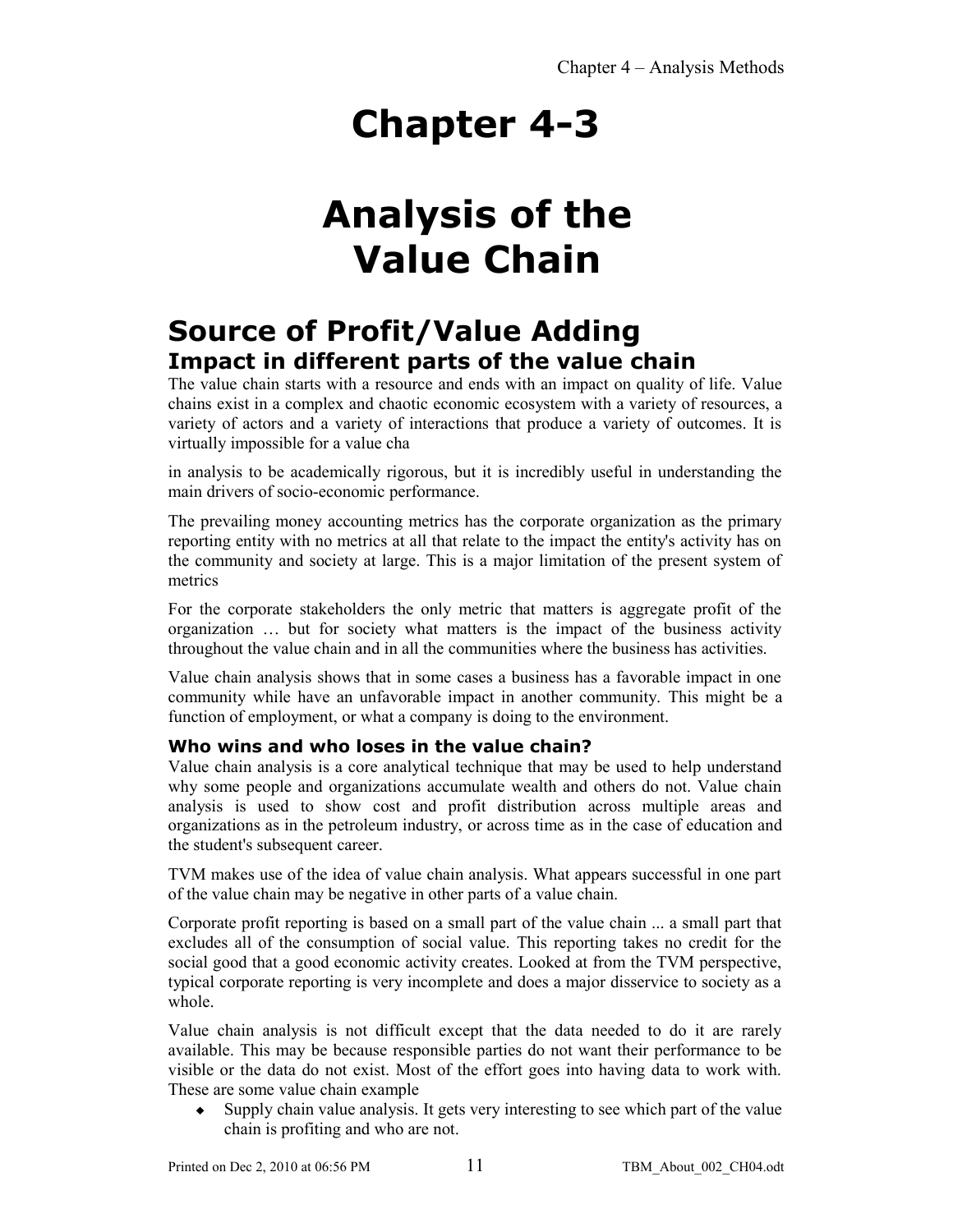- Longitudinal (over time) value chain analysis. This may be intergenerational or it may be over a person's life-time, or the life of a product.
- Inter-organization or inter-group value chain analysis. What organization profits ... and which ones do not!
- Inter-place value chain analysis. Is it the rural village or the big city that makes the profit ... is it one country or another?

## **Powerful**

Value chain analysis may be the single most powerful element in TVM ... but also the aspect of TVM that concerns those that are making profit from an elite position in the prevailing value chains.

Value chain analysis is a technique that relates cost, price and and profit ... and value consumption and value creation in a complete transaction matrix. The value chain analysis explains the aggregate of value consumption or destruction and the aggregate of value creation and value adding and reconciles the aggregate with the winners and losers at different stages of the value chain. The value chain analysis may be applied either over time, over geographic space, or between organizational entities. Value chain analysis shows how critical local community based economic activities are to the community and how damaging many profitable global value chains are to society.

The TVM value chain incorporates both the money costs and value and the social value consumption and social value creation. That is the value chain has both profit and value adding in its construct.

Value chain analysis is used to identify the winners and losers in various parts of the economic structure, and makes it possible to understand the systemic flaws in the way the economy operates. Value chain analysis is used to show cost and profit distribution across multiple areas and organizations as in the petroleum industry, or across time as in the case of education and the student's subsequent career.

A healthy value chain has two key characteristics (1) end to end value adding; and, (2) value adding at each step of the value chain. A healthy value chain serves to "pull" economic activity because it is in everyone's best interest for it to continue and grow. When either of these characteristics are missing, economic activity declines because there are interests that are not satisfied.

## **Follow the money!**

The phrase "follow the money" suggests that the basic concepts of "value chain analysis" are being used. Decisions are often made with multiple "agendas" … frequently a public agenda that is all about how much good a project will do the the community, and a private agenda which is about how much money individuals connected with the transaction are going to make. High costs and low performance in publicly funded projected can most often be traced to a private agenda that was more important than the public agenda! The value chains show how costs accumulate and what profits are extracted from the value chain. Value chain analysis is used to identify the winners and losers in various parts of the trade flow, and makes it possible to understand the way the economy operates, especially the international trade economy. Value chain from raw material to consumer is important. It shows why some companies are very profitable and others are not. The value chain show how costs accumulate and profits are extracted from the value chain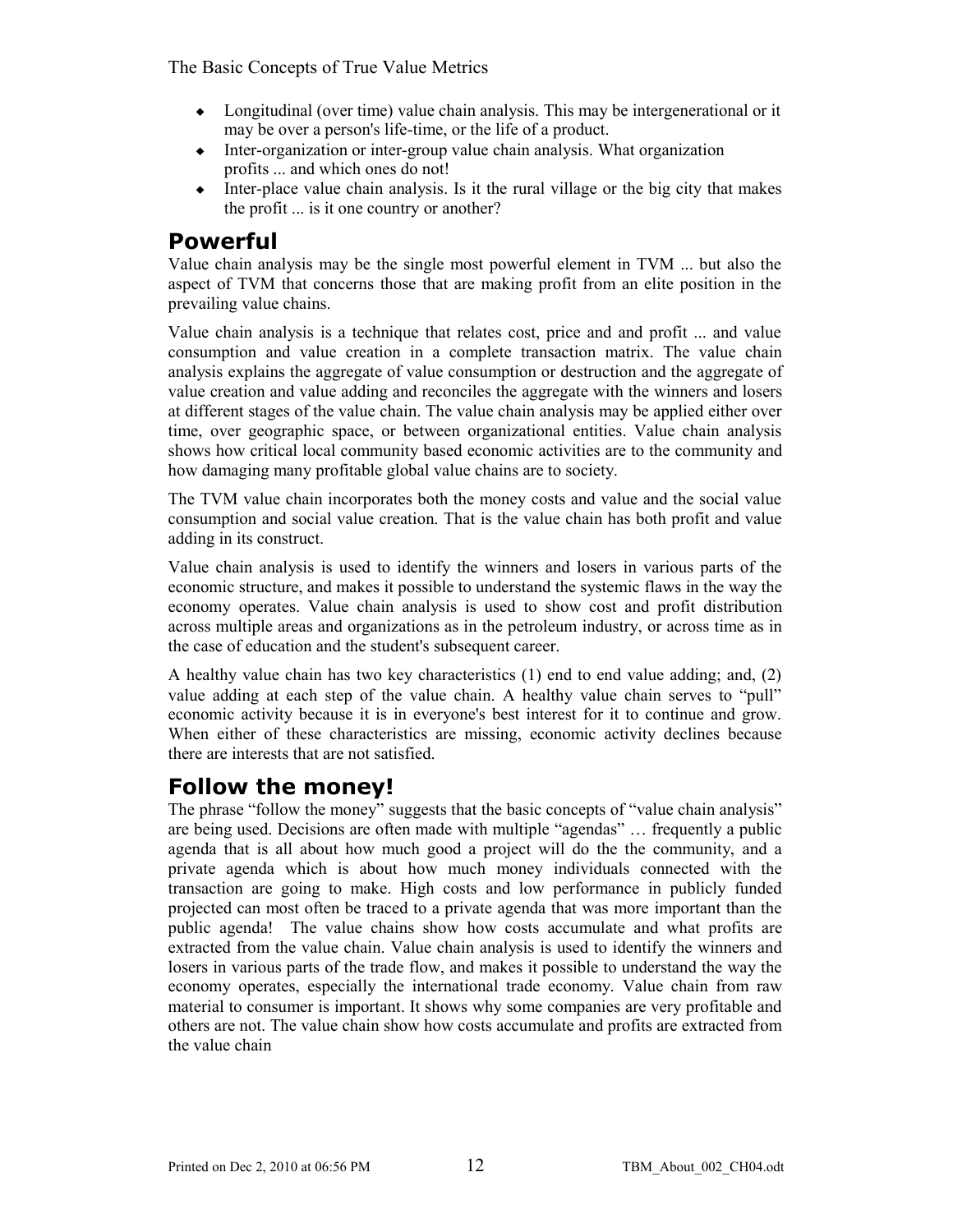## **Examples … value chain for goods and services**

## **From raw material to final consumer in petroleum**

The value chain from raw material to consumer helps to show why some companies are very profitable and others are not..

### **An example … the petroleum value chain**

The petroleum value chain helps to explain the various connects and disconnects between the origin of oil in a poor part of the world to gas being used in rich places. How is it that excellent crude oil in the Niger Delta makes some Nigerians super rich, with the country remaining terribly poor. How is it that there is seemingly little rational link between high gas prices at the pump and the costs of producing this gas? How do markets work ... and who do they work for?

## **From raw material to final consumer in coffee**

### **An example … the coffee value chain!**

Coffee is an interesting value chain. Farmgate prices for coffee have been relatively static for decades … yet the retail price for a cup of coffee has increased by almost two orders of magnitude. The farm may not be making much profit, but somewhere in the value chain there are big profits and good true value data would show this. Who is making the profit? Where is the value adding going?

Very few transactions are simple an have impact only on the direct participants ... most have other ramifications which are important in the money accounting of the business world, but have even more importance in the context of the combined flows of value and money around the community.

Modern corporate accountancy is complex. Most of the rules apply to the way an organizations reports to the financial stakeholders and, to a much lesser degree, to the public. These reports are the result of complex consolidation that takes into consideration the way the internal and external value chains impact costs, revenues and profits.

Managing these value chains makes it possible for a corporate organization to minimize its exposure to taxes, duties and other regulations that impact its financial performance ... and understanding and having data about value chains makes it possible for the public to hold organizations accountable for their performance in the community and towards society as a whole.

### **Within the service sectors … banking and finance**

Value chain analysis in the banking and finance sector is interesting. Very little of what any bank or financial institution does has any direct role in value creation … they function merely to move value around the economy, and in doing this they extract profit. This profit is not related to value creation, but merely moving value from one place to another. The profit is part of a zero sum economic activity, and because of this the value chain analysis is to locate the counterpart losses.

In the recent financial sector implosion the profits of the banks were obtained on top of losses by millions of ordinary people who were totally misinformed about the reality of what they were doing in financing house purchases.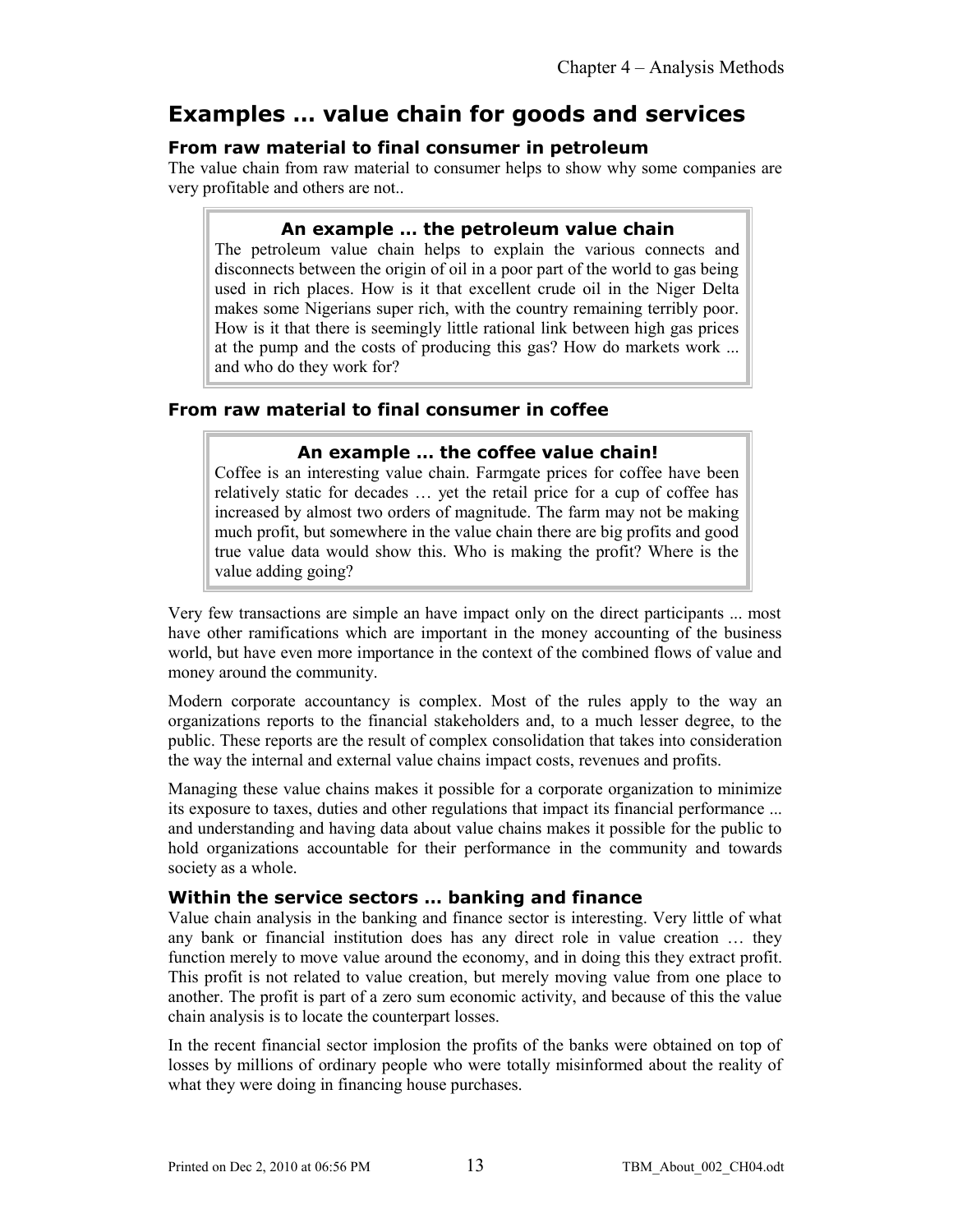### **Within the service sector … retail**

The retail trade sector satisfies needs up to a point, but it also merely serves to satisfy wants that are purely "entertainment". In the "more and more" culture, "shopping" is a way of entertaining oneself … of indulging oneself and enjoying it.

If one has wealth … there is nothing inherently wrong with buying things with it. The money goes into circulation in the economy, and the economy appears to do well. When people feel wealthy and spend on luxury goods, the luxury goods sector does well and it hires more employees. Whether the luxury industry and this value chain is as good a source of quality of life improvement as some other value chain is another question.

## **Sports and entertainment sectors**

The sports and entertainment sectors contribute to quality of life … and in many ways these sectors in the modern economy are very efficient. A small number of people are able to play in the big teams and in the big entertainment spectacles, and an enormous number of people get pleasure from it.

There is a reason that sports stars and entertainment stars are paid large amounts of money for what they do … these sectors have a money model that supports this.

The value model for spectator sports and entertainment is also favorable … but probably not as favorable as small scale community level sports and entertainment. There is value in spectating … it entertains … but the value is modest compared to being a participant. Playing the game, competing in a sport is very satisfying … as is being an entertainer. It is not about the money, it is about the well-being associated with doing these things.

## **Examples … value chain analysis over time**

The value chain technique may also be applied over time. In this case an activity that has costs today creates profit and value tomorrow. The concept is fairly well established in money accounting and analysis … and similar concepts also work for value. In fact the value arising in the future because of good activity now is very, very important.

### **Education**

The education of a child is a big expense ... but it is an investment that will pay back many times over the life of the person. Value chain analysis shows something of how a cost in early years creates opportunity for benefit in later years ... and could be the basis for economic analysis to justify investment not only by parents, but also by society in education and building human capital for the future.

## **Examples … value chain between sectors Infrastructure**

The building of the US Interstate Highway System is an example of how activity in one sector creates value in another sector. The construction cost the US Government more than \$100 billion ... an immense investment in the 1950s and 1960s … but the increase in property values around the country were way more than this immediately ... and the productivity improvement of the national economy were even bigger and kept on for decades. The value chain analysis of much infrastructure shows similar amazing results and shows how good infrastructure investments can be for society.

## **Health**

Treating disease is a big expense ... and again with an economic dynamic that changes over time. A strategy that invests so that there is no need to treat disease because the disease is controlled or eradicated is probably better than one that merely waits and treats the disease and incurs the associated costs. Value chain helps to determine whether prevention rather than cure is the optimum strategy.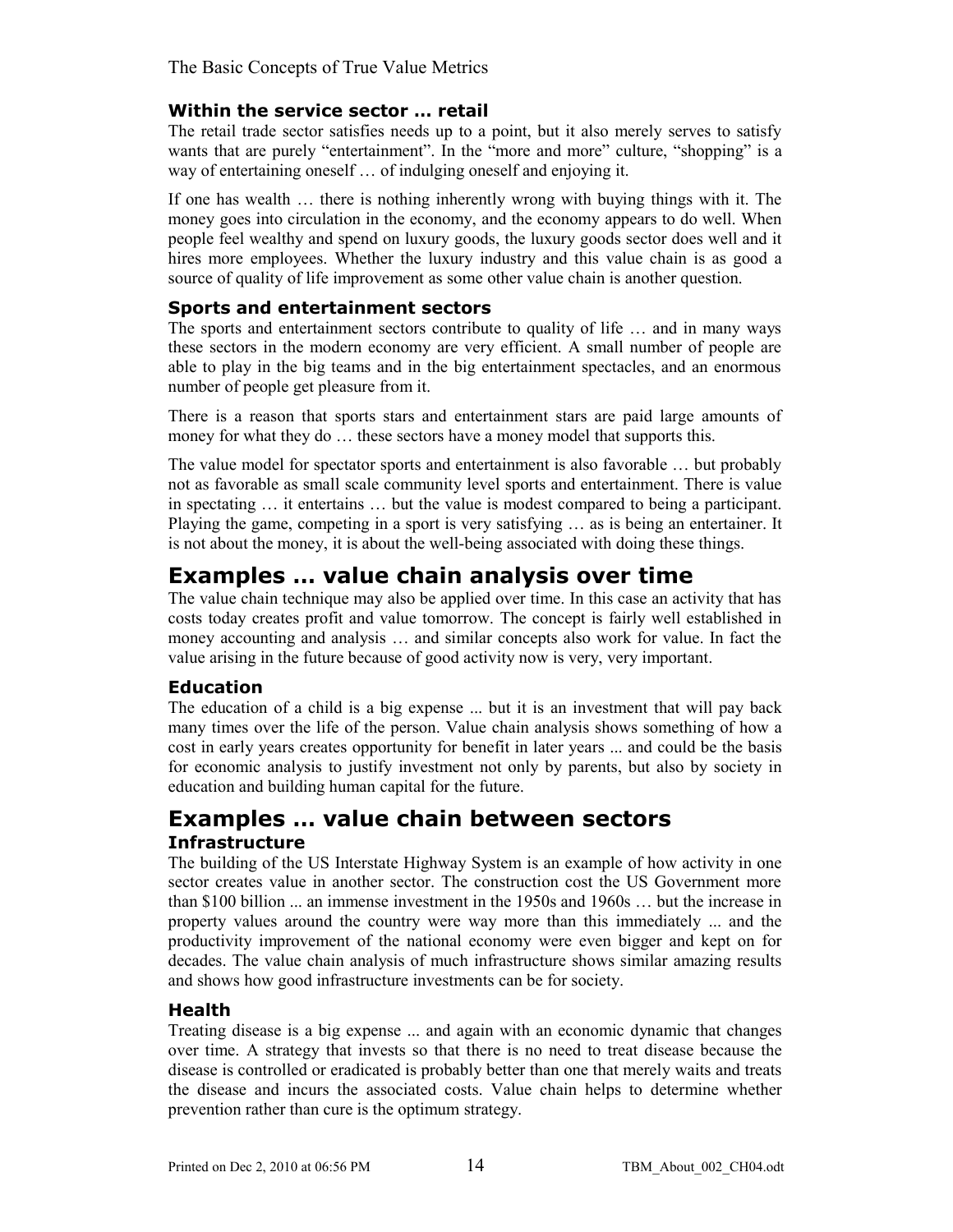## **Energy**

This is an example from the design and construction of a seafood processing plant in Africa in the 1970s. Freezing and cold stores require a lot of energy … and it needs to be reliable. The local electrical energy infrastructure was missing so the electrical energy had to be produced within the organization using generators owned and operated by the company. In a more developed economic environment the energy infrastructure would have already been in place!

## **Examples … value chain analysis between places Within community transactions add value**

Transactions that appear as costs in one entity in a community are revenues in another entity in a community. The net cost to the community then becomes zero. In corporate consolidation accounting, this is a consolidating elimination! This has very important implications for planning and the optimization in the use of resources.

The most important example of this is wage remuneration. Wage remuneration is a cost to the employer, but is a critical revenue to a family. The value construct in this situation may even be more significant. The cost to the employer may be quite unimportant in the greater scheme of things, while the income to a poor household may be a matter of life and death … or certainly with a very significant role in the economics of the family.

But this wage remuneration may go further in delivering value to the community. The family that might have had to depend on some form of welfare, either from an NGO, the government or others in the community is now able to buy what they need. Food, shelter, clothing, water and sanitation services, health, education may now be purchased and are not delivered based totally on a welfare type of funding.

## **External to the community transactions lose value**

Transactions that involve entities that are external to the community may be to the advantage of the community or not. It depends. The analysis is rarely done … but where it has been done, it becomes clear that an external transaction has the potential to be either advantageous or disadvantageous. In general the "export" of goods or services and the receipt of a money payment is good, while the "receipt" of a money loan will only be good if the money can create money profit sufficient to repay the loan together with interest. This does not always happen … usually the loan repayment is for sure, while the profit generation is a maybe.

Foreign direct investment (FDI) is an example of a transaction with an entity or entities external to the community. For the investor the profit potential has been the subject of analysis and approved by the entity's decision makers. For the community, there will be jobs which are usually considered to be a valuable benefit … but what is being given up. In the extractive industries there is a reduction in the amount of the item in the community eco-system … the natural resources of the community are being depleted. They may not be generating cash profit by standing being left alone … but they have value which does not diminish as long as the resource remains unexploited. The value of diminishing the resources is rarely if ever articulated in the course of justifying an external investment in a community.

## **Profitable Value Destruction Very common and very bad**

Value adding is good, and so is profit. But being profitable does not mean that the economic activities are value adding. Profits may be earned while the activity is value neutral, or the profit may be arising while the activity is destroying value. Value destruction is often associated with environmental costs that impact society, but do not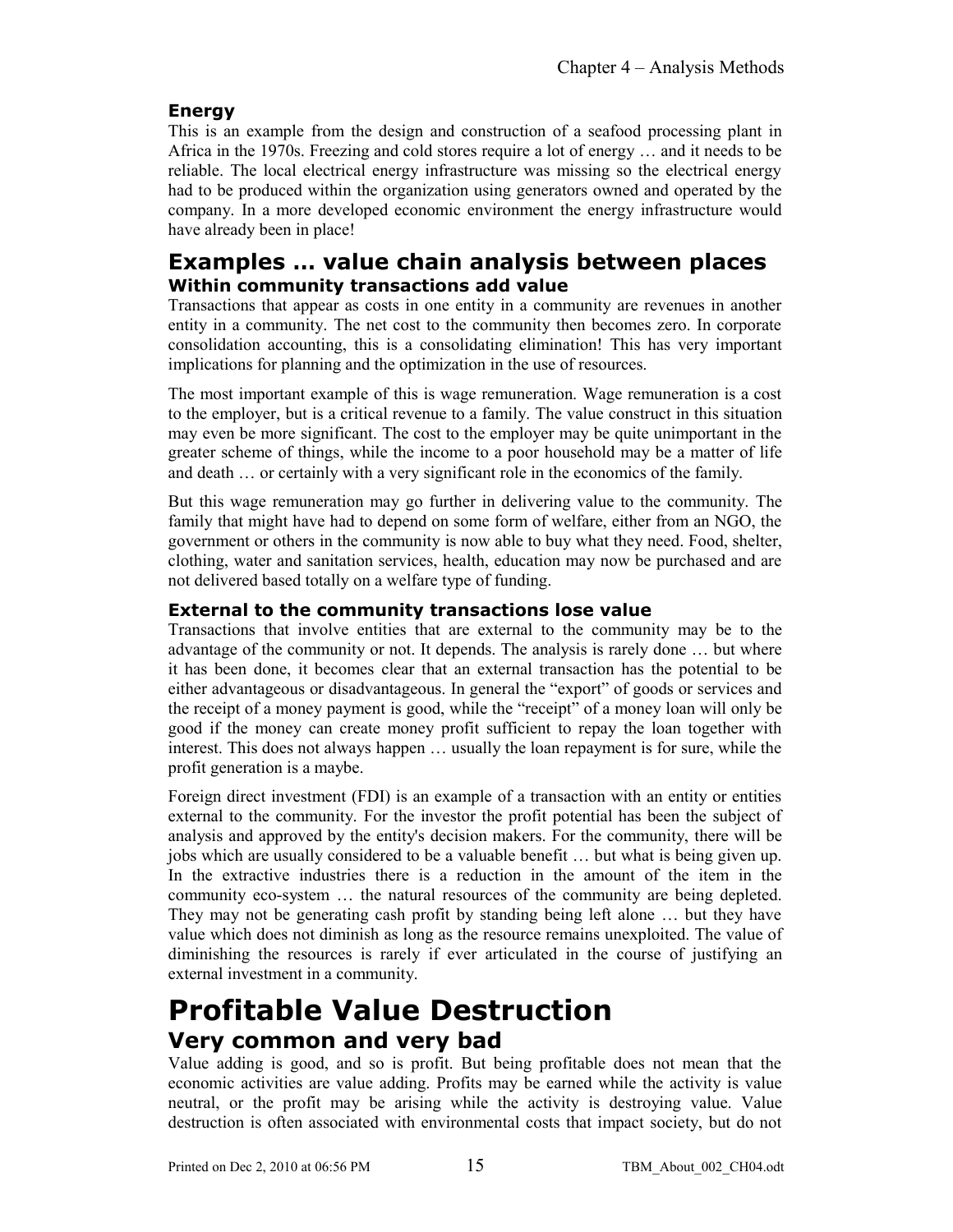have to be incorporated in the financial accounts of the corporate enterprise. In recent times, more and more environmental regulations have made environmental degradation a cost to the enterprise and a drag on profit ... but the cost to society is still not part of the corporate accountancy and reporting system. TVM, on the other hand, takes the cost to society and makes the cost explicit and associates this cost directly with the enterprise that is causing the value destruction.

Value destruction compounds to form a vicious cycle of increasingly difficult outcomes. Value destruction may start slowly, but if not corrected the compounding eventually takes hold, and it is very difficult to control.

In the complex reality of the economy, both value creation and value destruction are going on at the same time ... one offsets the other ... but there is always the potential for one of the other to get the upper hand. When it is value destruction that becomes dominant, the socio-economic outcome is catastrophic ... and this is what is happening in most poor settings.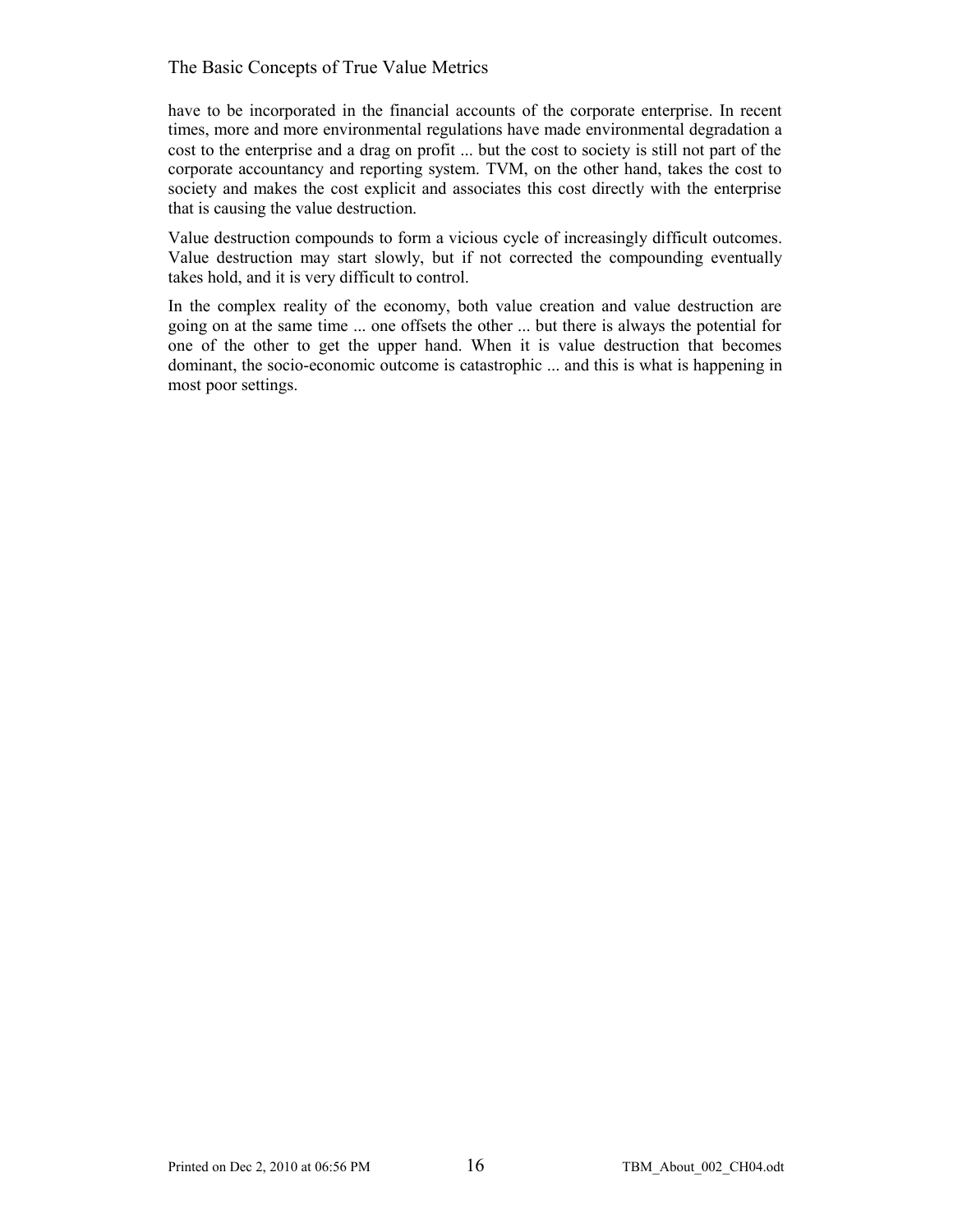# **Sustainability Analysis**

## **Sustainability … the Value Proposition Sustainability metrics**

"Sustainability" is a popular social goal, but exactly what it means and how to measure it are not very clear. TVM articulates sustainability in relation to resources used, value created and the resulting quality of life.

## **Limited resources**

The idea of limited resources has been on the agenda for several decades. The "Club of Rome" in the 1960s raised awareness about limited resources and tried to change the dynamic of development. In some ways they were successful, but only in a limited way. While the basic message that resources are limited was valid and remains valid, improvements in technology has made it possible for "proven reserves" to rise over the past few decades even while consumption of resources was accelerating. For those inclined to the view that limited resources is "not a problem" these facts were sufficient to debunk the message of the Club of Rome.

### **In fact there is progress**

In fact there is some progress. In the early years of the industrial age, industry was a chronic polluter of the land, air and water. In the early years of the  $20<sup>th</sup>$  century the United States established its National Park system with the unexpected support of some of the "robber baron" industrialists … but dirty industry was the norm until the 1950s and 1960s. Western Europe started to clean up its rivers in the 1950s and the United Kingdom passed clean air legislation after a "killer smog" in 1956. In the following decade the United States moved towards cleaner air and cleaner water and in the 1970s established the Environmental Protection Agency. Progress may have been slow … but there is progress.

### **A widely accepted framework of metrics is needed**

Every company keeps money accounts and does financial reporting using universally accepted accounting principles. Money capital employed and profit are ideas that are understood everywhere.

The problem is that costs beyond money costs are not included in the money accounting and without this sustainability is a talking point but nothing more. The consumption of the "commons" is not part of any money accounting equation. It has to be in any system of metrics that aims to be meaningful as a metrics that reflects sustainability.

When toxins are poured into the local river, a business is probably saving money and increasing its profits … but the value decrement of the "commons" associated with this action is not in any money accounting record … but it is a part of the TVM framework of analysis. There is a standard cost for EVERY transaction that has an impact on the state of the community and the socio-economic activities of the community … whether or not the organization wants to take responsibility for the transaction or not!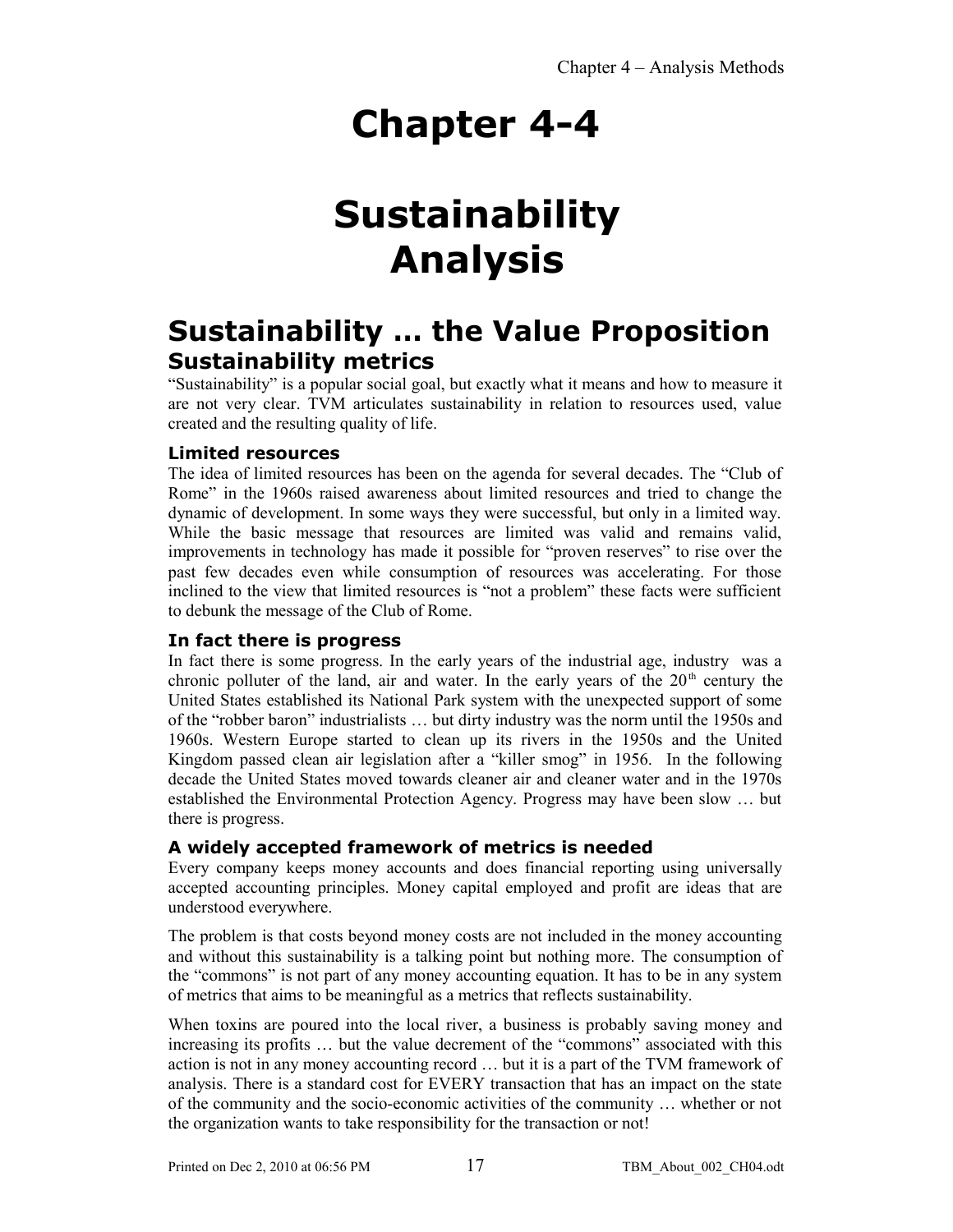#### **Reducing carbon footprint**

For example: Reducing "carbon footprint" is a legitimate initiative … but the value of doing this is unclear for several reasons: (1) do the costs associated with reducing carbon footprint represent value destruction in themselves that offset the value or reduced carbon emissions; and, (2) does carbon emission reduction change have any impact when there are many other factors going into atmospheric degradation. TVM uses a standard value profile for everything, and in so doing has the potential to use very large datasets to see cause and effect more clearly than merely statistical correlation. TVM also values natural resources and the lack of natural resources in ways that are important, and ignored in all money profit accounting.

## **Running out of oil for energy**

When there is no natural oil for energy available for extraction from the earth's crust, the structure of the present global economic system will have to change dramatically. There will no longer be the highly profitable oil industry and those profitable industries that rely on oil as their feedstock. There will no longer be an easy convenient transport system driven by the petroleum consuming internal combustion engines. This industry is driven by profit and attracts huge investment in exploration and extraction because of the huge profit potential of these investments using the prevailing money profit analysis formulations. Using TVM where the value of the resource being "mined" and consumed is also taken into account, there is huge money profit, but even larger value destruction. Specifically, the costing that prevails in the oil industry and the related petroleum product consuming industries ignores the cost of maintaining the global natural resources that represents a "sunk cost" of millions of years of sun energy conversion. Oil industry costing starts with the costs of acquiring "rights" to explore and exploit, and then only adds in the costs of exploration and the well drilling and extraction and subsequent downstream activities … nothing is costed to reflect the consumption of the global natural resources. In TVM value analysis this value consumption is costed in using a standard cost that reflects the prevailing available technology to replace the natural resource being consumed.

## **Sustainability … money based cash flow This is only money sustainability to pay the bills**

Profit may translate into positive cash flow that makes a business sustainable ... but society can only be sustainable when economic activities are both sustainable in themselves AND are providing positive value increments for society ... for all the value elements of a society including the people and their complete physical environment.

Sustainability is "in fashion" … and would be a good idea if it were based on a value agenda with related metrics. As it is the word "sustainable" is being attached to everything and a "story" is then linked to the initiative, whatever that might be to monetize the effort ... at which point "value be damned"!

Nothing is sustainable for ever … because eventually all sources of energy will be consumed …. but that ought to be in billions of years into the future. Sadly, the way we use energy now and consume raw materials … and the way we do money accounting means that we will consume the accessible resources for our present profligate economic activity in a matter of not many decades. The use of TVM will improve decision making around energy and start to make it possible to get an allocation of revenues within the energy sector that reflects true value rather than prevailing profit fiction! (see page).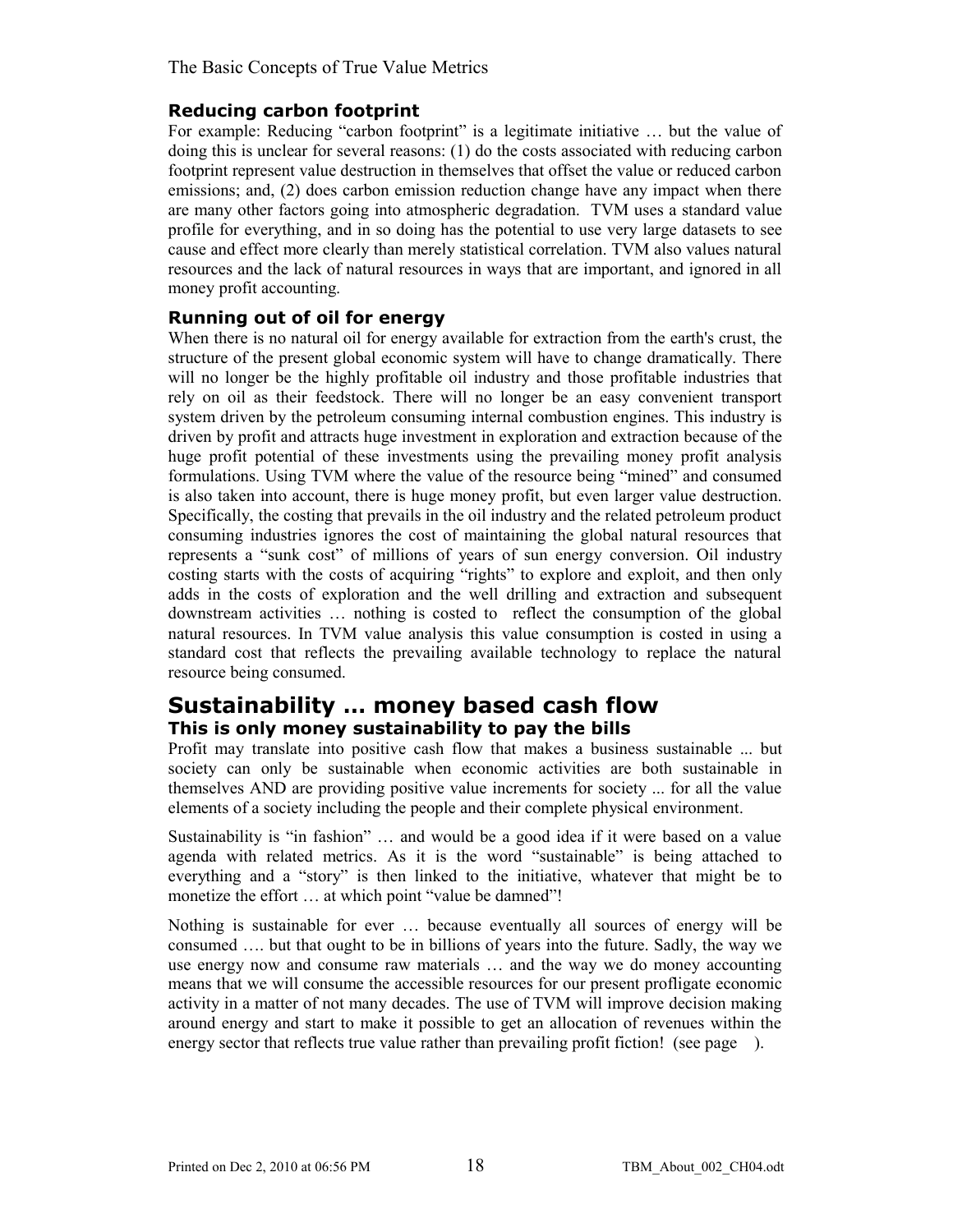# **Spatial Analysis**

## **Where? Very Important Physical location determines many things**

Where you are born determines a lot about what your future is going to be. This goes from the national level where different countries have different quality of life outcomes … and it happens at the very local level where there are differences between different neighborhoods.

Some places have a lot of natural advantages … others do not. This is a function of the place. Knowing where something is helps to identify some of the characteristics that are associated with the place.

## **Mapping**

TVM has location data associated with every other aspect of data. … and from this is is possible to make maps that show what is where … and conversely for a place, what is there. Typical national data has little meaning for making decisions … merely it serves to identify the outcome … on average … of decisions that were made. These national level data are inadequate for managing at the local level.

The location of things … the spatial element … is a very important in very many situations.

## **Safety … the fighting is in the "next valley"**

I was working in an area affected by civil war, and traveling with a local colleague to visit a commercial farm in a remote rural location. I expressed concern about our safety … and was assured that the fighting was in the "next valley" and would not affect where we were going! It turned out my colleague was right … we traveled without incident! I learned that even something as nasty as civil war has an important spatial component. Even in a civil war, a civilian population still has to get on with its economic life as best it can!

In reports about the lives of people in poor rural communities in developing countries, the distance women and girls have to walk to collect water and to collect firewood is usually a big item. This is actually very important … and is about the spatial situation in the community. Distance to water and distance to firewood are important facts. (See also the section on Time Series Analysis)

## **Comparative analysis**

Each place is different … but comparison of performance between different places can show what it is that is allowing one place to perform well and another not to perform at all well. Sometimes the difference is associated with geographical characteristics, sometimes they are societal factors.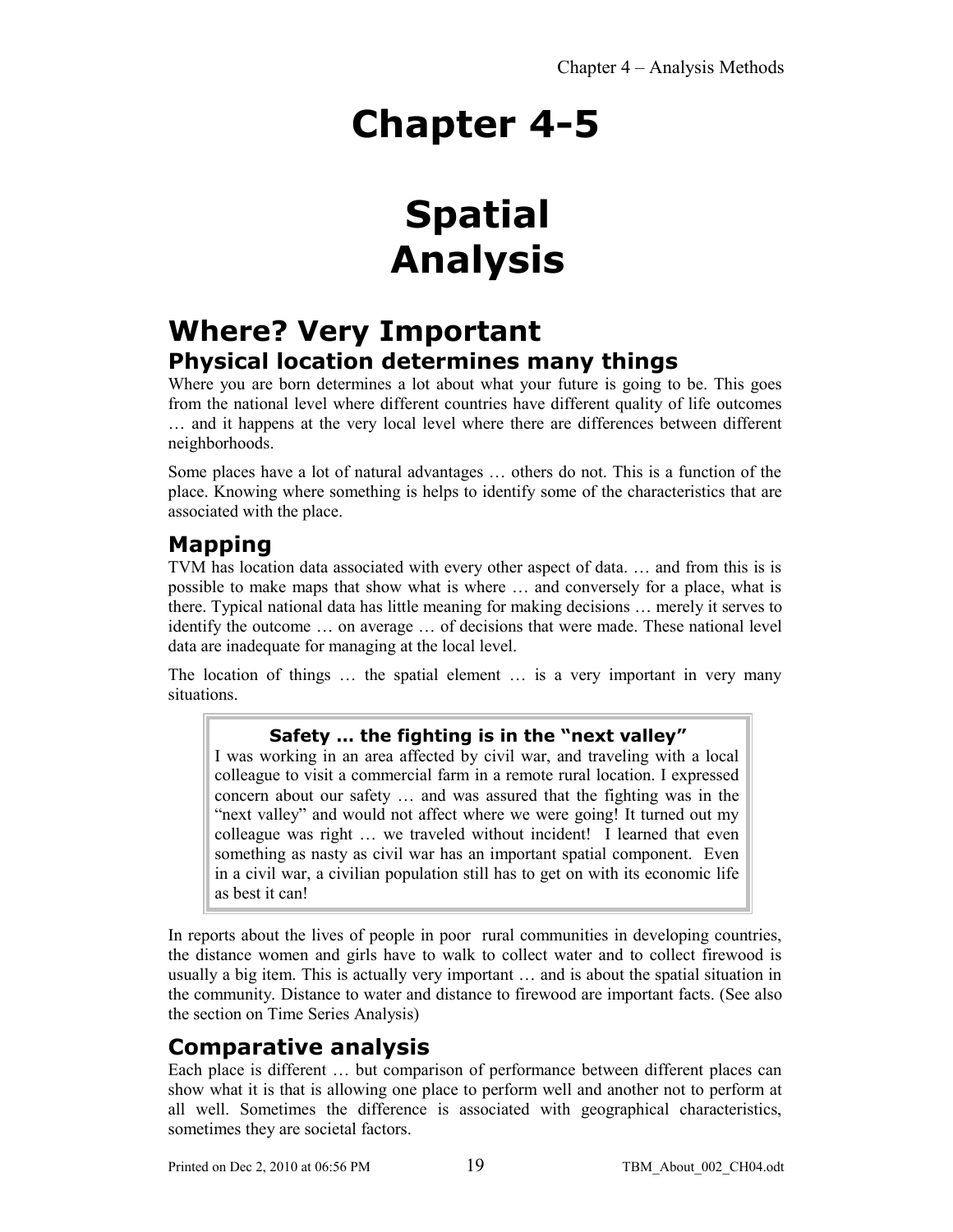# **Time Analysis**

## **Time Series One datapoint in time … or two … or more**

When there is just one datapoint it is possible to know something ... but not really very much. As soon as there is a second datapoint there is another dimension of analysis and understanding that is possible. There is now an ability to have some comparative direction … is the item more or less … what is the change … what is the trend.

TVM uses time series of key items to gain an understanding of what is happening in the community.

## **Multiple datapoints provides a time series**

A time series may be build from multiple datapoints over time. Raw data plotted as a time series tells lots of stories

When I made a very simple plot of prices of shrimp in the New York market month by month over a period of nearly thirty years .. from 1946 to 1974 ... I gained a perspective of the shrimp industry better than most. I believe this enabled me to interpret the history of the industry correctly, and because of this I was able to predict how the oil shock turmoil of the 1970s would impact our company ... a major producer of marketer of shrimp worldwide ... and how we should position ourselves for success.

## **Time series data … trends are important**

Time series trends are great indicators of progress ... or not. Time series are simple, clear and powerful. While it is possible to do advanced statistical manipulation ... simple and clear time series tables and charts work very powerfully as well ... maybe better.

Time series are also very easy to manipulate so that the result is serious misinformation. Objective rigorous analysis will produce good results … but the analysis may be rigged to produce data that suggests completely wrong trends.

There are ways to prevent time series data being used to suggest one trend when the opposite is true. One technique is to included both the short term detail together with the long term trend on a longer time scale.

## **Multiple baseline time series**

A plot of a single parameter shows how this parameter has changed over time ... but in isolation does not show what might have been the cause of any changes. Plotting multiple variable may show something about cause and effect. While this may be done by simple visualization for a couple of variables, a more rigorous mathematical approach is needed for large scale multivariate analysis.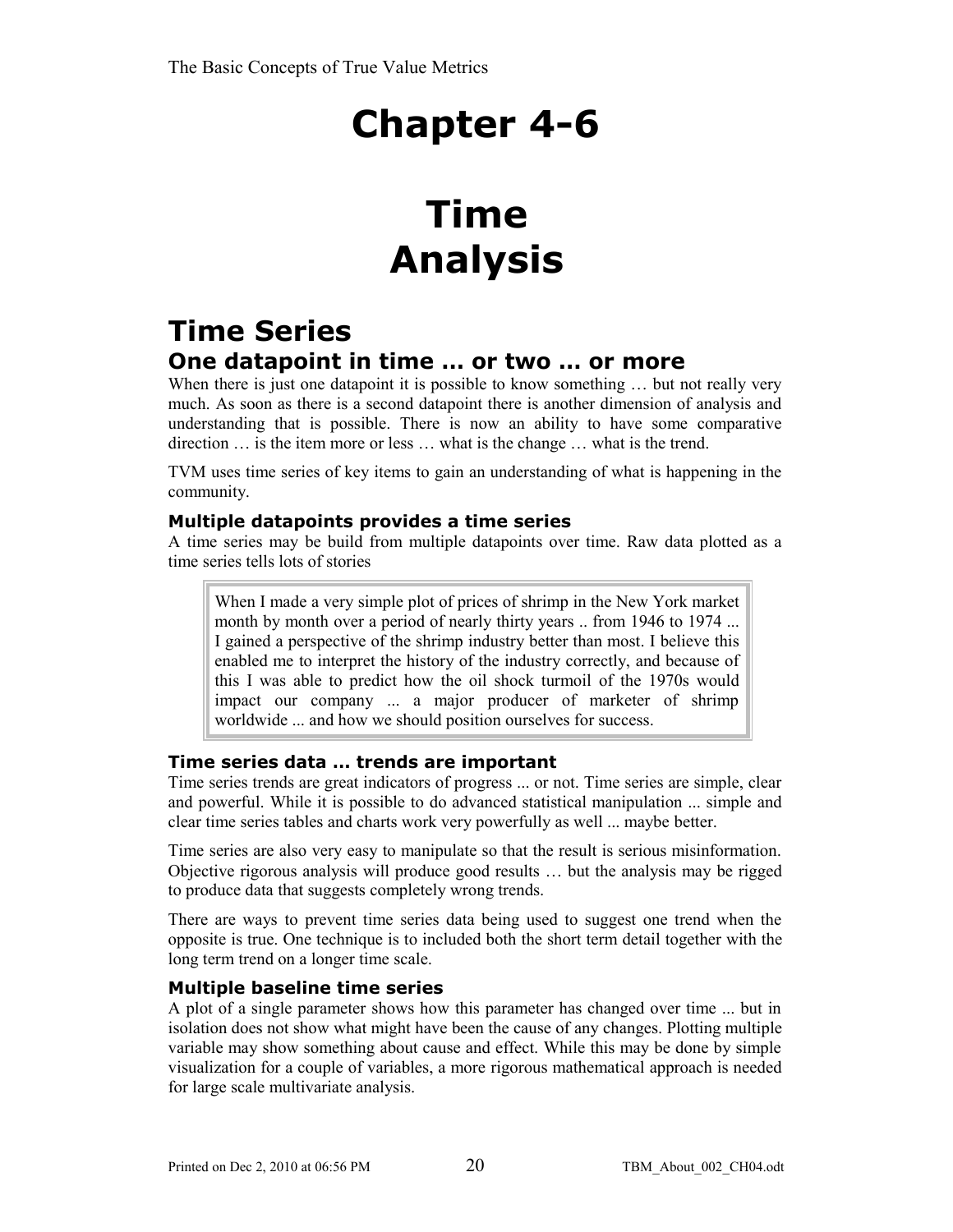In any specific situation is is possible to plot different datasets as a time series, and "see" how each element changes relative to the other. The goal is not to have an academically rigorous statistical correlation, but to find out what seems to relate to what.

TVM uses time series analysis … and TVM uses the datasets that may be related to very specific activities or locations. An excessive amount of external variables makes for too much "noise" in the data and make the comparative plots meaningless.

#### **Changes over time**

In the section on spatial attributes of data, the following was said:

In reports about the lives of people in poor rural communities in developing countries, the distance women and girls have to walk to collect water and to collect firewood is usually a big item. This is actually very important … and is about the spatial situation in the community. Distance to water and distance to firewood are important facts.

Something else is important … it is the matter of time and the question of change. Twenty years ago … or thirty years ago … the water and firewood was only a short distance away. Over time there have been changes, and now the situation is dire. But this change did not happen suddenly, this change happened over a period of many years … and nobody took any notice. The fact that nobody took any notice is an indication of failure of management and metrics.

## **Some important time series Market prices**

Market prices are a leading indicator of market conditions and other broader issues in the community. In economies that are reliant on subsistence farming, a combination of high food prices and low livestock prices is a reliable indicator of emerging famine conditions. People in remote villages know this … and have known this for thousands of years … while development experts and government decision makers may not yet have grasped the full significance of these indicators.

### **Data identified the problem … what to do?**

Tracking market prices helps to identify issues in the economic performance … but what to do. Food price increases can result in malnutrition, starvation and death … and the "invisible hand" may in time respond with more supply of food, but only if there is buying power and market demand as well as high prices. Markets about money profit do not have any way to monetize the value of survival and saving lives … but a mechanism is needed in situations where basic needs for survival cannot be satisfied. Pre-positioned security stocks of food are a part of the answer … but there also needs to be other elements of organization, management and metrics in place to provide for oversight and accountability.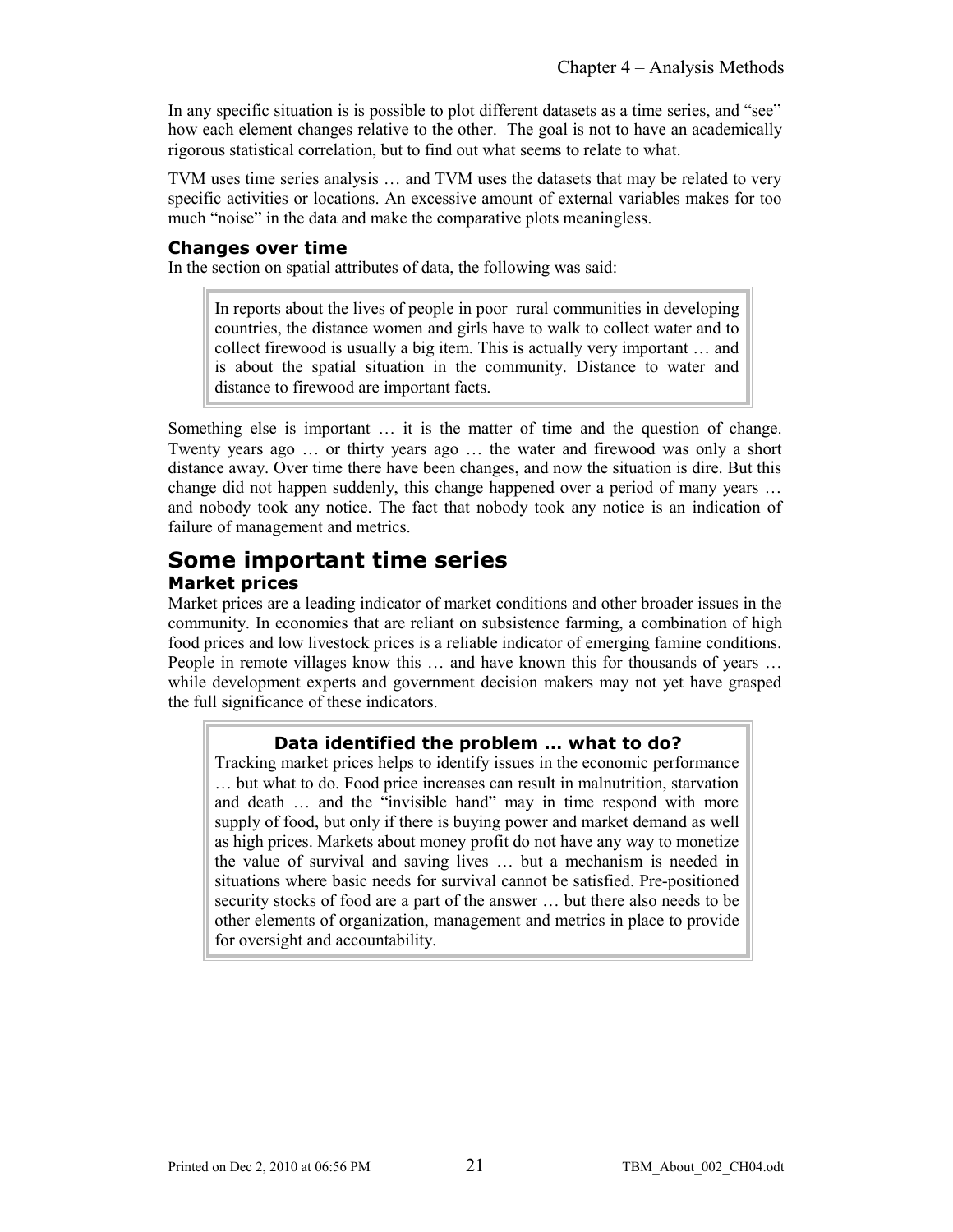# **Variance Analysis**

## **Standards Reduce Workload Systems for costing are data intensive**

Actual cost systems are data intensive, with very many transactions that vary all the time, but most of the time, inconsequentially. The aggregate of these transactions is important, and the aggregate should not vary very much unless there is something going on that is of importance. A standard is built by being thoughtful about the item ... whether cost or value. The aim is to determine what the cost or the value should be. In the aggregate the cost should be the unit standard cost times the number of items. The aggregate of actual costs should be about the same as the aggregate standard cost. If there is a substantial difference, then there needs to be analysis to see what is causing the variance.

## **Standards for cost**

## **Standard costs variance analysis reduces workload**

A standard is simply what one expects … what is the norm. It is a useful construct to facilitate comparison  $\ldots$  it is an important tool in simplifying high volume measurement.

A standard cost is theoretical construct … it is what cost should be expected based on a technical analysis of the costs of production and other relevant factors. If the actual costs are different from the standard cost, there is a prima facia case that something is wrong either with the implementation or with the assumptions used in computing the standards.

Standard costs and variance analysis is embedded in most modern management information systems used for corporate decision making and oversight. If there are no variances or very small variances the management and decision makers do not need to become engaged in change anything … but if there is a variance then some effective reaction is needed.

## **Standard costs common in analytical accounting**

Standard cost is a very simply idea … it is what something should cost based on technical considerations. In every factory I worked in … on every construction site … every activity that was going on had a standard cost. This was the cost that we expected based on technical considerations. If our actual costs were higher than the standard cost, then there were questions. Something was wrong! This might have been the calculation of the standard cost was wrong, or it was something that was going wrong in the factory or construction process. If the total of the standard costs was about the same as the total of the actual costs, it could be concluded that the operation was going according to plan.

Standard cost is useful and efficient for comparison. Standard cost may be used to compare actual performance against the standard. The standard for different approaches to the same activity can be compared. The standard cost for different places can be compared. The standard cost changes over time can be compared. All the time actual performance against standard can be compared.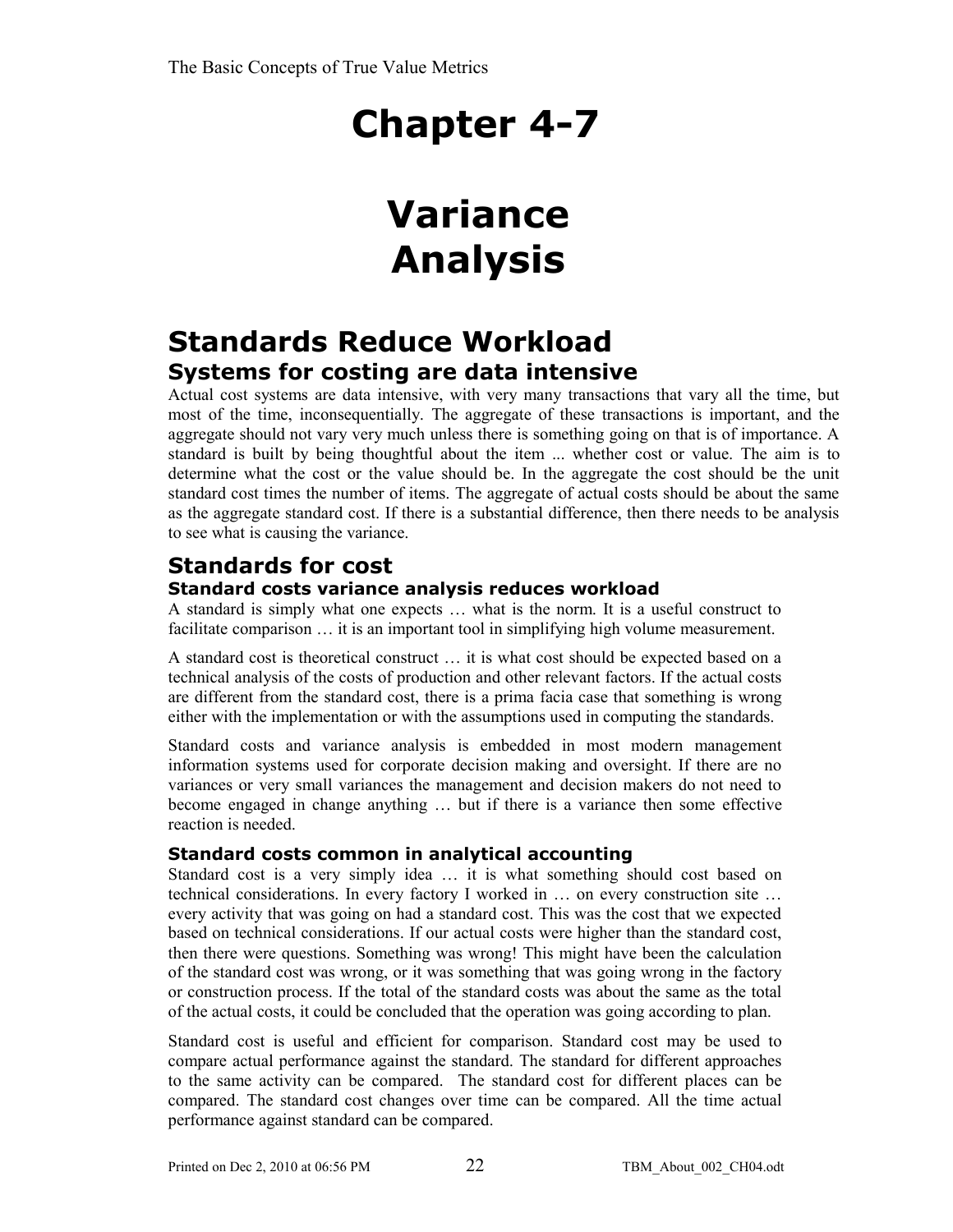Cost efficiency is defined in the TVM framework as the relationship between what something did cost, the actual cost … with what it should have cost, the standard cost.

Cost effectiveness in the TVM framework is the relationship between the cost of a set of activities and the impact on society … and in the TVM system it is standard value that is used to quantify impact.

A foundry at a company in Georgia was critical to the overall company operations … but out of control, with over 10,000 different castings flowing through the works. Nobody had any idea how much these different castings cost to make … and used a crude "per pound" costing for planning and pricing. The results were bad. Per pound costing sent the wrong signal to the design engineers who designed castings to be lighter and lighter, but actually more and more difficult and costly to make.

There were less than 20 different operations in the foundry to produce the casting … and each casting was produced using about 7 of these operations. By having a standard cost for each operation … and a production or manufacturing standard for each casting … a standard cost for the casting could be compute that was very much equivalent to reality. When engineers started designing to a cost standard that reflected the reality of production quite accurately, it became possible to have significantly lower costs and higher quality.

*Author's personal experience at Southern States Inc, Hampton, GA*

## **How much should have been done?**

How much should have been done with the money is a key question that becomes easy to answer with variance analysis when there are standard costs. It is used internally in almost every well managed corporate enterprise in one form of another, but is rare in the public sector, the not for profit sector and the international official relief and development assistance (ORDA) sector.

### **Missing Data**

The international official relief and development assistance (ORDA) sector is notorious in the secrecy associated with all its performance data. As long as there is no accessible cost data about their activities they are able to operate at will be very very low cost efficiency. It is then impossible to know how much of the resources they are entrusted with has been used to good effect or not.

## **Standards for value**

## **Using standards for value**

Value is subjective ... but very useful. Arguably, the core of TVM is the use of value withing a framework of accounting. Everyone knows that value is important ... but nobody wants to embrace value as a numeric measurable elements, despite the fact of its centrality to quality of life, and of everything that is important in society.

TVM uses standards for value. Value is a subjective idea and there are as many views of what a quantified value should be as there are people who think about this subject. However, value is very important, and in order to manage value there needs to be a set of metrics about value so some solution to this has to be developed.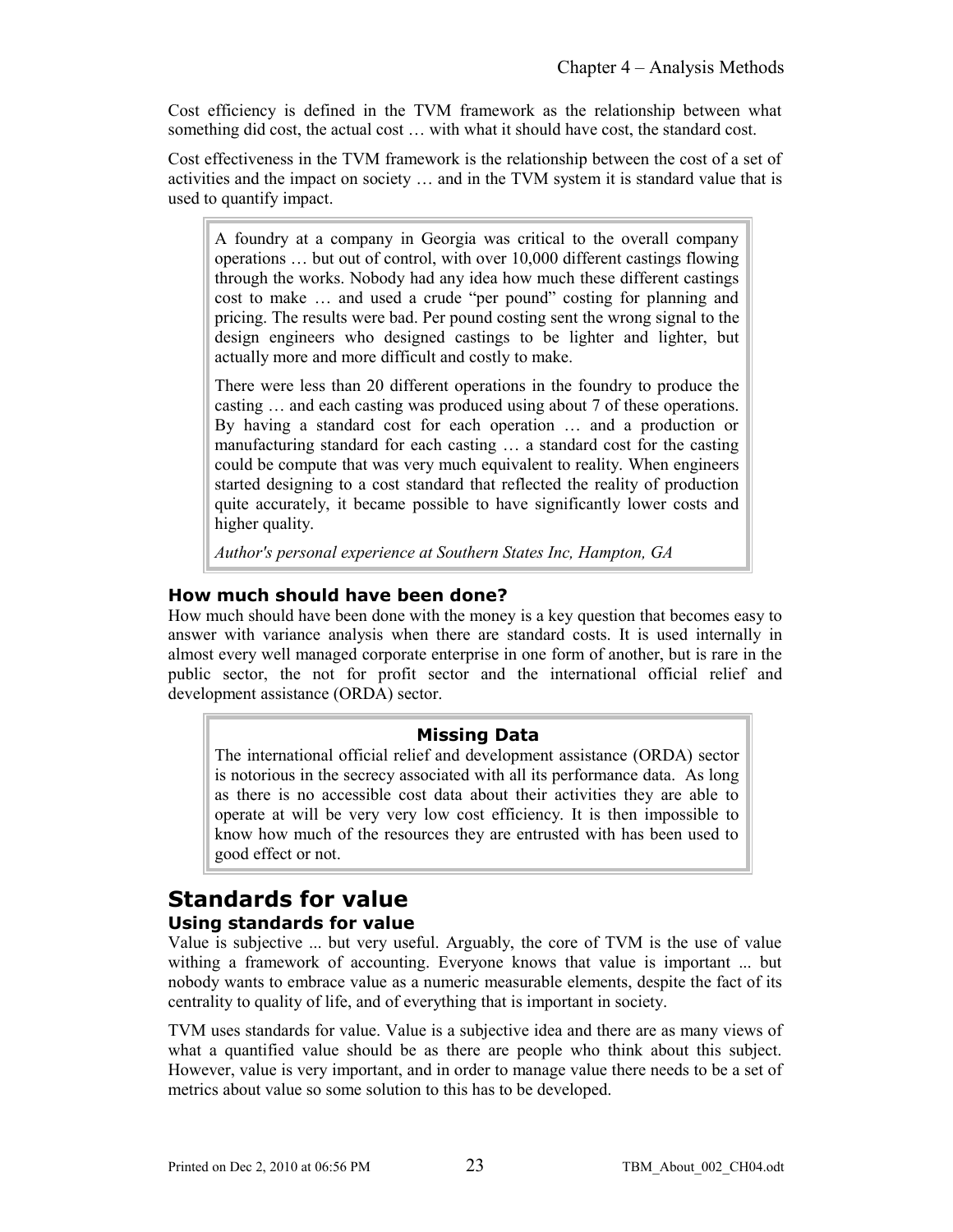The idea of standard value along the same lines as a standard cost is an elegant solution. The standard value assigned to anything does not have to be perfect, but it must be reasonable and then it can serve as a benchmark against which everything may be measured and compared.

The standard value approach helps with the understanding of complex systems. The single standard value eliminates a whole set of variables that are not critical to decision making about progress and performance per se, while maintaining the core idea that value is important.

### **Establishing value standards**

TVM uses an iterative process to establish standard values, and uses these values to understand the socio-economic performance of the community. When the consumption of value (a standard value calculation) exceeds the product of value ... that is the creation of value (another standard value calculation), then there is value destruction. If value creation exceeds value consumption there is value adding.

It is recognized that value is subjective, and that value is difficult to quantify … but value is the most important element in quality of life, and ignoring value is tantamount to saying that decision making may ignore impact on quality of life. This is not a reasonable conclusion.

Value is the driver of quality of life ... society will be at its best when the available resources are used with a maximum of productivity. A measure like profit, or cash flow is important for sustainability ... but it is the mix of value and profit rather than just profit alone that should be driving decisions about the allocation of resources.

TVM uses standard value as a way to quantify value ... essentially a concept derived from standard cost accounting. In TVM, everything has a standard value tabulated and in the record ... a best estimate of what the value is based on what is known.

For example ... good health has a value ... but people are uncomfortable with putting a money number to define a value like this. Education has a value … as does opportunity.

In some cases value and cost may be the same … or value and price may be the same. These money accounting metrics may be a good proxy for value, but this is not always the case.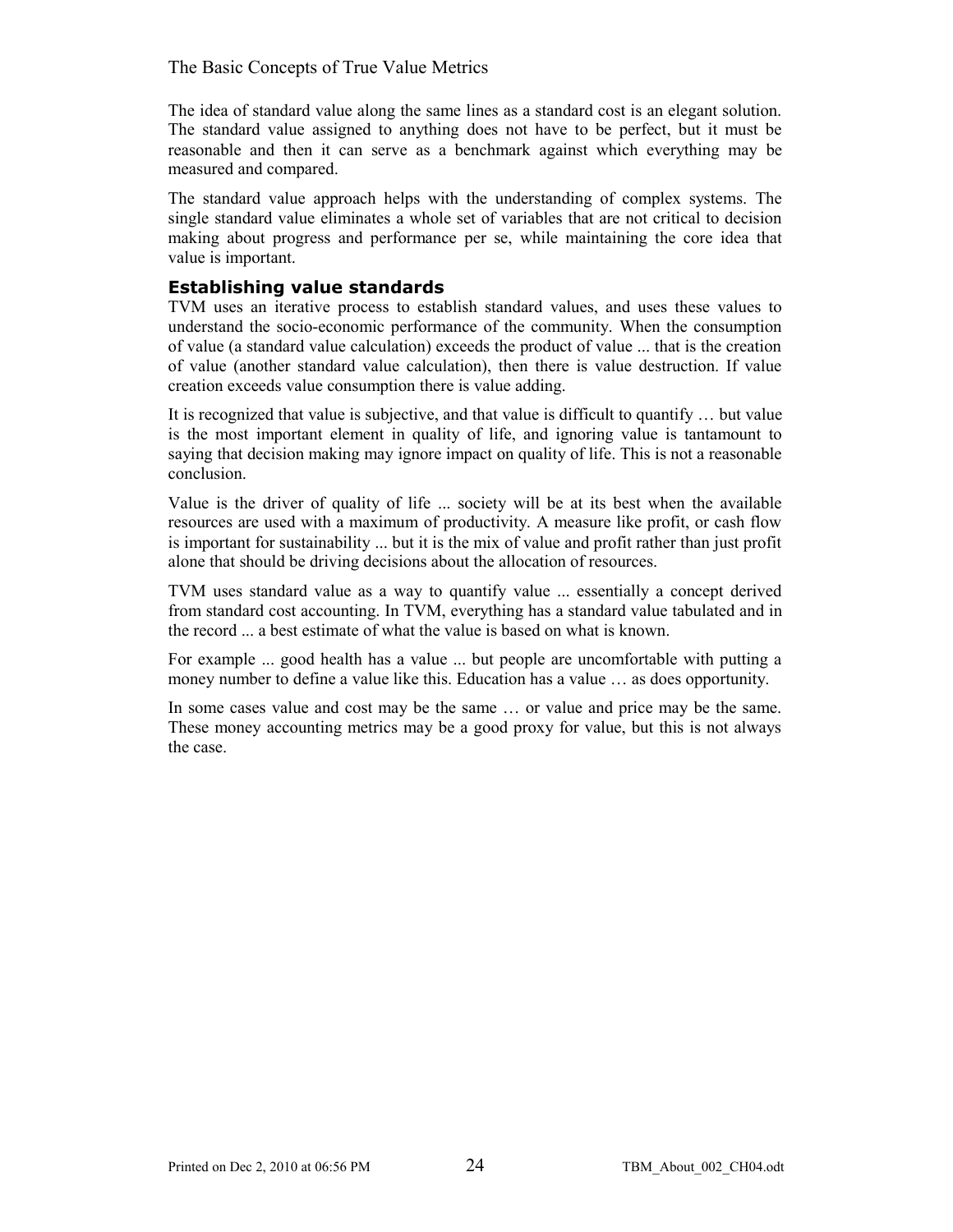## **Cause and Effect**

## **Determining Cause and Effect This is not an academic exercise Needs to be timely and low cost**

Making decisions needs to be done on a timely basis … not at some time convenient to academic researchers that is measured in years but perhaps in days. The academic community may say that this is not the "right" way to do things, which may be true in an ivory tower, but is not the best way when the family is hungry and likely to starve!

Most problems in society are unique … not in every aspect, but in enough to make the usual form of academic research inadequate. In many situation the need for societal improvement is urgent, and rapid decisions are required.

An academic analysis of the correlation between quality water and health does not inform the decision … the connection between decent water and better health is well known, so knowing more about this is not going to add much to decision making. What is needed is knowledge about how best to make water available, and how to pay for it both in terms of capital cost and in terms of ongoing maintenance and operation.

## **Cause and Effect NOT Just Correlation!**

Decision making requires a practical understanding of the process … in other words responsible people have to know the behavior of costs and the cause and effect in the process. This is not an academic exercise … it is real experience in play.

Data have some value in helping to identify causal relationships. In general, though, systems that are influenced by humans are complex, and good data and analysis can only go so far to understand how the system works.

There will never be strong accountability just using economic analysis for decision making and oversight. Decision making needs data that help with "cause and effect" that is very specific to a community … not simply a generic causality … something that can emerge using value analysis along the lines of TVM. Accountability follows when there are data about progress and performance … a routine analysis of TVM.

Most, if not all, economic models to simulate the development process are are based on statistical correlation which has limited reliability when causality … cause and effect … is not understood. TVM discounts planning and projections based on models that rely on correlation, preferring to have data that are more closely associated with action items that produce measurable results.

## **Statistics alone insufficient Management information not rigorous … but it works**

In any complex system ascertaining cause and effect is not easy … and in fact it is essentially impossible using small surveys and statistical interpretation. In the TVM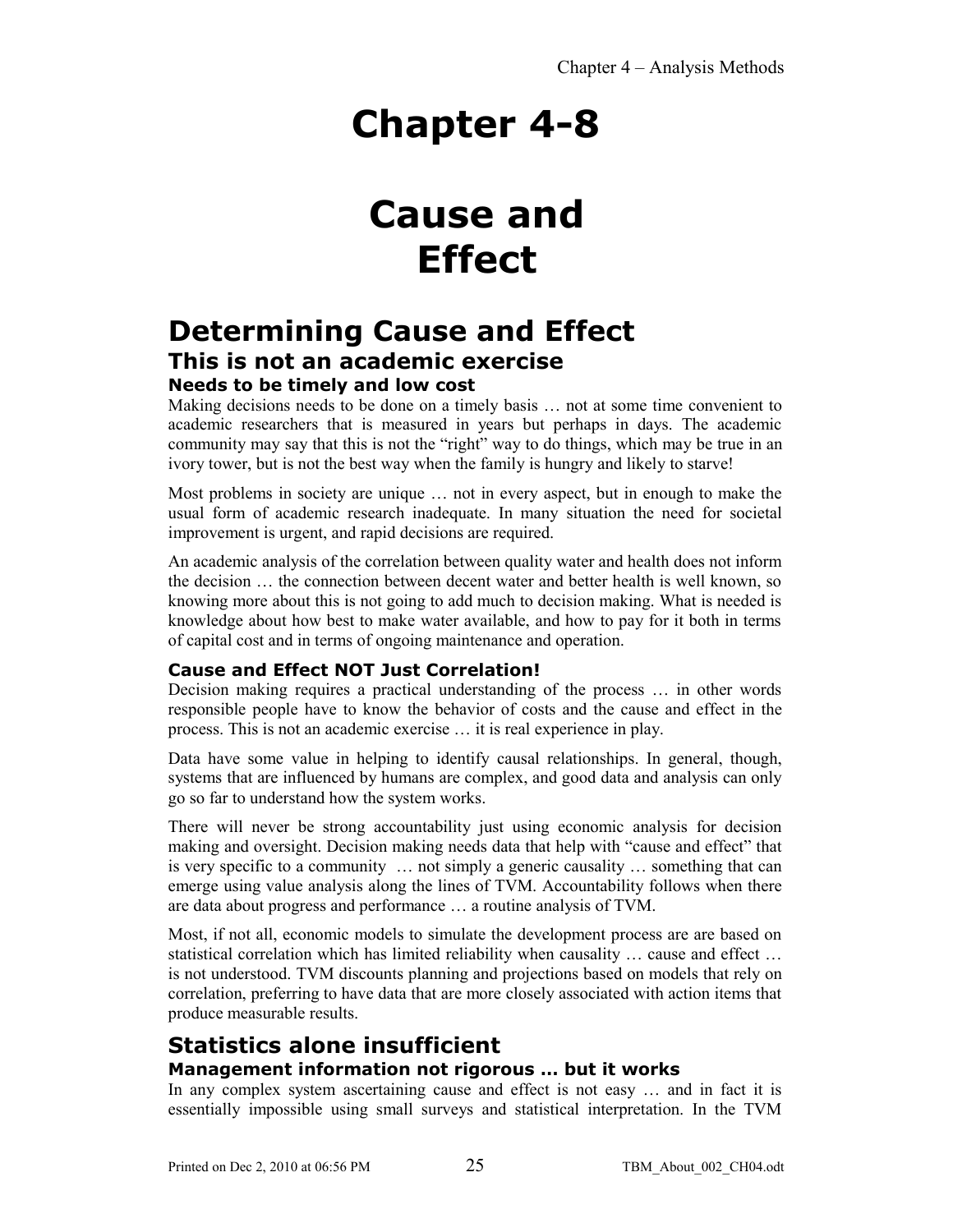analysis framework the question of cause and effect is addressed using a process of drill down, and data acquisition about matters that might be meaningful.

Where the balance sheet comparison shows some element of the balance sheet has changed, there should be focus on what activities of the community or what set of externalities might be the cause of the change.

Conversely, where it is known that there have been substantial changes in the activities of the community and the externalities associated with the community … then it is reasonable to be looking for changes in the balance sheet of the community that serve as metrics for progress.

Large scale datasets and complex multivariate analysis may make it possible to discern relationships within complex systems ... but it takes very large datasets that in many cases are impractical to obtain.

### **Big computer or a little bit of common sense?**

Some years ago the operators of one of the biggest commercial computers in the world were asked a simple costing question … how much does it cost to process a piece of luggage through an airport. They took their available data about luggage throughput, and the available data from the accounting department and worked out complex algorithms to calculate the answer. After hundreds of computer hours … piles of printouts … the computer analysts admitted defeat.

For a tiny proportion of the computer analysis cost, it would have been possible to do a process study, cost that, and draw conclusions. The answer would have been easier to understand , and likely more correct … at a way lower cost, and in less time.

### **Use location specific small datasets**

By using location specific small datasets it is possible to figure out some of the most important causal factors by simple observation over a short period of time. Good observation and common sense judiciously used are powerful analytical tools. Quite brief observation of a situation where performance is very bad may be sufficient to identify a practical solution ... a low cost analysis giving a high value outcome.

## **Operations analysis … simple common sense**

A factory production line is producing on average 20,000 units per shift. The theoretical production should be nearly 40,000 per shift. Labor cost was nearly double what it should be! What is wrong?

Watching the production line for a short time showed the unreliability of several of the machines ... strung together in series ... and downtime escalating exponentially.

There were two possible solutions ... redesign the production line to have parallel equipment ... or using a spare line approach so that the production crew could be fully utilized. The second approach was used and labor costs dropped to almost what they should be theoretically!

Analysis of a small dataset in an academic setting may produce little or no conclusions of value. Considerable care needs to be taken in drawing conclusions from small observations. This is a problem that is everywhere in the official relief and development arena. In many cases material improvement can be achieved by getting additional data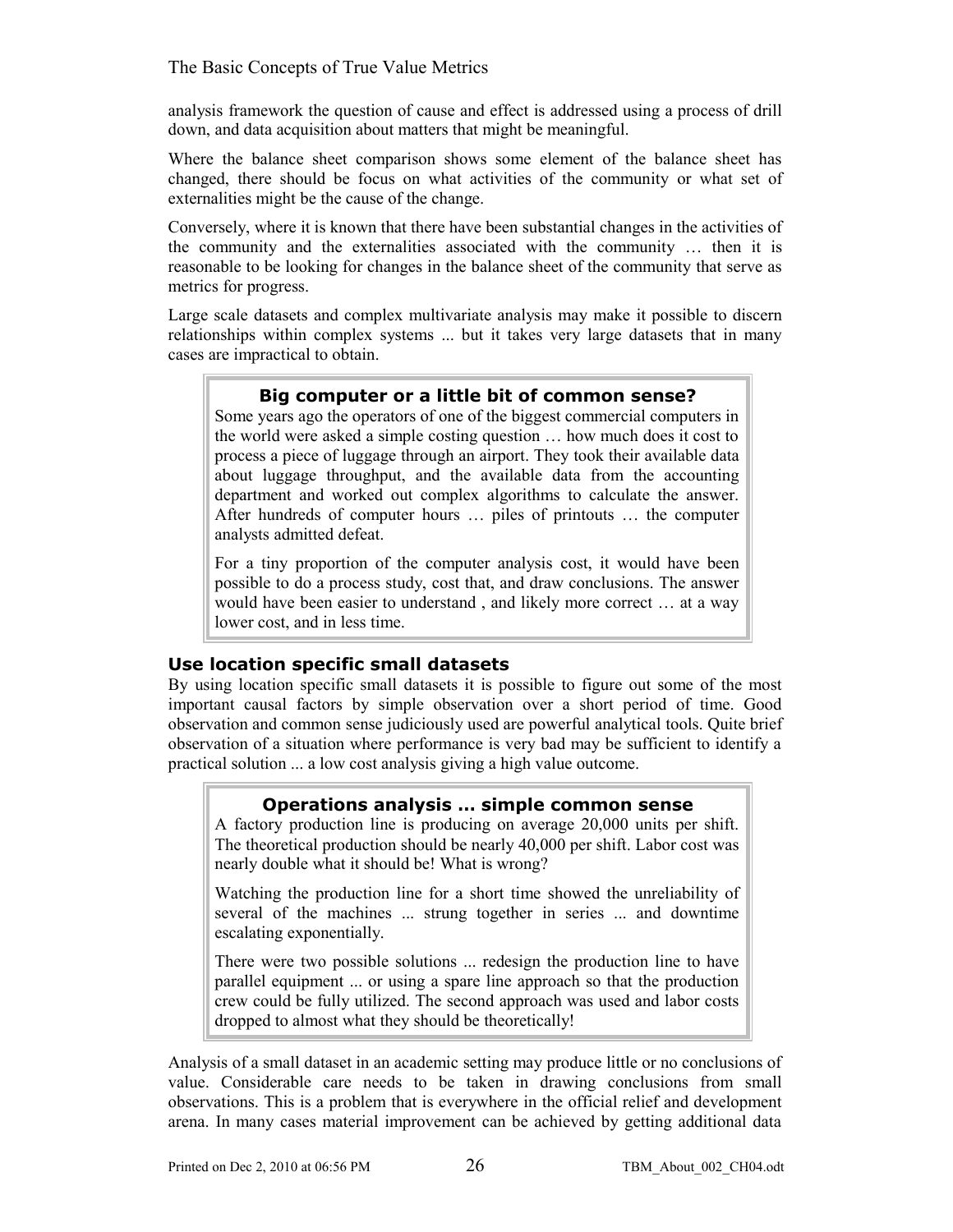simply by "walking around" and making observations. Especially, this validates other data. Most important it may add the important dimension of externalities that are the bane of small dataset analysis.

## **Data getting worse … statistical methods better!**

This is what I was told at FAO in Rome a long time ago, and updated more recently. From 1950 to about 1965 the data about fisheries resources improved substantially … from 1960 to 1980 the mathematics and statistical methods for fisheries resource data analysis improved substantially. From 1965 to the present much fisheries resource data has diminished in quantity and deteriorating in accuracy. No matter how good the statistical analysis of data … bad data produces bad conclusions.

## **Capital markets all correlation**

The public news about capital markets and investment is all about correlation. There is a big industry associated with the distribution of news about capital markets and the correlation of all sorts of money economy data.

Stock prices are reported as a continuous stream ... indexes of capital market valuation are also reported in real time. Why? Bloomberg News and others facilitate some knowledge about economic activity ... but rather little of the totality of what is required for an informed public. The socio-economic behavior of society would be changed substantially if more understanding of cost and profit were in the public debate.

But this is not how money is made in the capital markets. From time to time there are scandals about "insider trading" which is not allowed. Insider trading happens because it is very profitable … if the perpetrators are not caught … and it is pure "cause and effect" rather than the mushy correlation accessible to the general space.

Some make money in the capital markets because they have done their research and know their industry very well. Many of these people are able to bring this knowledge to bear and improve the performance of an organization because they know more about cause and effect in the industry than other managers who are under-performing in their jobs. This is the essence of some successful hedge funds … profitable and value adding because they reduce waste and inefficiency.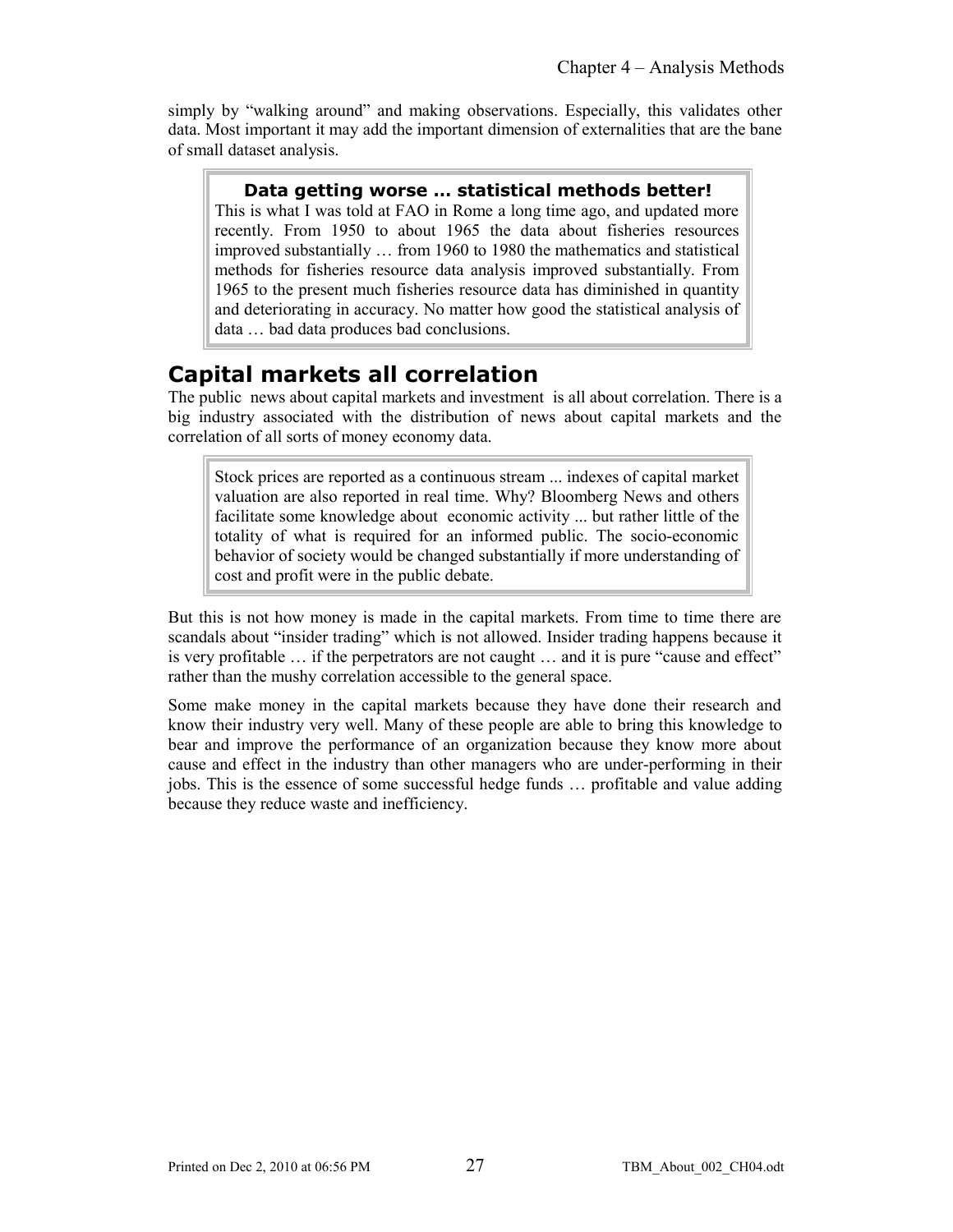# **Drill-Down and Roll-Up**

## **An Average Almost Always Wrong Must have place and time specific data**

An average is a good way to keep score and measure progress … but an average is a bad way to make decisions or manage anything. There is some talk of the "Tyranny Of The Average" but most measures are all about average, and nothing else.

There is no universal master list of what metrics matter. TVM is based on the fact that every place and time is different, and therefore deserves to have metrics that reflect the reality of the place and the time, and not merely be a derivative of some average derived from complex sophisticated statistical manipulation.

## **THIS community is NOT an average community!**

One of the techniques for data acquisition that is supported in TVM is the idea that the first set of data will inform what should be the next set of data. In this manner it is possible for data to be acquired that have focus on what is the most important.

Some issues are more important than others … and importance varies from place to place and from time to time. TVM uses the concept of materiality to focus on things that are important, so that the metrics can be used to make better decisions about the major matters of importance. In other words, TVM has meaningful metrics about everything that matters.

The process of building a value balance sheet for THIS community results in knowing specifics about THIS community:

- 1. Specifics about people
- 2. Specifics about housing, water and sanitation
- 3. Specifics about land and natural resources
- 4. Specifics about infrastructure
- 5. Specifics about business organizations
- 6. Specifics about jobs and economic opportunities
- 7. Specifics about the health state of the population
- 8. Specifics about the educational state of the population
- 9. Specifics about the wealth of the population
- 10. And so on

For all the value that this represents, there are also constraints that are associated with the lack of specific things … treated as liabilities in a balance sheet construct.

## **Detail On Demand Avoiding data overload**

Data overload is an enemy of performance in a high tech society. The efficient use of large amounts of data requires a system and some compromise … but the compromise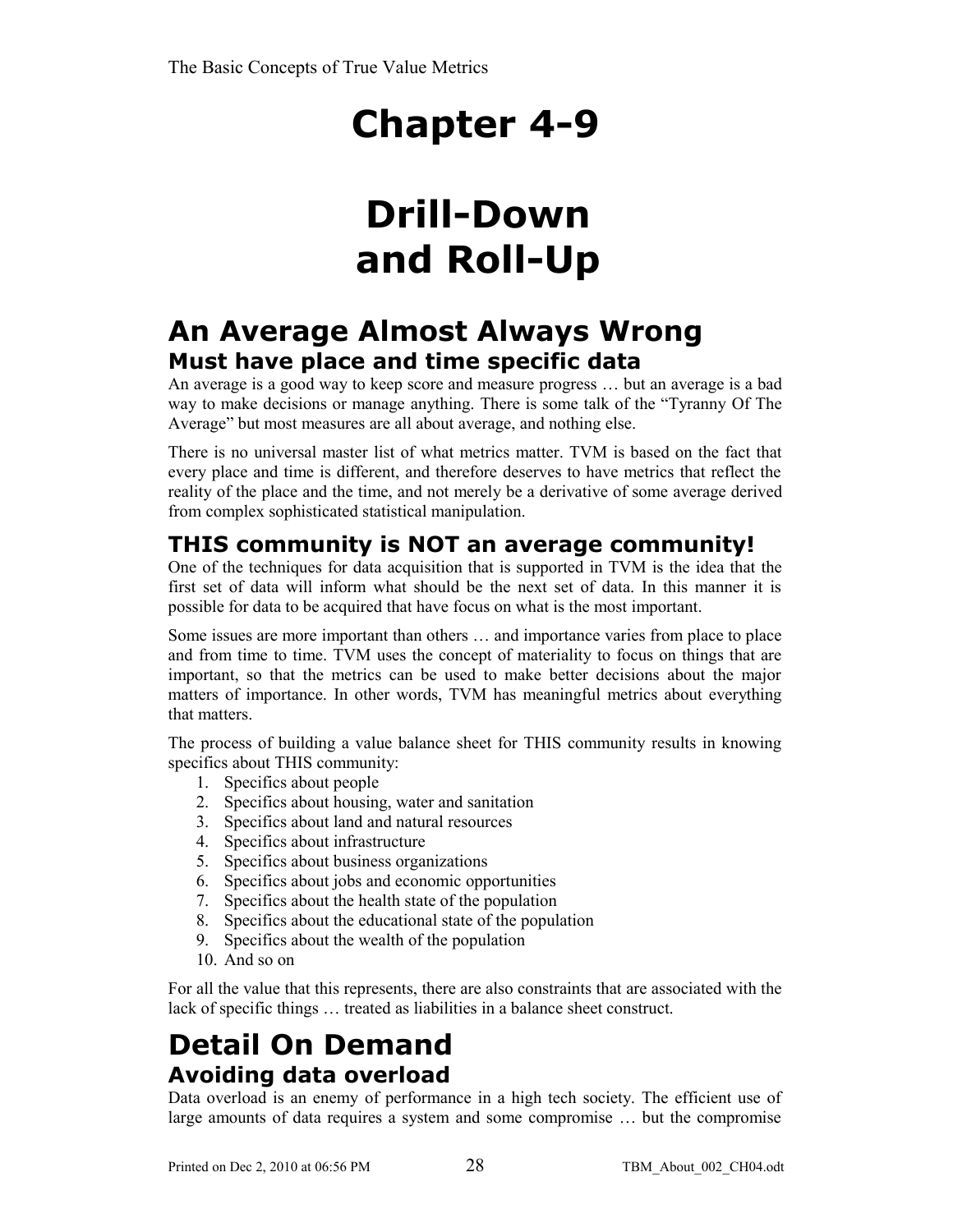should not detract from the utility of the data and its effective analysis. By using data in a summary form for oversight, and then doing drill-down or roll-up to have more useful information to address problems that are emerging.

With the community as the main reporting entity, analysis summarized at the community level has meaning in the community. Specific decisions are made either at the activity level or within organizations, so there has to be capability for the data to be useful at these levels … by drill-down … or accessed in a summary form at the organization level, which may be a roll-up from specific activities.

A management system helps to measure progress and performance as the scorekeeper … but also provides ways to ascertain details of the performance for action … in other words the ability to have "stats" for action as well as just the outcome of the game!

## **The "roll up" and "drill down" framework**

The following shows the "roll up" and "drill down" framework by geographic area from community "up" to the country level.

| Country | Province | District | Community | Where in<br>community |
|---------|----------|----------|-----------|-----------------------|
|         |          |          |           |                       |

Within a community the "roll up" and "drill down" framework may also be done by geographic place using a framework such as the following:

| Community | Neighborhood | Block | <b>Building</b> | Where in<br>building |
|-----------|--------------|-------|-----------------|----------------------|
|           |              |       |                 |                      |

## **Drill-across … is value chain analysis Almost everything is linked**

While a business organization may be quite happy earning a profit, the impact on society may not be all good. Value chain analysis is a way to get at the socio-economic value impact across society and the economy as a whole.

## **An example … the impact of WalMart**

There is no question that WalMart is disruptive … putting an end to the status quo. But is the WalMart value proposition for society better than the alternative or not? The basics of the money market economy would suggest that WalMart is better at profits than the alternatives … but is it a value adder or a value destroyer for society.

Tom Walton, the founder, was passionate about customer satisfaction … and the modern WalMart works hard on that. Price, quality and courtesy are in evidence in the customer experience. Their operations are efficient … high volume, low cost, on time. If you are a competitor, it is going to be tough to compete. Employee conditions … better than some in the retail sector. Procurement practices … better than some in global procurement.

Value chain analysis is a way to see impact throughout the value chain. The value chain starts with a resource and ends with an impact on quality of life. Value chains exist in a complex and chaotic economic ecosystem with a variety of resources, a variety of actors and a variety of interactions that produce a variety of outcomes. It is virtually impossible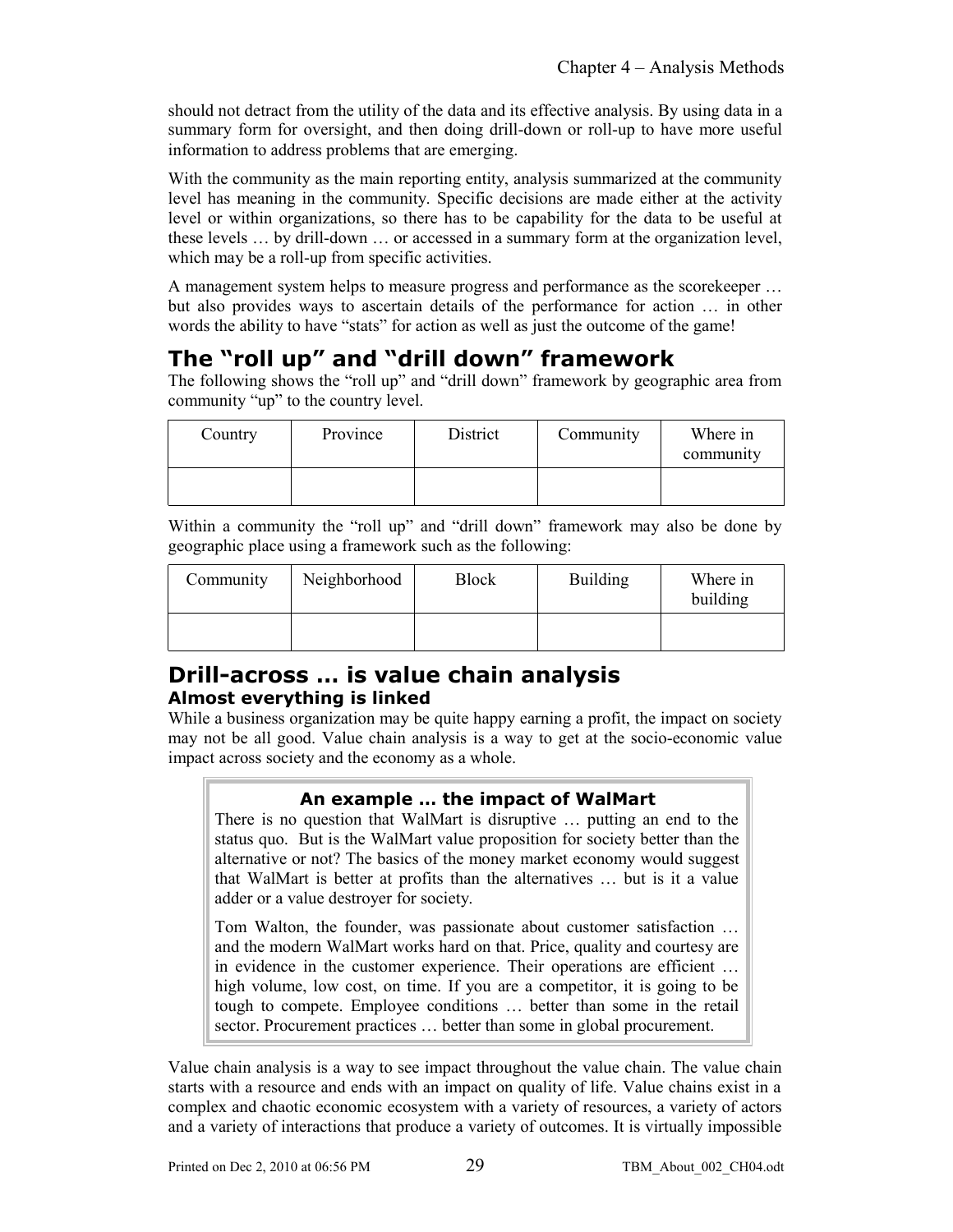for a value chain analysis to be academically rigorous, but it is incredibly useful in understanding the main drivers of socio-economic performance.

## **Drill down for granular detail Need for detailed analysis**

Decision making requires specific information. It is rare for good decisions to be made based on "average" data. Data for decision making needs to be specific, and may differ greatly between different locations.

Good information systems enable granular analysis without forcing the user to handle vast amounts of redundant information … but the data needed are available when needed in a specific context.

## **Activity … ultimate drill down … the origin for roll-up**

The activity is the source of value creation … as well as being the vehicle for the consumption of resources. Understand the activity, and it is possible to manage the activity and the progress of the community as a whole. The roll-up of activity may be done in a variety of ways.

## **Roll-Up … Accounting Consolidation Consolidation rules in the value context Not easy but very important**

Consolidation accounting is a part of this paper because hardly anything is as simple as it seems, and consolidation accounting has the essential critical logic that helps to sort this complexity into its component parts. Community is impacted by many different economic entities and activities, and the way in which these interact and are recorded has been defined comprehensively in the accounting principles associated with consolidations.

Consolidation rules disallow double counting and other misinformation. TVM has a level of rigor about data similar to that used in good money accounting where there are some basic rules about consolidation so that the process of consolidation does not result in "double accounting" and other misinformation.

The principles of consolidation are critical to corporate reporting where a simple but meaningful presentation is needed for complex organizations. Over the past 30 years both organization and reporting rules have become more complex ... with the inevitable outcome that this complexity cannot be managed and there can be no oversight. This is, of course, the data failure that was an important part of the systemic economic failure of 2008.

The TVM principles of consolidation for a community build on the old corporate accounting principles of consolidation ... but consolidating not only the debit and credit of money transactions, but also the value adding that occurs as money transactions multiply around the community and the value destruction that takes place when money transactions take place with entities outside the community.

Analysis of aggregated activities is difficult, if not impossible. Aggregated activities are always difficult to understand and report with clarity. The reports of large corporations are rarely clear enough to be useful ... except to people who either have studied the company for a very long time or have insider information.

Macroeconomic indicators are the ultimate in aggregation. This maybe helps to explain why so little of these indicators have specific relevance in the communities where people live. They are largely intellectual constructs. They do perhaps help to explain "what" but do little to help understand "how". Because of this fatal flaw macro-economic dialog is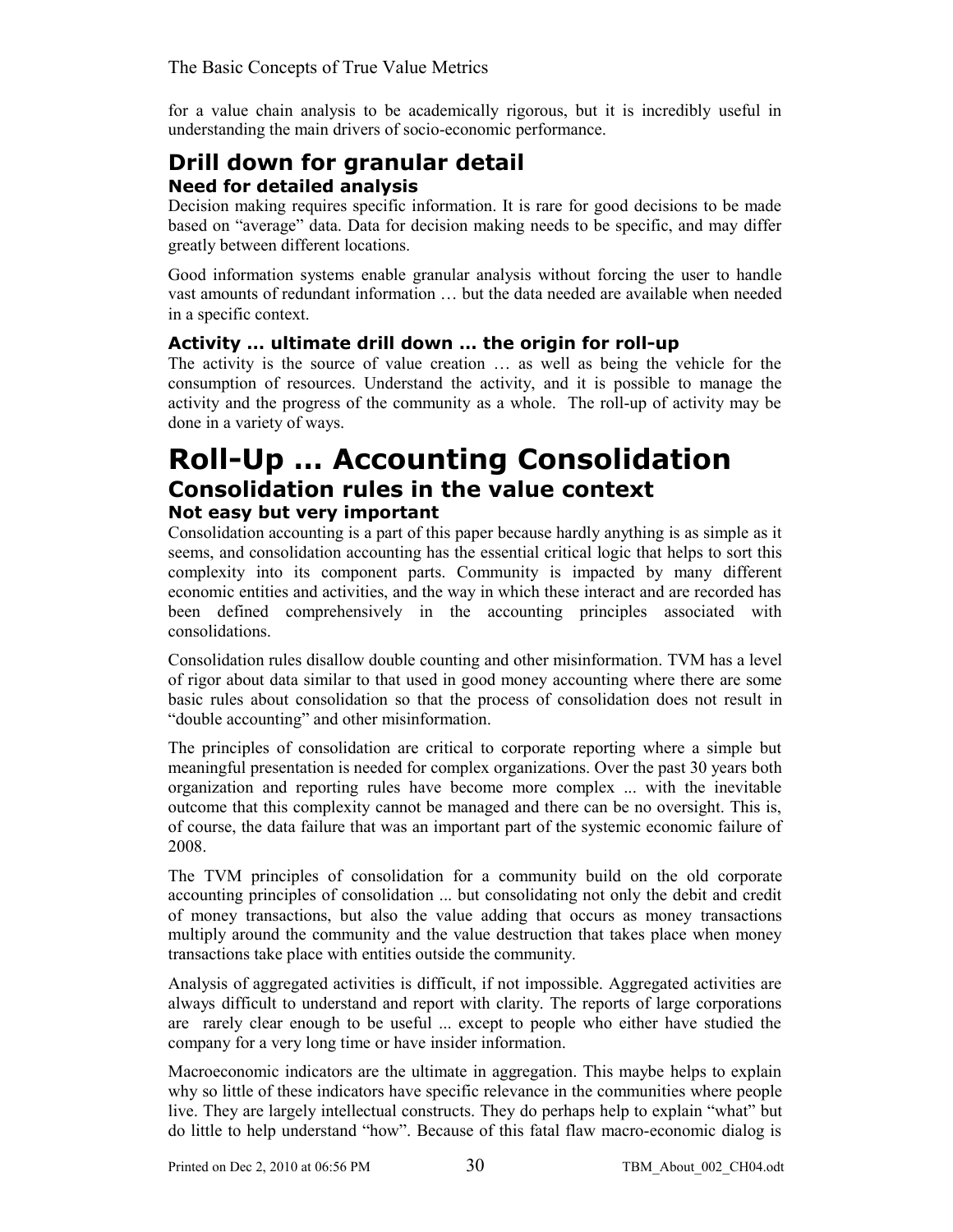one where opinion and interpretation hold sway rather than clarity about the dynamics and mechanism of actual economic activity.

Accounting has good concepts for how corporate entities and subsidiary activities should be aggregated so that there is a minimum of double counting and distortion ... this is consolidation accounting, and it is very useful when rigorously applied in the analysis of community performance.

The TVM analytical model aims to have a minimum of assumption and a maximum of simple aggregation ... accounting arithmetic more than statistical mathematics.

A good system is easy to navigate ... and with the ease of navigation there ought to be questions arising. Typically the questions will be (1) let me see more details about this; or (2) how does this affect the big picture?

The drill down capability helps to get at more details. For example going from the total cost to the specific elements of cost that make up the total, or, going from total child mortality to the specific causes of this mortality ... was it malaria, or diarrhea or respiratory illness.

## **Roll-up activities to community**

TVM has focus on the community more than on the organization. Socio-economic progress and performance is first about people and their quality of life and only secondarily about the profit of organizations. The quality of life of people is more closely associated with community than it is with organization.

The roll up capability makes it possible to see how changes in a detail change the performance at the aggregate level. In most of national level reports the data being reported are statistical constructs that incorporate all sorts of assumptions.

In this roll-up the various activities are summarized into a community. This is the main roll-up that drives socio-economic progress of the community and for society as a whole.

| --- | --- | --- |  |
|-----|-----|-----|--|
|-----|-----|-----|--|

In this roll-up the various activities are summarized into organization. This is the roll-up that managers of organizations have always looked to as the measure of success for the organization

TVM makes it possible to analyze socio-economic progress and performance at the community level. Decision makers in a community are able to look at activity performance and determine where there is value adding and where there is value destruction.

The preferred way and the most reliable way to look at progress and performance of the community is to summarize to the community level directly from the activity as follows:

|  | --- | --- | --- |  |
|--|-----|-----|-----|--|
|--|-----|-----|-----|--|

It should also be noted once again that progress of a community is most easily assessed by looking at the change in the "state" of the community over time … the change in the value balance sheet of the community.

This is roll-up through the location:

| ---- | --- | W | 1.19117 |  |
|------|-----|---|---------|--|
|      |     |   |         |  |

This is roll-up though the local organizations: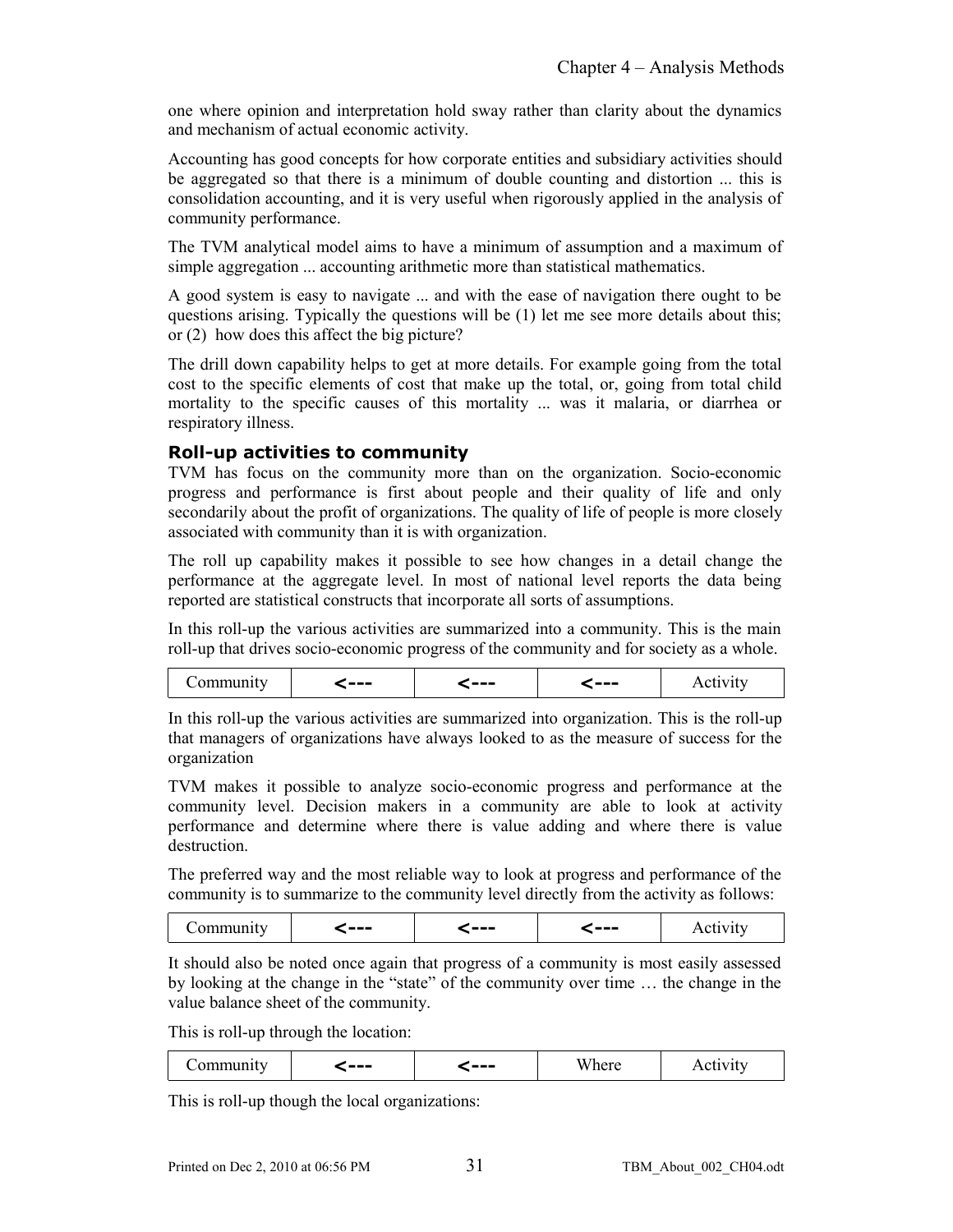| Community | ---- | --- | Local        | Activity |
|-----------|------|-----|--------------|----------|
|           |      |     | Organization |          |

This is roll-up through local sector:

|  | --- | --- | Sector<br>∟ocal ' | 1100111 |
|--|-----|-----|-------------------|---------|
|--|-----|-----|-------------------|---------|

Care should be taken not to "double count" by taking the activity into account multiple times through different roll-up ways of summarizing.

### **Roll-up activities to organization**

Within community there may aggregation by sector or aggregation by organization. While the social goal is better quality of life for the people and families, the organization is the main implementing actor, and their performance is critical for the performance of society.

Decision making about activities determines socio-economic progress and performance … and TVM acquires data to help with decision making and holding decision makers accountable for performance.

| rganization | --- | --- | --- | $1$ such via |
|-------------|-----|-----|-----|--------------|
|-------------|-----|-----|-----|--------------|

It would be better if the organization management also occupied itself with the roll-up of activity to impact on community to organization since this is what ends up influencing the quality of life in the community and the quality of life of people.

| Organization | ---- | Impact on | Activity |
|--------------|------|-----------|----------|
|              |      | Community |          |

## **Roll-up branch organization to HQ**

| Headquarters of | c --- | c--- | Branch in the | Activity |
|-----------------|-------|------|---------------|----------|
| organization    |       |      | community     |          |

### **Roll-up by sector**

Roll-up by sector may be used to demonstrate that a certain sector activity is highly productive or the converse. This may help with strategic decisions like whether or not to move from one sector into another. The basis of this analysis would be return on assets employed. An example, might be the decision to change from one crop to another, or to migrate from rainfed agriculture to irrigated agriculture with all the incremental investment that this would require.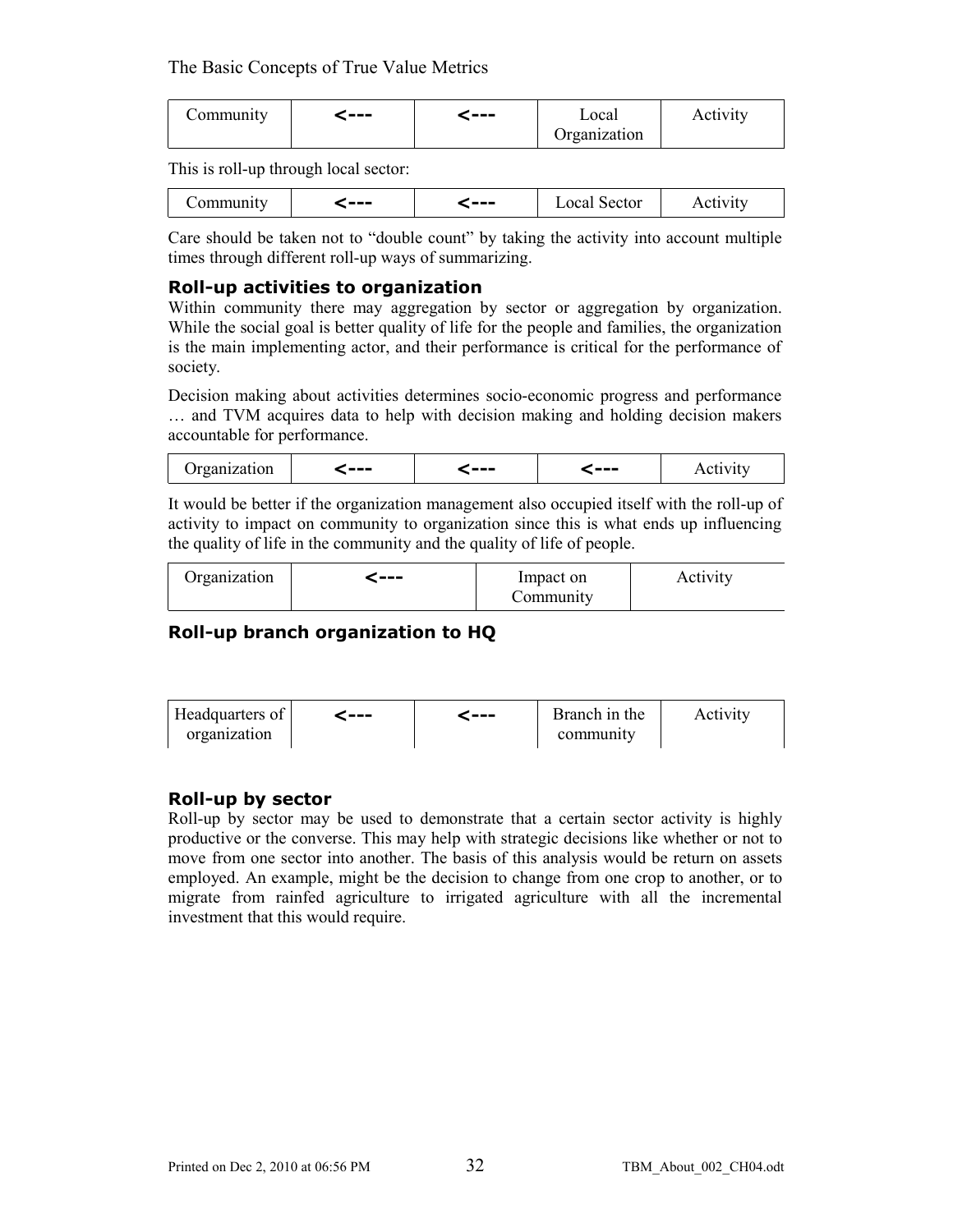# **Data for Decisions**

## **Why Do Decisions Get Made?**

The simple answer is that decisions are made to get the best possible results! This is also the "right" answer. The problem is that the prevailing metrics for measuring performance are "wrong" and accordingly most decisions are giving the wrong outcomes … or are they?

## **Heading for an economic train wreck?**

It can be argued that the decisions that have been made by the economic elite and political leadership over the past several decades has ended up with the global economy headed for a catastrophic train wreck … maybe one can argue that global poverty eradication has been at a historic high … or again that poverty itself is at a historic high. The metrics are a mess!

## **Dig deep … understand the money flow! Who benefits from the decision?**

A good decision is one that benefits society AND benefits decision makers and all the other stakeholders associated with driving interventions that improve society. There is no reason why the stakeholders of enterprising organizations cannot benefit at the same time that society benefits. Making everyone happy is never easy … some compromise is needed … but compromise is easier when there are data to help.

History suggests that it is decision makers and their friends that benefit the most from decisions that get made, and this is maximum when there is weak accountability … which is the norm. TVM uses data to help decision makers make good decisions and for these decision makers to be held accountable for subsequent performance.

## **Use value chain and other analysis**

Value chain analysis is a way to identify where it is that there is profit and value adding … and where in the chain there are constraints of some sort, or maybe excessive profits. A fair value chain is one where the return on asset employed at each stage is reasonable related to the risk.

Use various comparison techniques. It is possible to estimate what the costs "should be" for any activity anywhere. If actual costs are significantly different and there is no reasonable explanation, there is a problem. This is a basic technique of analytical accounting and should be applied throughout the value accounting system.

## **Causality more helpful than correlation Academy is mainly about correlation**

Data have great value when analysis helps identify causal relationships. Most systems that are influenced by humans are complex, but good data and analysis can help to understand something of how the system works.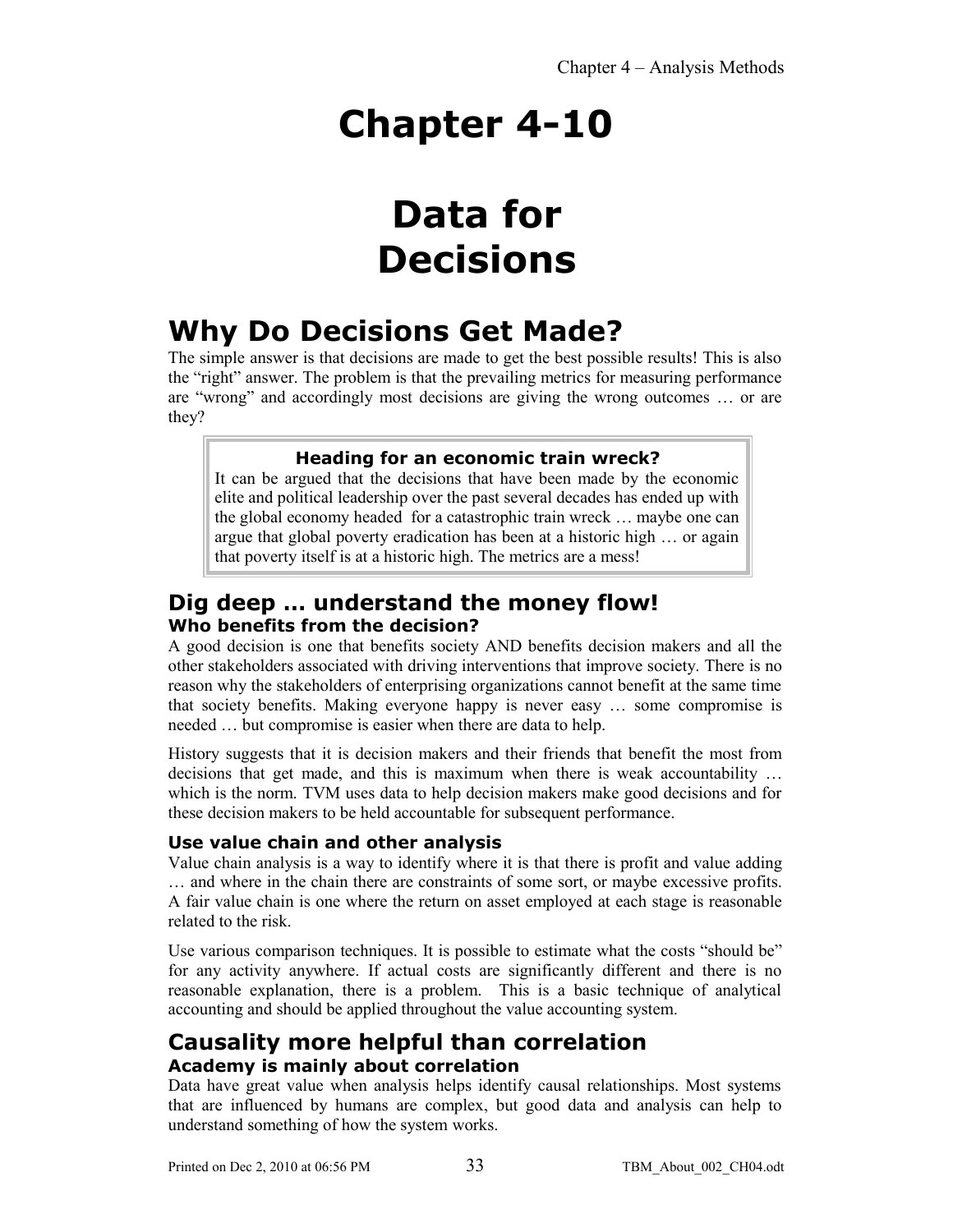Large scale datasets and complex multivariate analysis may make it possible to discern relationships within complex systems ... but it is also possible to figure out some of the most important causal factors by simple observation. Good observation and common sense should be used to the maximum.

### **Community decisions need cause and effect**

Quite brief observation of a situation where performance is very bad may be sufficient to identify a practical solution ... a low cost analysis giving a high value outcome. People with good technical instincts, a capacity to observe and experience can get very workable solutions without substantial research and study. The following is an example:

### **Walkaround Analysis**

Production records showed a group of factory production lines were producing on average 20,000 units per shift. The theoretical production should be nearly 40,000 per shift. Labor costs were nearly double what they should have been! What is wrong?

Watching the production line for a short time showed the unreliability of several of the machines ... strung together in series ... and downtime escalating exponentially.

There were two possible solutions ... redesign the production line to have parallel equipment ... or using a spare line approach so that the production crew could be fully utilized. The second approach was used and labor costs dropped to almost what they should have been theoretically!

Considerable care needs to be taken in drawing conclusions using sophisticated statistical methods on top of small observations. This is a big problem in the official relief and development assistance (ORDA) arena, and in many areas where academic study is supporting long distance decision making.

In many cases material improvement can be achieved by getting data simply by "walking around" and making observations. Common sense is a surprisingly powerful methodology, but not used frequently enough!

People with experience often know a lot more than is accessible through academic research and peer reviewed papers. Some of this knowledge cannot become part of the academic knowledge because the data are not designed to satisfy the prevailing criteria for academic data analysis.

#### **Data for Decisions: Vector Control**

A successful US vector control organization goes through a complete data collection, analysis, planning and operation cycle every 24 hours. The success or failure of an intervention is known within hours … and steps taken to have success in the next cycle. For fast moving vector disease transmission this is the right way to operate. The goal is zero transmission of disease by insects. The data used to drive decisions is timely and geographically detailed.

Some data are voluminous … but essentially not very helpful in facilitating allocation of resources based on value criteria. Much of the data associated with the financial sector and the capital markets is giving the wrong guidance.

### **Bloomberg Dataflows**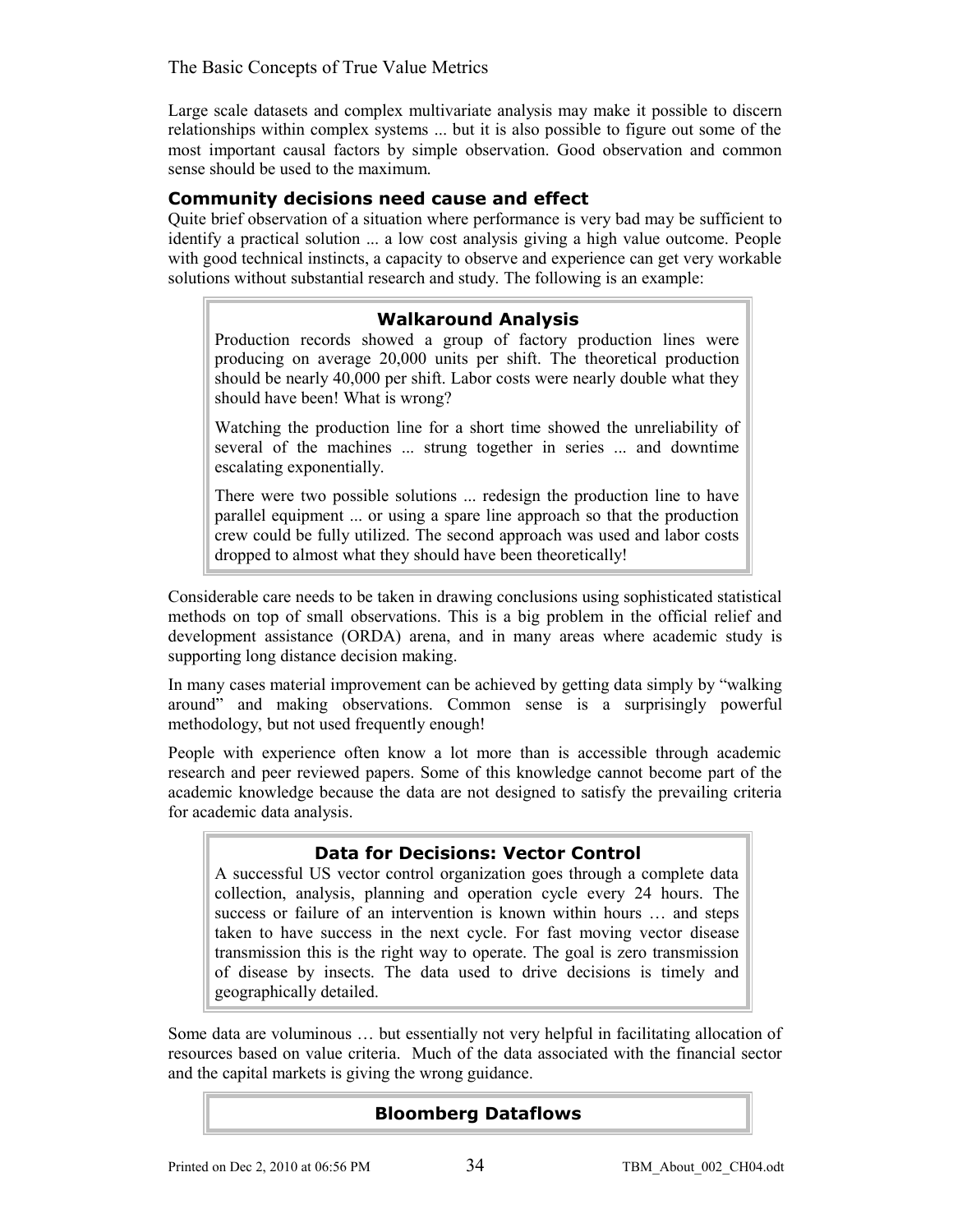Stock prices are reported as a continuous stream ... indexes of capital market valuation are also reported in real time. Why? Bloomberg News and others facilitate some knowledge about economic activity ... but rather little of the totality of what is required for an informed public. The socio-economic behavior of society would be changed substantially if more understanding of cost was in the public debate.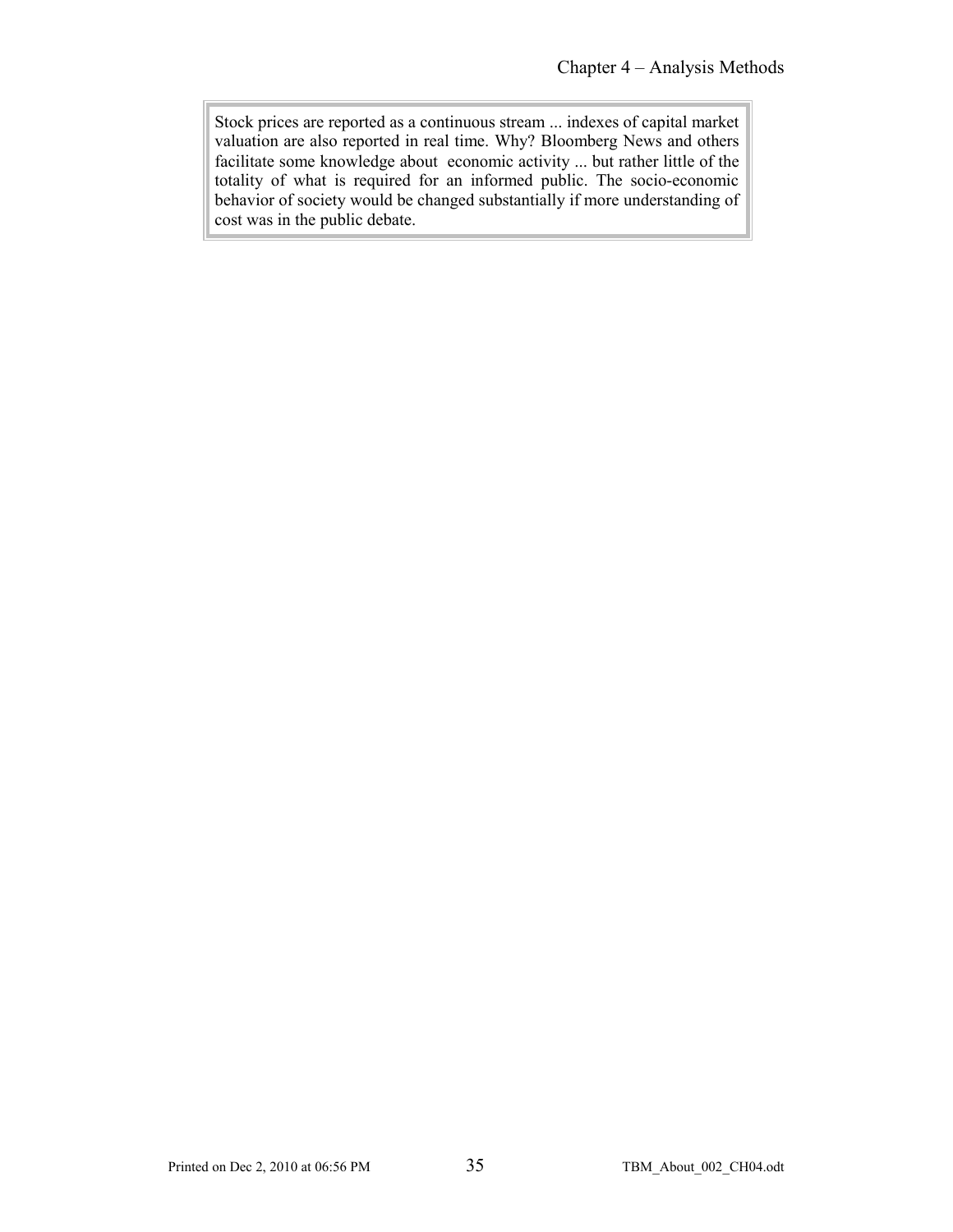# **Analysis for Oversight**

## **Oversight with TVM The basic cycle of management**

The basic cycle of management has the following steps or variants that are very similar.

- 1. Collect data
- 2. Plan
- 3. Organize … mobilize resources
- 4. Implement … with operational reporting
- 5. Analysis and review
- 6. Oversight, feedback and accountability

## **TVM oversight based on exception reporting**

Most operations work very well. Oversight consists of little more than a cursory glance at an exception report that shows that the activities are going according to plan. No oversight time is needed to do anything … except maybe to celebrate their success and give credit to those that are making it happen.

Exception reporting will show from time to time that activities are not working well. The question then is to find out what is going wrong and why! The structure of TVM data might be sufficient to locate the problem … but it may not be enough. TVM data allows for drill-down to a level of detail where specific information might show problem issues.

TVM data may be the catalyst for oversight action … it is part of what good performance data should do. But TVM does not include any specific methodology for interaction between an oversight authority and the user of resources. These arrangements are made in the "getting organized" stage of TVM implementation.

## **TVM is keeping score**

TVM is simply about keeping score … and compiling stats. TVM is part of the scorekeeping staff … not the coach … not the referee … not the general manager … not the owner … not a player … and not a fan. The role of TVM is simple … to keep score and to compile stats!

Oversight has the most meaning when it takes place in a timely way … in hours or days … not months or years later. Oversight helps to ensure that implementation is done in a good manner.

## **Oversight includes accountability**

Accountability is a close relation of oversight … but more something that is of interest to the public and the owners of resources.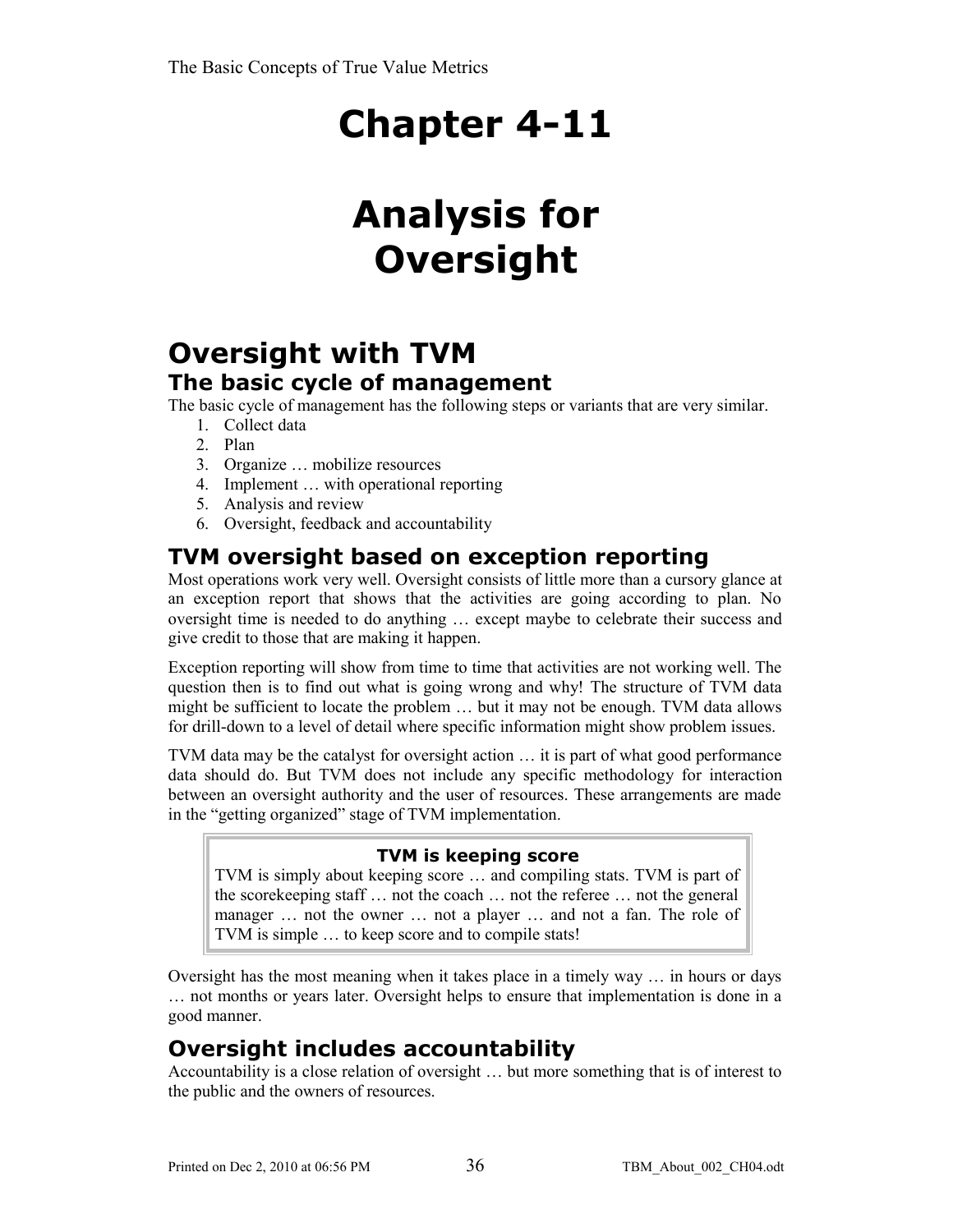Management of performance is best done where and when it matters. Implementation performance matters most at the community … and it is therefore in the community that there should be the most interest in accountability. Accountability is an important incentive for good decision making and an important aspect of implementation performance. It is important for the community to know what decisions makers are doing and how effective the goals are being accomplished.

## **Feedback, Oversight and Accountability A system with no feedback is a waste of time**

Feedback for the community is important to facilitate continuous improvement and better performance. Everyone engaged in the work of the community should get feedback to help find better ways of doing things. Control theory teaches that rapid measurement and feedback to improve performance is very valuable … enabling good things to be replicated and bad things to be eliminated. A process with continuous timely feedback is very powerful.

## **Implement … with operational reporting This is process … that includes measurement**

Implementation determines everything. It is implementation that determines effectiveness. Good data and good planning help … but it is the way implementation is actually done that determines whether or not there is success and the maximum of benefit realized. A good plan may be ruined by bad implementation … but a bad plan may be saved by good implementation.

Management and supervision are key to good implementation … and good data helps all of those who have to make decisions to make better decisions. The difference between management and administration needs to be well understood in order to get effective implementation.

The strength of this community focus plan is that implementation is in a community and for a community … with deep involvement of the people of the community. The activities use as much available know-how as is possible … but linkages to other sector activities is strong so that no one activity is constrained by the progress of any other sector.

## **Measure, Analyze and Report Good data facilitates good implementation**

Good data facilitates good implementation … providing early warning of problems that need attention. TVM metrics are timely … compared to the typical monitoring and evaluation (M&E) process to acquire data is too little too late, and costly without having great value. Timely metrics enable rapid corrective action and better performance.

## **M&E almost worthless!**

The typical monitoring and evaluation (M&E) process to acquire data and do analysis is always "too little too late", and is costly without having great value. M&E would not be needed if there was good management accounting driving the operation … rather than almost no accounting, and then the "cover up" of M&E study and analysis!

Analysis is important. Possibilities take on realism during implementation. A community that has difficulty with the concepts of progress in a verbal or intellectual form should become engaged and have good understanding with implementation. For this reason it is good to design implementation as a journey of many steps rather than one huge leap!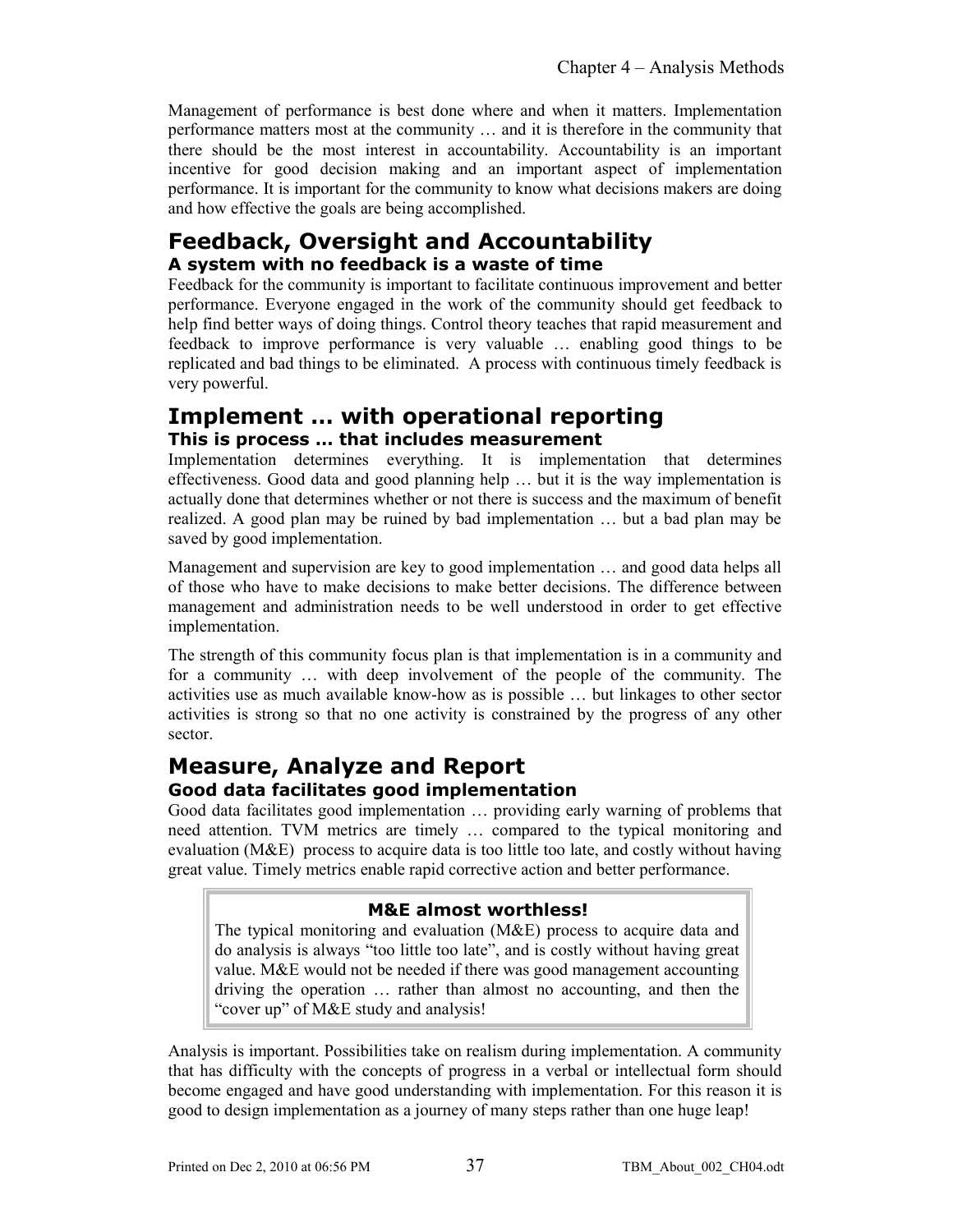The community planning framework aims to integrate all the sectors into a coherent whole. The community is like a living organism that needs all its components to survive and be healthy. Every single sector activity needs the service and support of other sectors in order to be successful. A missing sector capacity is a serious constraint.

Reporting also important. The way reporting is done has changed substantially over the years … but the reasons for reporting remains the same. Stakeholders should be able to see information that shows how well an organization is performing … and the impact activities are having on the community. When paper reporting was all that was available, a paper report was prepared that included financial statements … but as alternative forms of access to data and to analysis become possible, they may be used to supplement or replace paper reporting. Good data and analysis should be nothing more than "a click away".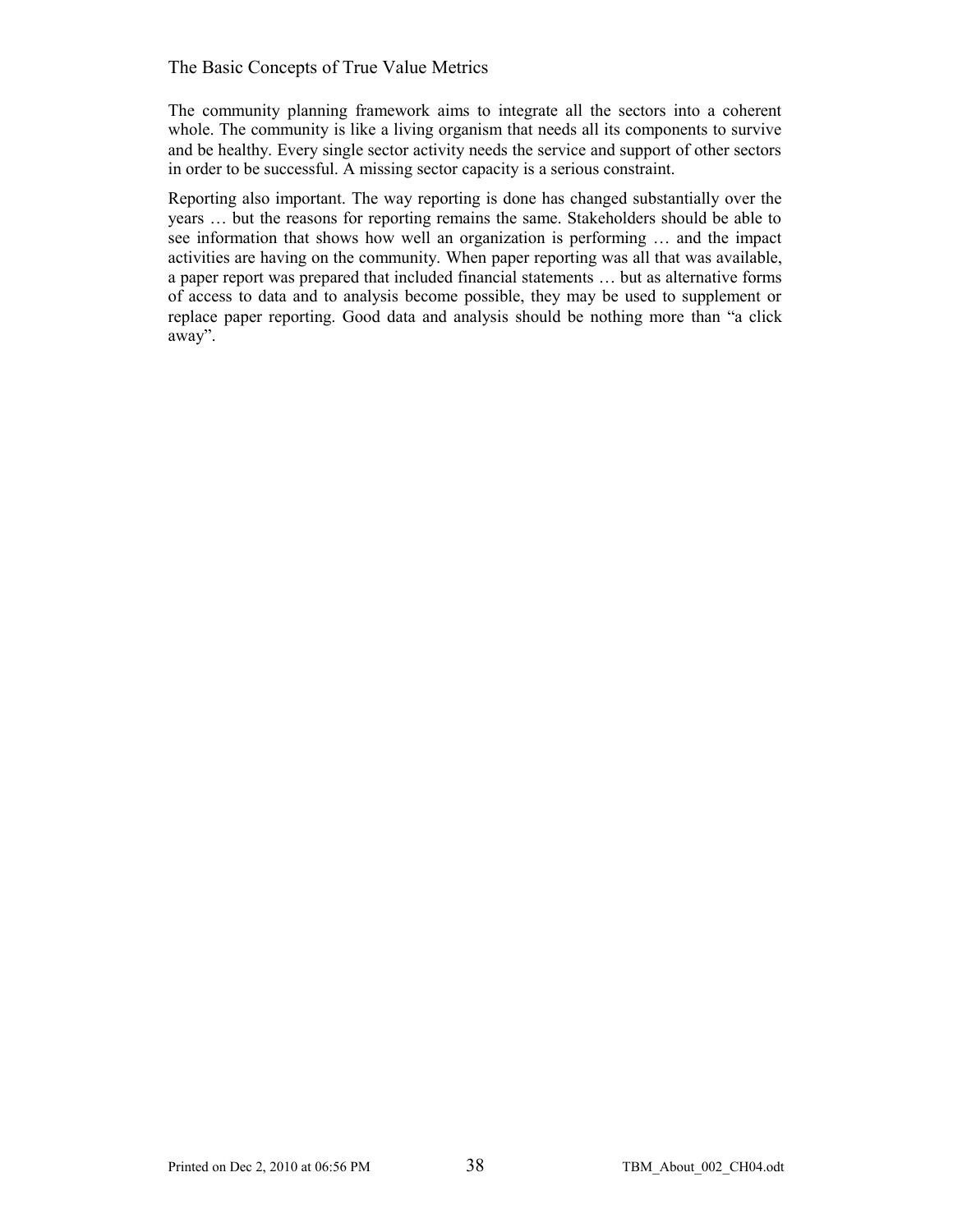# **Analysis for Planning**

## **The Big Challenge Main focus is the community perspective**

The community perspective is the most important perspective … it is the community where people live their lives.

Every community is unique. There should be a plan for every community. A community needs a plan in order to progress … and the plan has to be specific to the community. A plan is only a starting point … but a useful first step in improving a community and making a community more productive. Sustainable progress depends on productivity, and in turn productivity depends on decisions made about the organization and use of resources.

A community needs a plan in order to progress … and the plan should be specific to the community. A plan is only a starting point … but a key first step in improving a community and making a community more productive. Sustainable progress depends on productivity, and in turn productivity depends on decisions made about the organization and use of resources.

It is also at the community level where economic activities produce tangible results … or not. TVM uses the community as the main reporting entity because of this, and the fact that it is in the community where all the different activities in different sectors come together to produce quality of life for people.

Within in a community it is possible to do further data acquisition, analysis and reporting at the neighborhood, block and building levels. The key is for the data to be related to a place that can be easily identified and where data and reality are clearly connected.

## **Essential to avoid imposing decisions**

Need clarity about what is what! The big challenge is to avoid a merging of planning with implementation … and to confuse data acquisition and analysis with decision making.

## **How to make "bottom up" real!**

Making "bottom up" a reality is hard … a requires compromise so that success is not constrained because of the complex incompatibilities of cultures, management and operating styles. Planning is usually top-down. When planning is top-down, there are usually ... almost always ... significant resistance to the implementation. This may or may not be justified, but it must be taken into consideration.

My experience has been that most development planning is poor ... not taking fully into consideration the key constraints and issues that will impede success.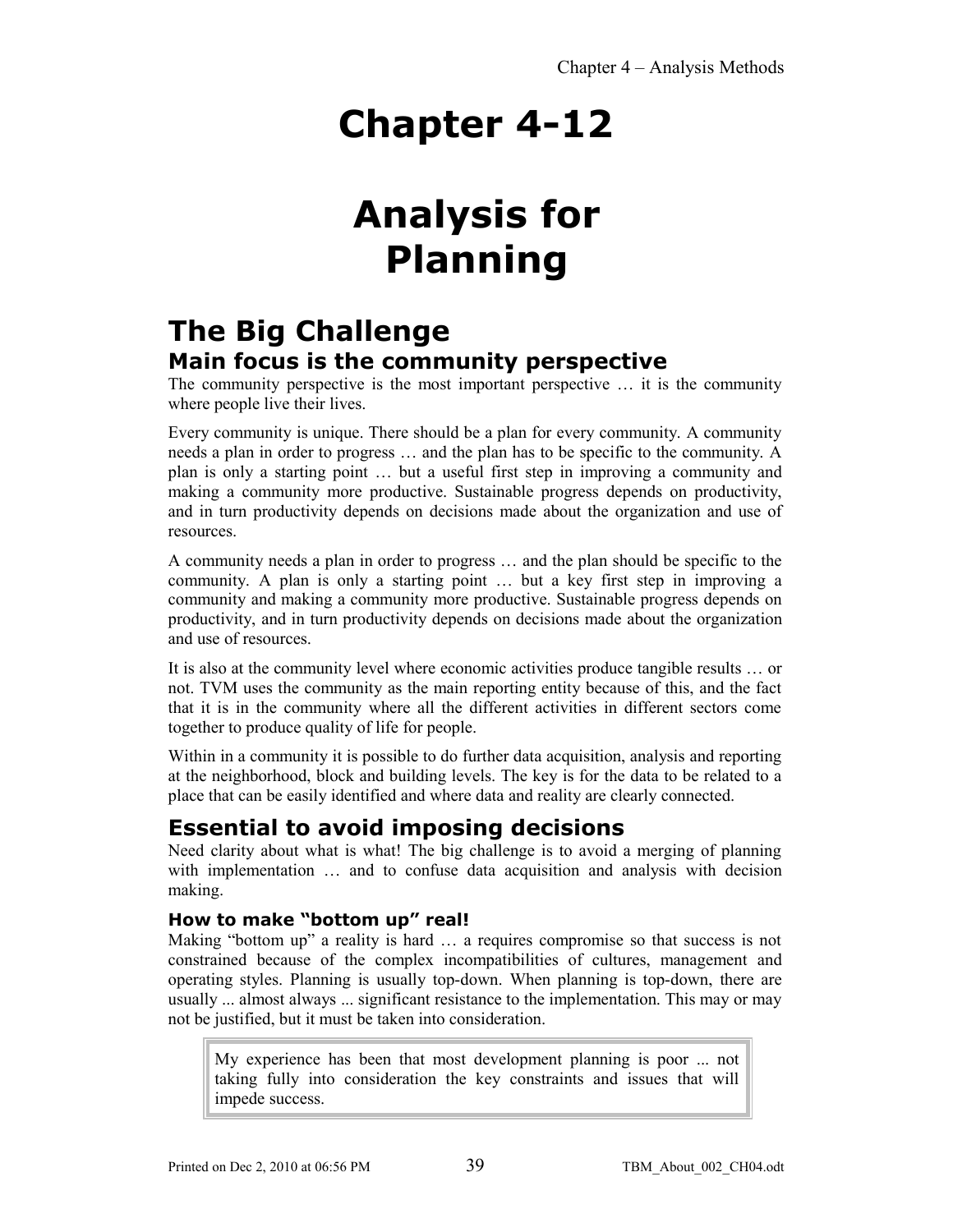It is better to plan using a micro-up approach. A community centric micro-up approach changes the dynamic of development. The plans can be made taking into consideration the priorities of the community and what is most needed by the community for progress.

## **The NIH factor**

Decision making is very much affected by the NIH factor … "Not Invented Here"!

The only way that good decisions are going to get made is when decisions are the result of trusted dialog on top of good data and analysis.

Decisions that are imposed have a high likelihood of being rejected in practical terms even though the words might suggest that there is agreement.

## **Planning is part of a process**

Planning is a process that is ongoing so that there is a continuum of progress. The program anticipates a continuum of data acquisition and analysis so that there is critical knowledge about the community, about how much progress is being made, and what needs to be done next. Planning is based on the reality of the community and assume the following concepts:

- 1. planning is part of a management construct;
- 2. without planning there can be no management;
- 3. without planning, measurement has no purpose;
- 4. without measurement there can be no management;
- 5. without management there is low performance;
- 6. without metrics there is no traction;
- 7. without structure there is no movement.

## **Multiple perspectives**

## **From the national level**

Planning at the national level is difficult unless the nation is small and homogenous. Normally planning at the national level is ineffective because the number of different situations at the community level, and national averages are hardly every right for any hard initiative that originates with national level planning.

The national level policy making can make a big contribution to progress by ensuring that there is an enabling environment that facilitates activities at the community level that will progress the communities. Soft policy is advantageous and facilitates progress where hard projects for the community level may fail.

### **From the sector perspective**

Planning at the sector level has similar issues to planning at the national level. Community specifics cannot be adequately taken into consideration.

But sector is very important. Technology is a powerful driver of progress, and best practice sector know-how needs to be accessible to the people who make decisions in the communities and people who make decisions in organizations. All the activities that are using resources should be using best practice for the sector.

### **From the organization perspective**

Planning in the organization has importance when it is optimized for an activity in a community … and the activity in the community is consistent with the priorities of the community.

## **At the activity level**

The activity level is where performance analysis can be done in detail … it is activities that add up to produce change in the community or not. Data about an activity, like date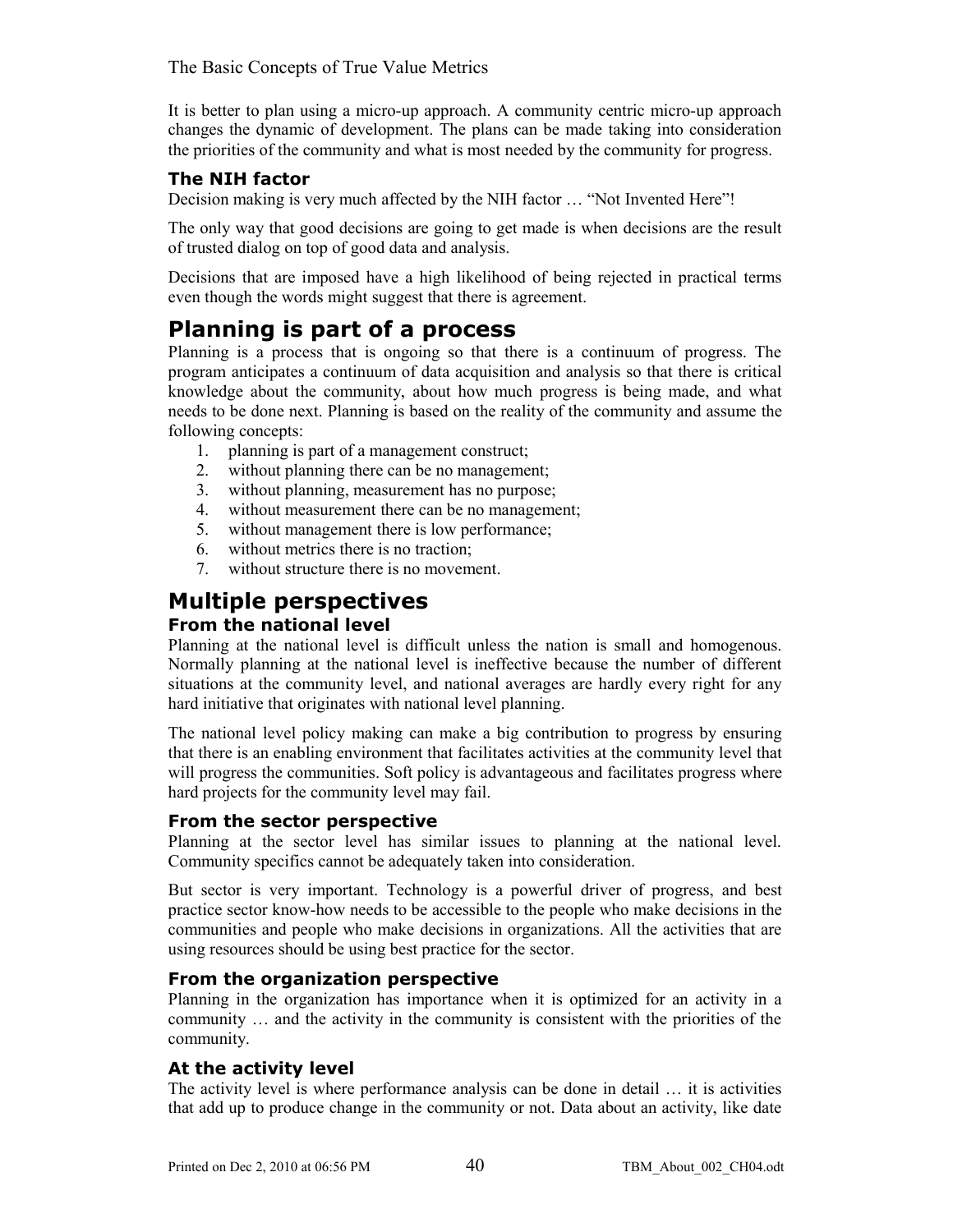about everything else, has an association with place and time so that the data may be used for meaningful analysis.

## **Non-place communities**

TVM does its primary analysis at the community level, where community is a place. A community may also refer to an "affinity group" of many sorts, like that of a school, or a church, or a sporting club. In modern times, a community may also be "virtual" with its members linked together in some way through the Internet and social networks like Facebook, LinkedIn or thousands of others.

## **Planning "Lite" Helping to determine what is best**

The goals of progress can be defined by the community ... and steps taken to move the community towards its goals.

TVM measures not only profit, but also value adding and impact on society. The corporate accounting ideas of balance sheet and operating statement are applied to the community as a whole, and not just the organizations in the community. identifies causality by using temporal (time) analysis  $\ldots$  it, and how the activities of society result in value adding progress or value destruction. the place. TVM is ubiquitous ... pulling data from remote places where little is usually seen and reported. TVM goes beyond single stories to make multiple stories tell the complete story in a meaningful manner.

Possibilities are enhanced with planning. Planning is analysis that helps to determine what is best to do. Planning is a framework for effective decision making … and effective decision making is achieved when the decisions are based on what is good for the community.

The TVM based planning framework for a community in Haiti is the same as for any community anywhere in the world. It is a methodology that empowers local people so that local resources are mobilized as the core of a sustainable program for the community.

TVM accounting goes beyond corporate money accounting to include in the accounting the idea of not only accounting for money transactions, but also to include the accounting for value.

TVM also uses the community as the entity for accounting, analysis and reporting and not the organization. The organization has a role in the accounting and reporting about community when its activities impact the community.

Metrics about socio-economic progress and performance are needed for society in the same way that money accounting metrics are needed for organizations. Money accounting is used for detail measurement inside the organization so that the organization can be managed and for summary reporting to outsiders. Meaningful socio-economic data of many types are used in a community to have metrics about socio-economic anything and everything that affects progress and performance. With relevant meaningful metrics there may be management. Management includes many elements including planning, analysis and feedback to improve performance.

In order to achieve the maximum of sustainable development progress from the available resources, they should be used to take advantage of the multiplier and accelerator behaviors of dynamic development.

The proposed program builds on the potential of the Haitian population of around 10 million people, as well as the potential of some 2 million international Haitians.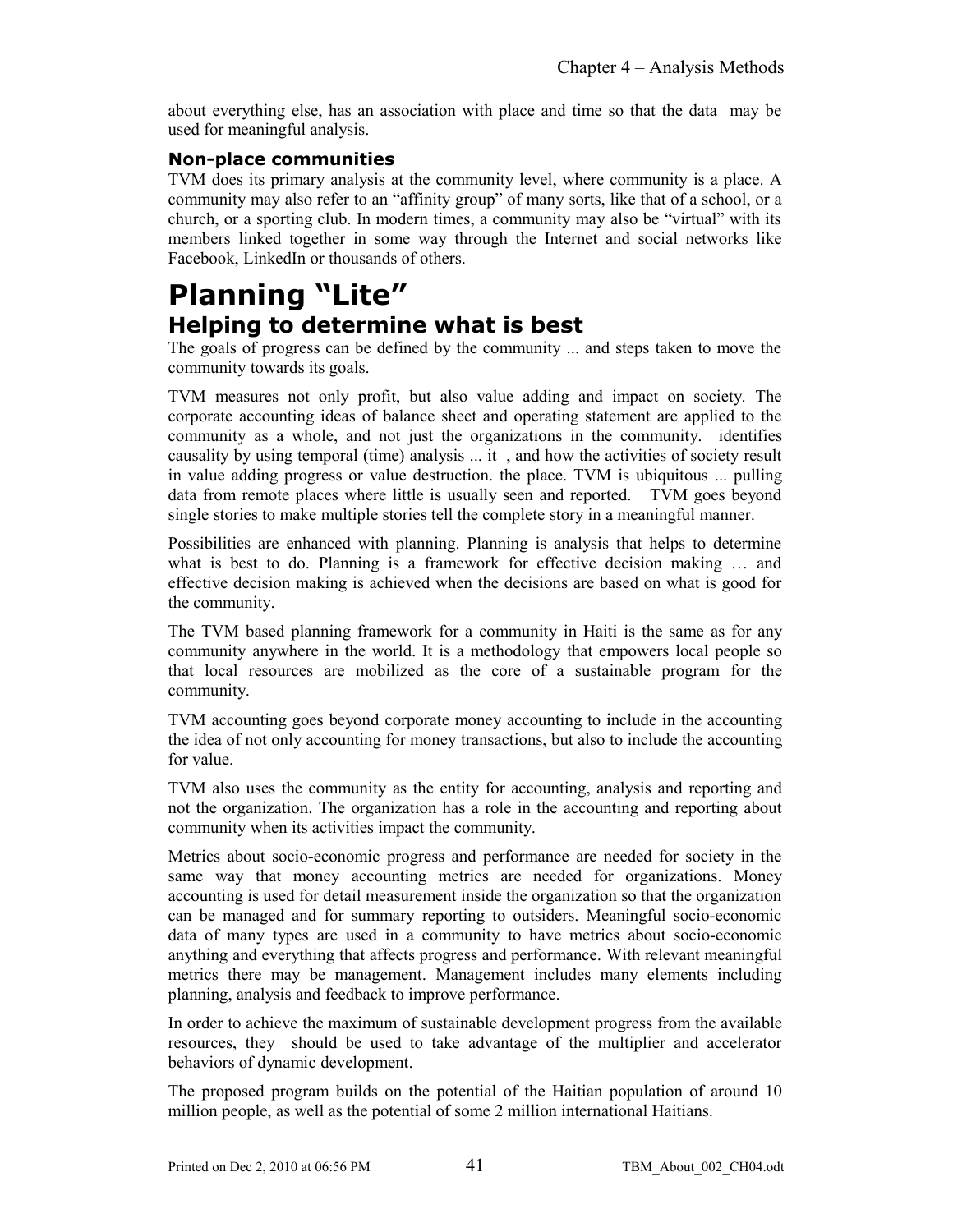In an enterprise society people are both producers and consumers and everything is organized accordingly. In this rebuilding initiative, the most efficient program is going to be where Haitians are remunerated to do much of the rebuilding themselves. They will then be in a position to pay for most of their basic needs and the foundation for a surplus production sustainable economy will start to emerge. With this approach, the funding required for development becomes a fraction of the static welfare model planning incorporated in the proposed GoH plan.

Planning is a management tool that makes it possible to know a lot about the resources, the constraints and how things are organized. With people focus planning, the link between people as resource and people as beneficiary is closed. With planning data about a community it is possible to have a dialog about how people and organization and resources might work together in the most effective way, This approach to planning makes it possible to have planning and coordination and to maintain a strong bottom up focus.

## **Seven planning steps**

Planning identifies ways to remove constraints … some constraints are easy to remove, but some are not. Some things can be done quickly, but some will take a generation or more to change. Some people related constraints may be removed quickly, but most are going to take a long time. The deficit in education cannot be removed instantly, it is going to take a number of years … but the value of addressing the learning deficit is substantial. Some knowledge can be shared quickly, but some has to wait until there is an underlying level of education for the knowledge to have any meaning.

In very practical terms the plan has to reflect what people want to do and can do … what organizations want to do and can do … and what other resources there are in the community. A data driven dialog about these things make it possible to understand the possibilities and the constraints of the community.

The TVM approach to planning aims to be as simple as possible. In the initial stages the data about the community is compiled as a simple Seven Step program. The process includes the following:

- 1. STEP ONE: Having the basic data about the community
- 2. STEP TWO: Identify key issues and priorities of the community
- 3. STEP THREE: Available resources … priority sectors … opportunities
- 4. STEP FOUR: Main constraints … limiting factors
- 5. STEP FIVE: Prioritize things to do
- 6. STEP SIX: Mobilize resources … get organized
- 7. STEP SEVEN: Implement … assess progress

### **Having the basic data about the community**

The basic data about the community is an essential starting point … while there are easily accessible data about the country these data are averages and aggregates that tell very little about the individual specific places in the country. The elements that are needed are set out below:

- About the community
- About people
- About organizations
- About material and natural resources
- About money resources
- About constraints
- About economic activities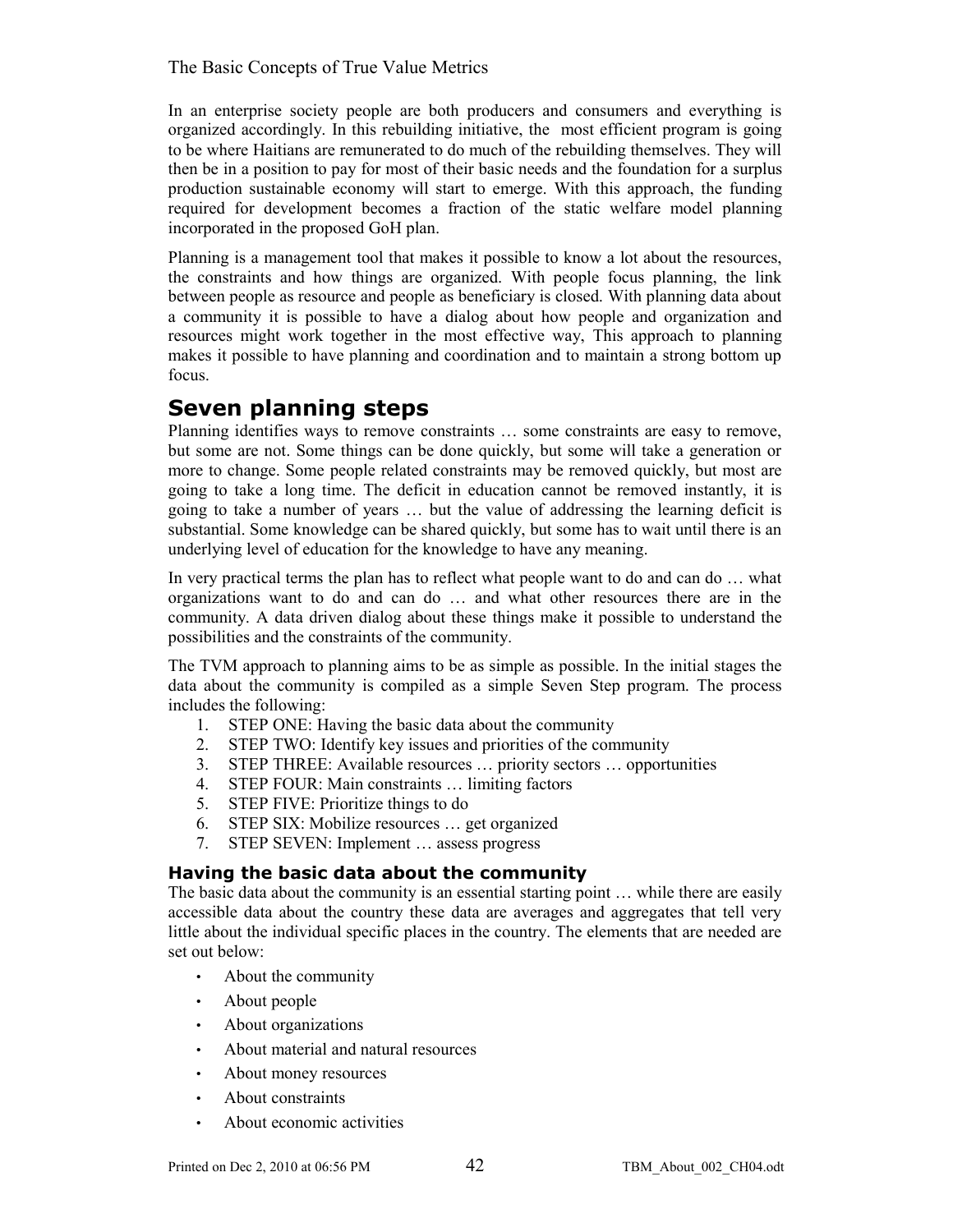### **Key issues and priorities of the community**

The process of planning is not merely to have a plan … but to get results. Data about the community is going to be voluminous. By identifying the main priorities of the community it becomes possible to focus effort on something that is more manageable. The identification of priority is a community process that reflects community knowledge of the state of the community, the goals of the community, the possibilities of the community and the constraints.

#### **Available resources … priority sectors … opportunities**

Available resources are very important. Start with people because it is people that have needs … people who are a potential market and people who are a potential source of labor or human capital. What organizations are available … what can the existing organizations do to help? What is constraining existing local organizations from doing more. What material and natural resources are available? What buildings and infrastructure are available? What equipment is available? What are the big opportunities?

### **Main constraints … limiting factors**

Some of the constraints in the community are going to be specific to the community … things that can be improved by action at the community level. There will be others that are externalities to the community … and while they should be documented, they should not be used as an excuse for not doing other things that are within the control of the community.

And what are the small constraints that are stopping the people of the community from making progress to achieve the potential of the community?

## **Prioritize things to do**

If you try to do too much, you do not do anything! What needs to be done has to be identified and sorted so that something can get done.

Identify just one thing to do … and do what is needed (see 6 and 7) to get it done!

Identify something else to do … and then do what is needed to get this thing done!

Disagreement about priorities is likely to be the norm, rather than the exception. The plan is a guide to getting results … making progress and having effective performance. Have many small initiatives with rapid results rather than a single big thing where too many people are going to get left out!

### **Mobilize resources … get organized**

Nothing is going to get done unless the necessary resources are mobilized ... people ... money resources … material resources … knowhow. In addition everything has to be organized so that what needs to be done gets done. This is both people and organizational structure. In some cases it will be impossible to mobilize the resources needed simply because there is not a viable organization to work with.

#### **Implement … assess progress**

Implementing … doing the work … providing feedback about work done and resources consumed. This enables:

Oversight of the portfolio of initiatives using metrics of progress and performance;

Rethinking the plan for the next iteration.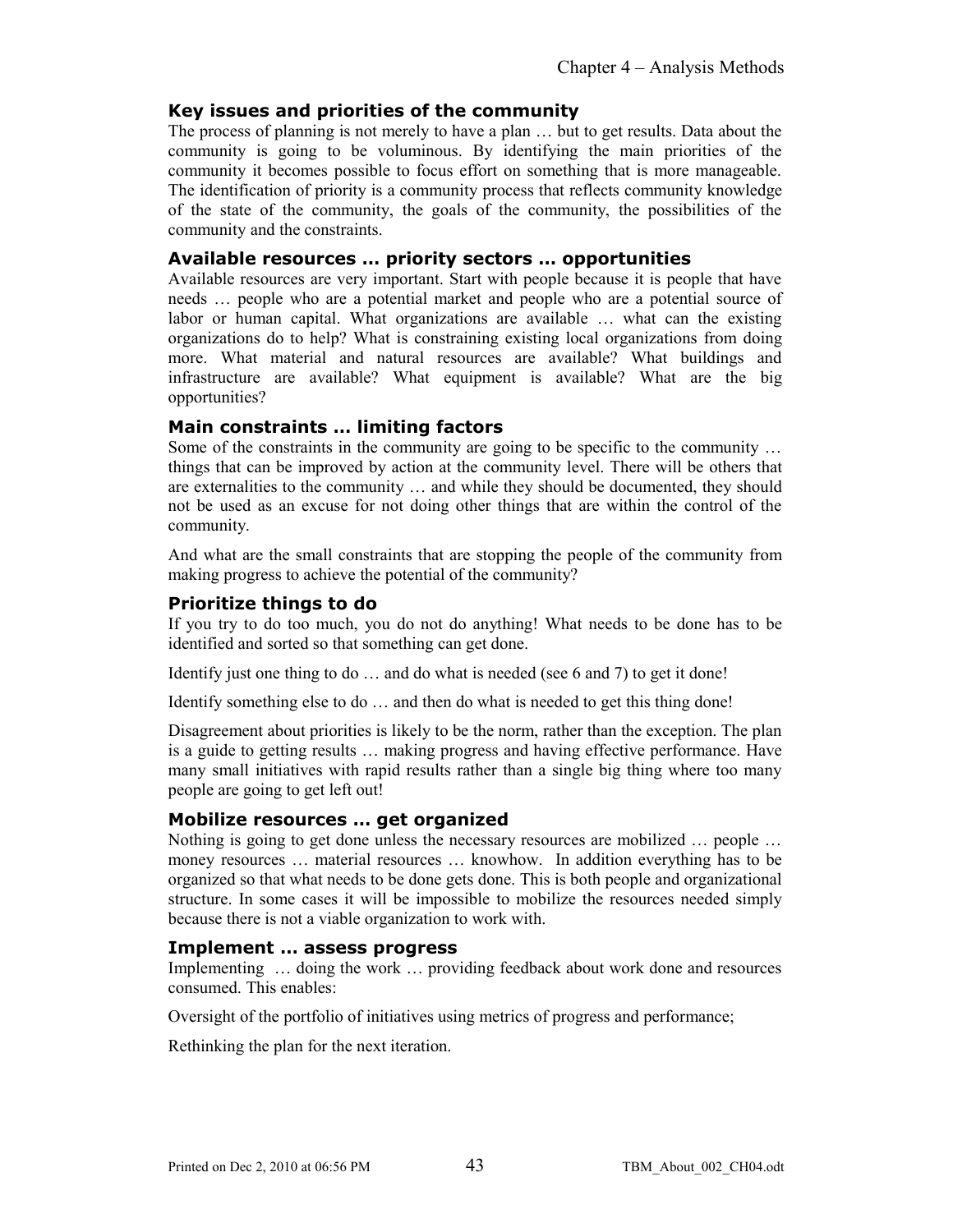# **Analysis About Needs**

## **What Are The Needs? Needs start with people**

Without people, there are no needs ... up to a point! Most "needs" are related to people, the more there are people, the larger the need. In other words needs are a function of population.

But needs are more than this. Every aspect of life … plant life and animal life as well as human life have needs and all of this is part of one great complex ecosystem.

### **Needs are one thing … wants are another!**

The basic needs for human beings are quite modest … food, water, clothing and shelter. It is appalling that there are many people in the world who have inadequate food, water, clothing and shelter.

Security is not a basic need … but the lack of security is a root cause of people not being able to access food, water, clothing and shelter.

### **Basic needs in the modern context**

In a modern economy basic needs are more than a minimum of food, water, clothing and shelter. People also need basic healthcare, education and economic opportunity … and security and a framework of governance and rule of law.

None of these ideas are new. These ideas were already well developed way before biblical times … but the importance of these ideas continues into the modern era.

Progress out of poverty has been accomplished in large part because of improvements in productivity that now make it possible for everyone to have things they need to satisfy basic needs with plenty left over. The reason why many remain poor is because of dysfunction in the way the socio-economic system is working … too many people are economically active … that is, work … but do not gain much from the work.

## **A dysfunctional socio-economic system**

Professor Muhammad Yunus often talks about people who work hard for fourteen hours a day, seven days a week, and remain poor. He says that this is not because the people are bad but that the socio-economic system is dysfunctional.

The modern working class society has evolved a lot in the past two centuries so that people can have enough of food, water, clothing and shelter. Maybe there is less of war and insecurity as well … and there is more widespread availability of healthcare and education … and the infrastructure of society that supports productivity has been improved. Most important … knowledge has also improved.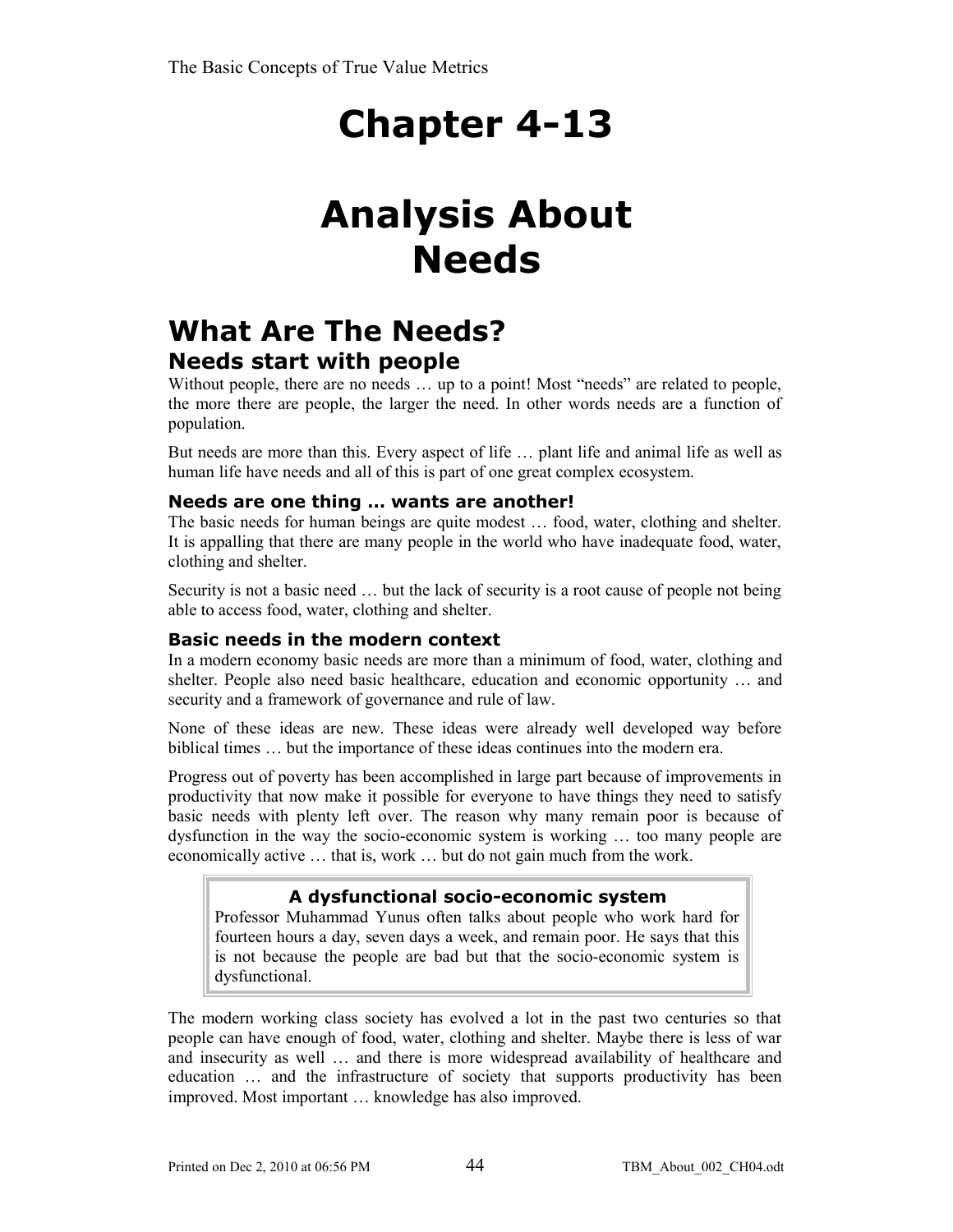### **Middle class needs and wants**

In many ways the United States of America represents the possibilities of a modern economic society … human creativity and enterprise making it possible for everyone to move into the "middle class" … what is referred to as the "American dream".

In this economic model a profligate amount of resources were used to build a production capacity so that a massive amount of food, water, clothes and shelter were available to Americans. Economic activity that produced the goods also produced profits and wealth for both investors and workers. The model works quite well when the regulation of the system is a competitive efficient market framework, but falls apart when the market is gamed by powerful participants … something that has happened with surprising regularity.

In addition to the problem of gaming the market, this economic model is problematic because it uses resources as if there is an unlimited supply … especially land and energy. What started out as a highly productive system that enabled the formation of a middle class during the industrial revolution is now constrained by limits on the availability of land and energy … and by the damage the effluents from this system have been doing.

The idea that the middle class needs more and more and more still prevails in economic analysis and public policy … and must be replaced by a middle class dream that is about better quality of life and more happiness on top of easy access to all the basic needs of an affluent middle class. Knowledge needs to be not only accumulated for academic advancement but applied to improve productivity and the effectiveness of economic activity.

### **Luxury wants**

One way in which the modern economy has been weakened is the concentration of economic money wealth and power in the hands of a small number of individuals and corporate organizations. A large scale luxury sector ecosystem has emerged to serve the wants of this community … often highly profitable, but with only limited socio-economic value to society as a whole.

There is a "value" of the luxury sector that should not be ignored. Beautiful things have a place in human happiness … but the allocation of resources to luxury activities should be balanced with the allocation of resources to improving socio-economic performance where there is poverty and a dysfunctional economic environment.

## **Matching resources and needs**

## **Bottom line … this is NOT being done**

The institutional framework for the modern economy is very efficient in terms of relating capital market pricing to money profit performance and a range of other indicators in the "more and more" economic model. Using this framework capital flows into profit opportunities that are completely independent of any meaningful socio-economic value metrics.

## **Capital flows … hot money**

It appears that every few years there is some economic crisis that is aggravated by global capital flows that are unstable simply because they are purely profit seeking with no value component. The situation is made worse by poor accounting and financial reporting that routinely fails to alert decision makers to problems until it is too late.

The capital flows have everything to do with making a profit … with little at all to do with achieving more socio-economic progress and improving the value dimension of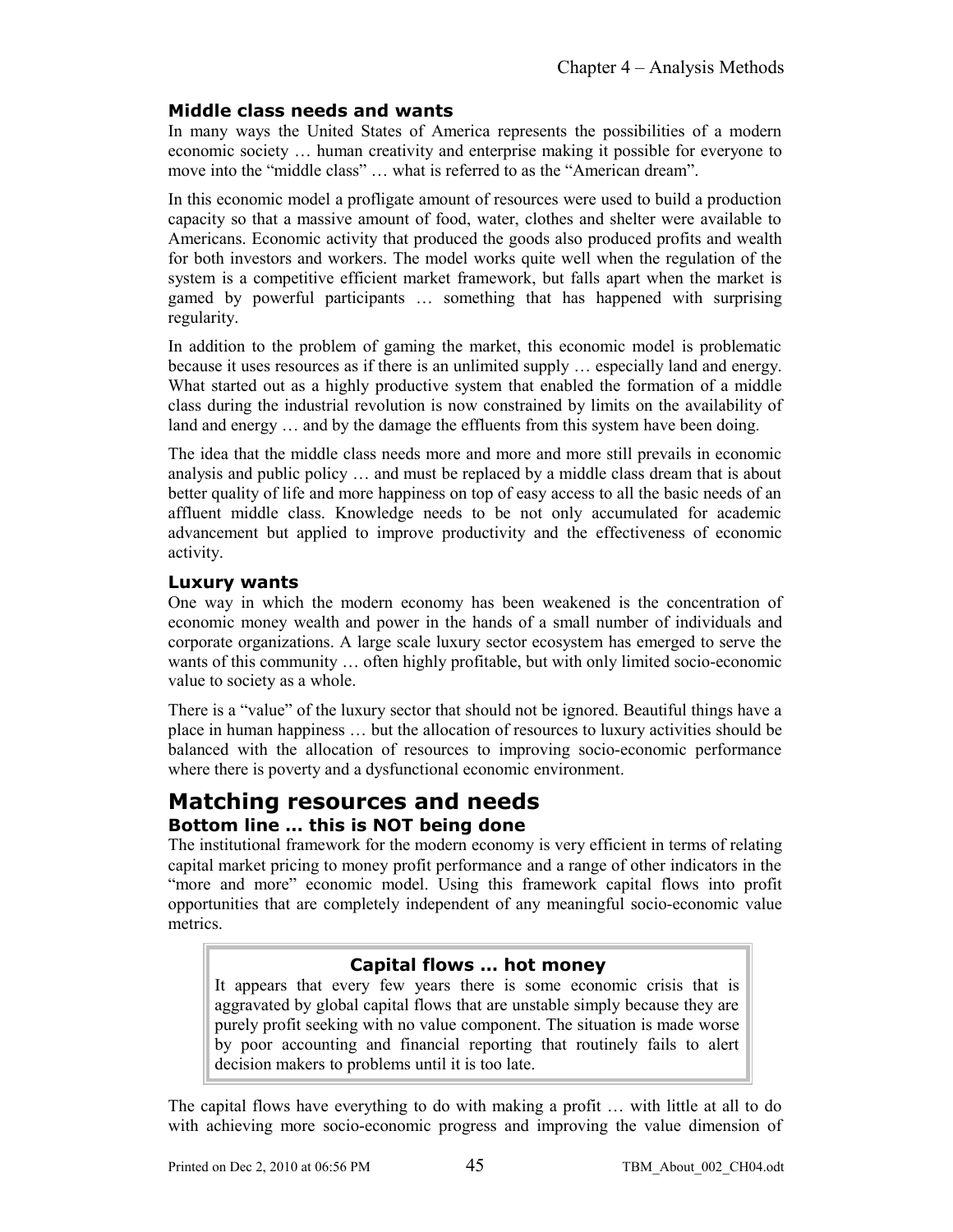society. Decisions about capital flows are disconnected from any reality that relates to quality of life in any community anywhere … the decisions are not in any way matching funds to socio-economic needs.

### **Little or no investment in the future**

The modern capital markets invest in profit … whether it is over the next minute, next hour, next day or next quarter. The mechanisms to invest in value so that society is better off in 20 years or maybe in two generations are very rudimentary compared to the mechanisms used to trade for the short term.

### **What mechanism for community investment?**

When the goal is to have the state of the community improve progressively over time, investment allocation should be done on a basis that changes the state of the community. This is about what people need … and how people can be better equipped to satisfy needs in an increasingly productive way.

It is also about what people want … and how people can get more of what they want by being more productive.

Everything is interconnected … and the achievement of sustainable performance is when the role of people is more important than the role of material resources and money. A community centric socio-economic model that has people as the primary resource and contribution to quality of life as the main output is paradigm shift. The model may be quite simple or incredibly complex … but with the help of Adam Smith's invisible hand becomes perfectly feasible. The key matter is to be using meaningful value metrics to inform the market and decisions about allocation of resources.

#### **Unmet needs**

Most communities that are poor do not have access to resources to satisfy their needs, even basic needs, let alone their wants. Sometimes there are resources, but for a variety of reasons, there is no access to these resources. This may be because of external factors like the "ownership" of the resources … or it may be that the human capacity of the community is constrained by lack of education, skills and knowhow … or it may be a lack of organization or a lack of money and working capital.

Handling unmet needs probably requires some external intervention. This intervention should be such that there is community progress … not merely a "welfare" type intervention that merely makes poverty a little more bearable, and not an approach that helps the community a little bit with big profits for everyone else.

## **Upgrading people capacity**

Upgrading people capacity to facilitate development progress should be a priority. But this needs to be more than just building educational capacity, it is a much more. The present value of education is huge … but only when it is combined with things that are valuable and need to be done. Education must deliver a skill set that enables real physical value creation. The value of education is a derivative that relates to economic opportunity in the society as well as the education itself. This is a paradigm shift in the way the goals of education are framed. Needs being satisfied is the job that human resources must do … education is needed to that people are able to do this.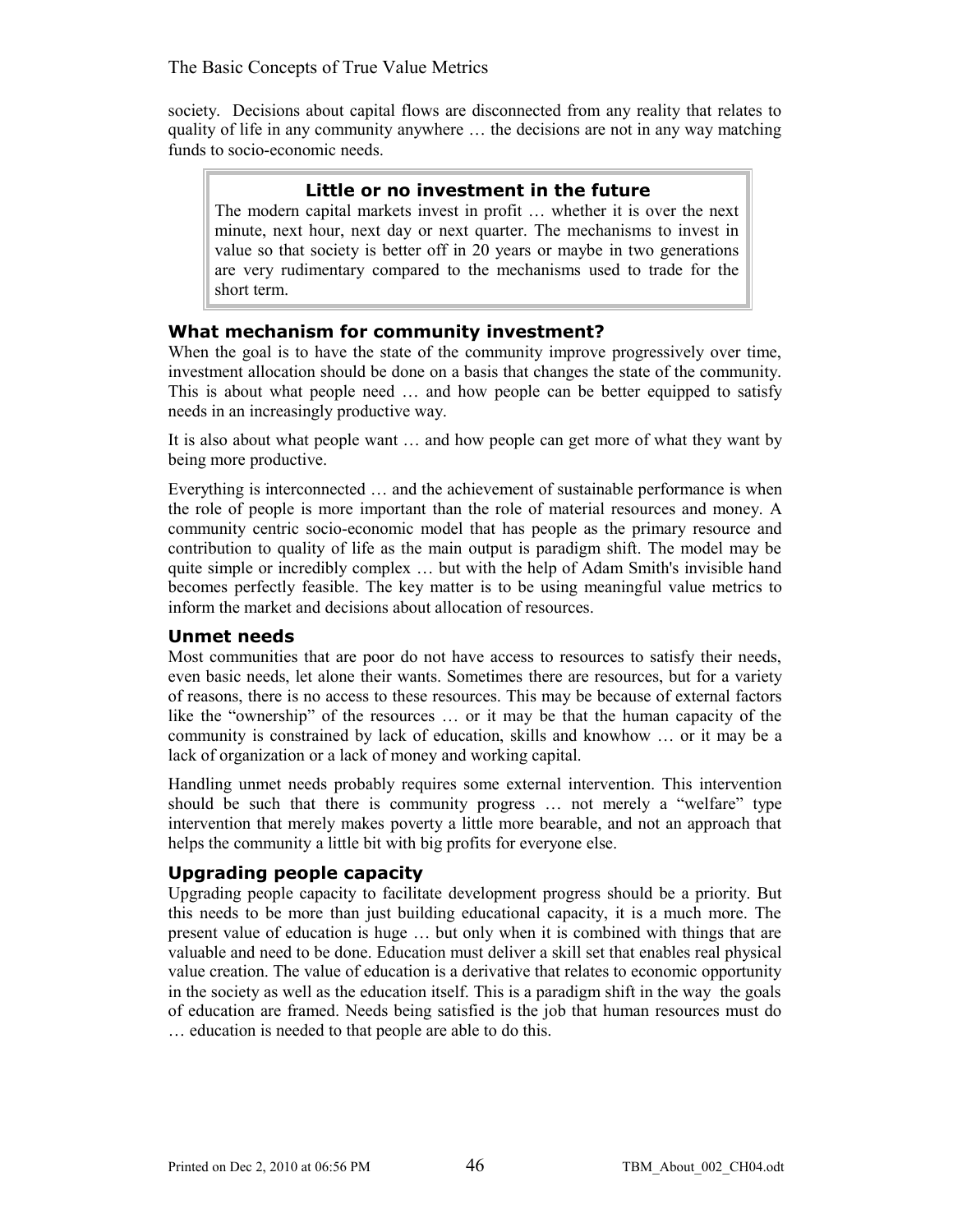# **Analysis About Resources**

## **Getting Data About Resources Data about resources not going to be easy**

Getting data about resources may not be easy. The key is to get as much data about resources in the community as possible, and to have these data organized so as to have some utility. A lot of personal and corporate wealth has been accumulated because there has been misinformation about resources … making data about resources transparent may not be popular!

## **About Local Resources People are the most important A reminder about people**

The role of people was highlighted in the previous sector … a reminder that people are the key resource for progress and success. People … the human resource … are absolutely central to everything. People are the reason why a society exists, people are the society, and people are the resource that may be used to produce much of what is valuable for society. Without people … what is the point? But with people there can be goals that are worth achieving and a resource that helps get to the goal.

People need other resources … and must get organized so that the critical resources can be mobilized.

## **Organization is a resource**

Success is determined by the ability of people in the community to organize and get resources deployed for the benefit of the community … to build value for the community. Organization is very important … it gives a framework for doing things. Organizational structures and the framework of law and regulation are enabling resources or constraints. Organizations are a key to making it possible for all sorts of resources to be mobilized and used in an effective way.

### **Natural resources**

Natural resources are important … natural resources are enablers of activities that have value, or the natural resources, or lack of natural resources may be a critical constraint. Nature … the physical environment … is a key determinant of what is possible. Getting organized with some planning makes it possible to use natural resources in ways that benefit the community.

### **Production resources**

Material resources of various sorts are important … in many cases machinery and equipment, vehicles, etc. are needed to have a productive society. The per capita use of energy has been used as a proxy for progress … as a proxy for the amount of machinery being used.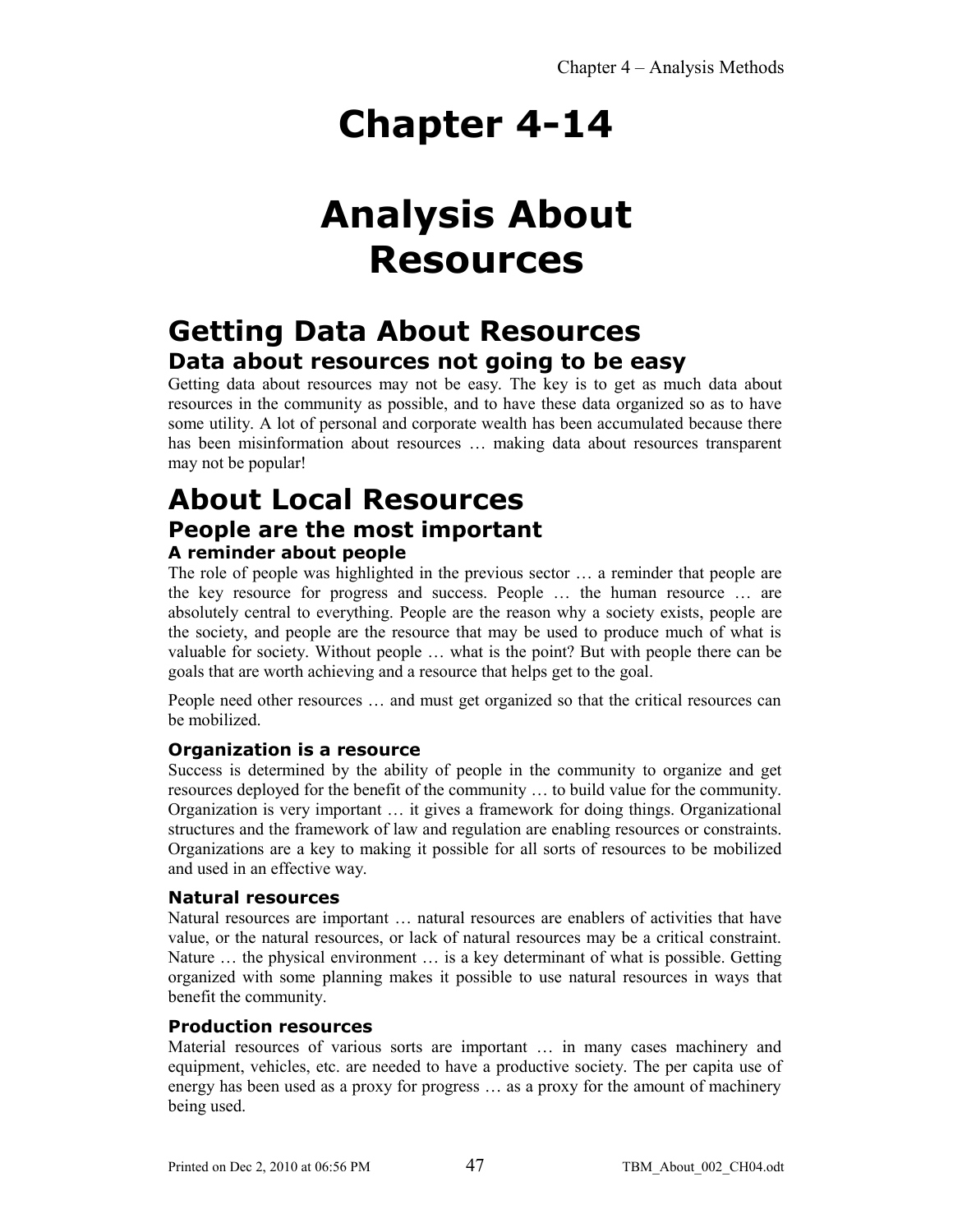### **Infrastructure**

Infrastructure is a resource … again, the infrastructure is another determinant of the productivity of the community.

### **Knowhow**

Knowhow is important and it may be associated with people or it may be associated with organizations. Knowhow can facilitate progress or it can constrain progress. Education and training are activities that helps to build knowhow and the capacity to do things.

### **Money … loans and credit**

Money helps … but money in a vacuum does nothing.

Resources are another way of thinking about means.

Success is a function of people … and how people organize themselves so that the resources that are available get used for the benefit of society.

## **Analysis About External Resources Using external resources may be very bad Who gets the benefit?**

The use of external resources has the potential to have bad outcomes for very many reasons. Most external resources come with conditionality whether it is simply about how resources are to be used, or whether it relates to the way the resources made available are to be repaid.

## **ODA performance is appalling Too much of the wrong measures**

Official Development Assistance (ODA) is appalling … but the institutions engaged in the funding and implementation of ODA have been able to avoid any accountability for the appalling performance by "spinning" the data so that tiny progress is accorded an inordinate amount of PR and hype.

### **World Bank and the disbursement proxy**

The World Bank has used disbursement as a proxy for progress in its projects for most of the past fifty years. This is an easy number for the World Bank to calculate … but that is about the only advantage of using this as a measure of anything.

### **Many ODA agencies use activity as proxy for impact**

Many ODA agencies use activity as proxy for impact, and this is almost as bad as disbursement. In order for there to be development progress, there have to be development activities … but progress, that is impact on the community, may or may not come from activities. Reasons for this may be simple or complex … it does not really matter. If the goal is progress or impact on the community, then this is what should be measured.

### **Malaria**

Since 2000 there has been a rapid scaling up of the fund flows for malaria control interventions. By 2008 the annual fund flow might have been as much as \$2 billion with only minimal performance reporting about these fund flows. One statistic that has been widely used is the "bednet coverage achieved" … a measure of activity, and not a measure of impact. What is worrisome is that the link between bednet coverage and reduction in the burden of malaria is based on rather small studies with quite mixed results. Worse, the studies ignore the potential side effects of the emergence of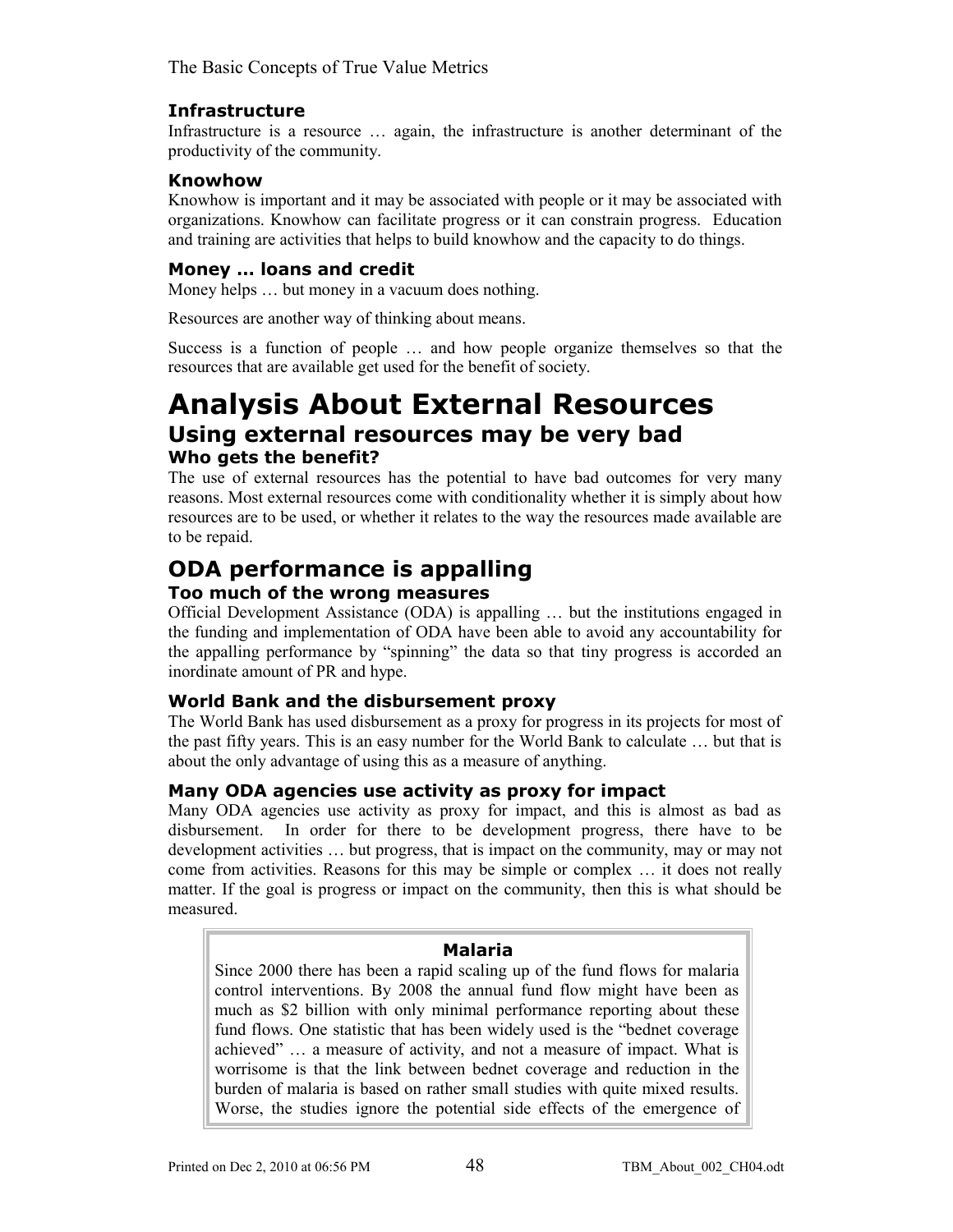resistance to the active chemicals over time and the cost of the program over time. Malaria control performance ought to be based on the cost of the interventions over time and the value of the malaria burden reduction over time … and in this light the spending to date has performance has probably been very weak.

## **Foreign direct investment (FDI)**

Foreign direct investment brings an inflow of investment, brings an increase in jobs, brings some improvement to infrastructure, brings perhaps some improvement to health and education … but at a price. The price is that the investment is used to exploit something of local value like natural resources (for example timber or minerals) which are finite and eventually are depleted. The local employment remuneration is usually very small compared to the value of the exploitation of the resources and small relative to profits that are exported from the area. In some cases … too many … the exploitation leaves massive long term pollution that is ignored totally in the initial investment proposal presentations. The improvement in infrastructure is usually modest … or to the extent that it is significant mainly of use to move exploited resources out of the area. Social welfare assistance is usually small compared to the scale and value of the resources being exploited.

The business model that has been used for Western FDI for the past fifty years has been almost all bad … worse, in fact than much of the mercantile investment of the colonial era. The modern corporate FDI may, in fact be described best as corporate colonialism.

## **Humanitarian relief**

Official Development Assistance (ODA) has not grown as fast as humanitarian relief during the past three decades … it is more "popular" with donors and easier to get taxpayer support. But it is rarely structured to support a development agenda and merely serves to help people survive rather than being part of an agenda to help people to progress.

The best way to describe the humanitarian relief sector is to say it is a global economic welfare system … and sending all the wrong signals to developing countries now for about 60 years.

Donor fatigue has been a problem for a very long time … and donors move on to something more fashionable or more suited to donor country taxpayers' fancy rather than staying with funding initiatives that are good but "boring" and might possibly get result and delivery serious progress. Good development is long term … in fact intergenerational. Nothing of sustainable significance can be achieved in a two year time span … or even five years.

The project form of organization is one of the core problems of the ORDA sector. There is little that is right about this form of organization for development. The project form of organization has its history in the building of large civil engineering works likes dams, canals, railroads and highways … but is totally unsuited for support to health, education and small-scale agriculture.

Worse the project is a vehicle for fund control by donors by-passing the local Ministry of Finance that ought to be providing oversight control to funds flowing through government into projects. Whatever happened to the idea of "single treasury account" for the control of government moneys?

Projects that are funded by outside agencies like the World Bank, USAID and others usually have employment terms that are way better than the local civil service … and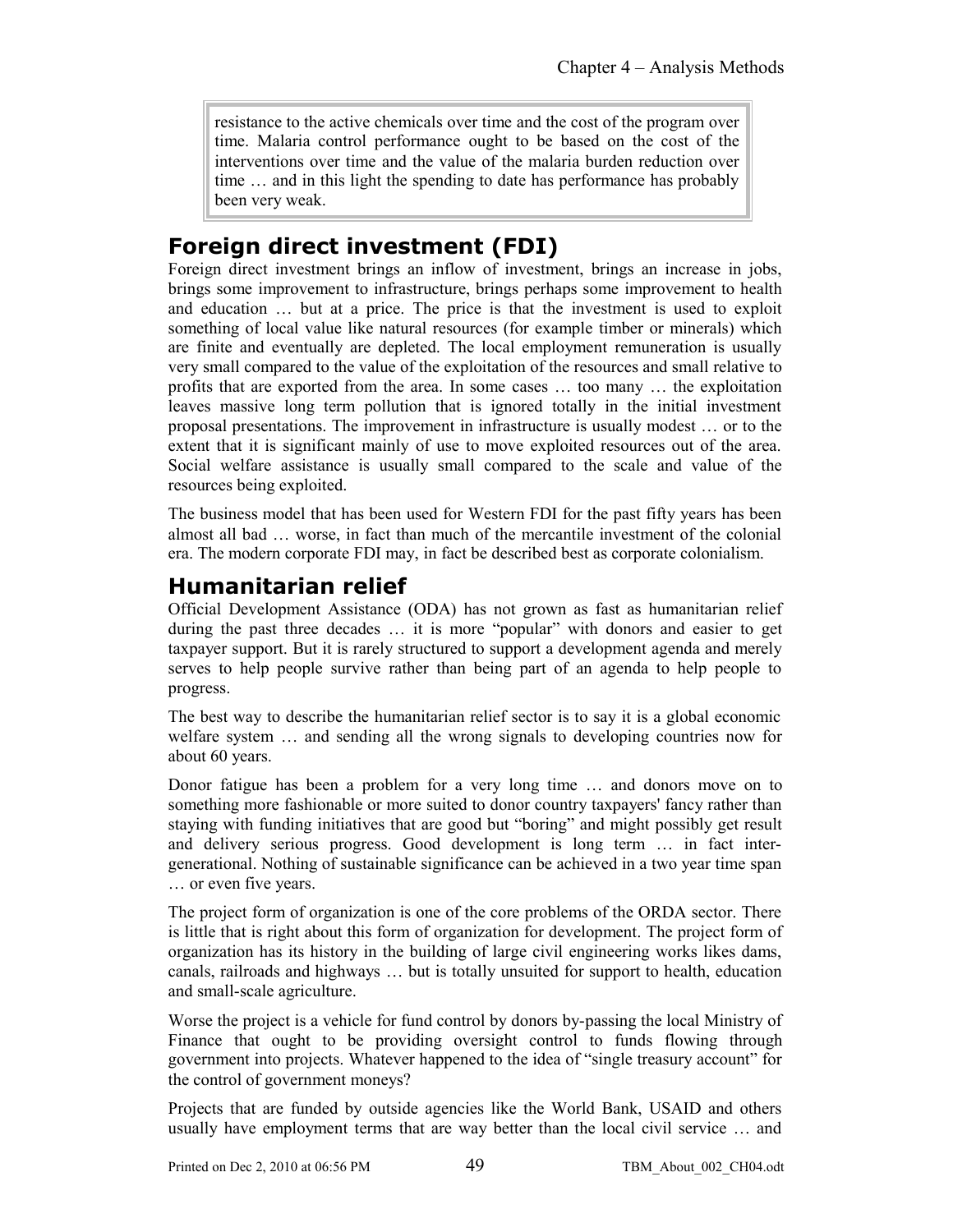totally unaffordable within the local economy under non-project circumstances. This makes it easy to recruit good staff … but what happens at the end of the project. The international project staff walk away and go on to another project somewhere else. The local staff become unemployed ... and likely "mad as hell"!

## **Problems With Rule of Law**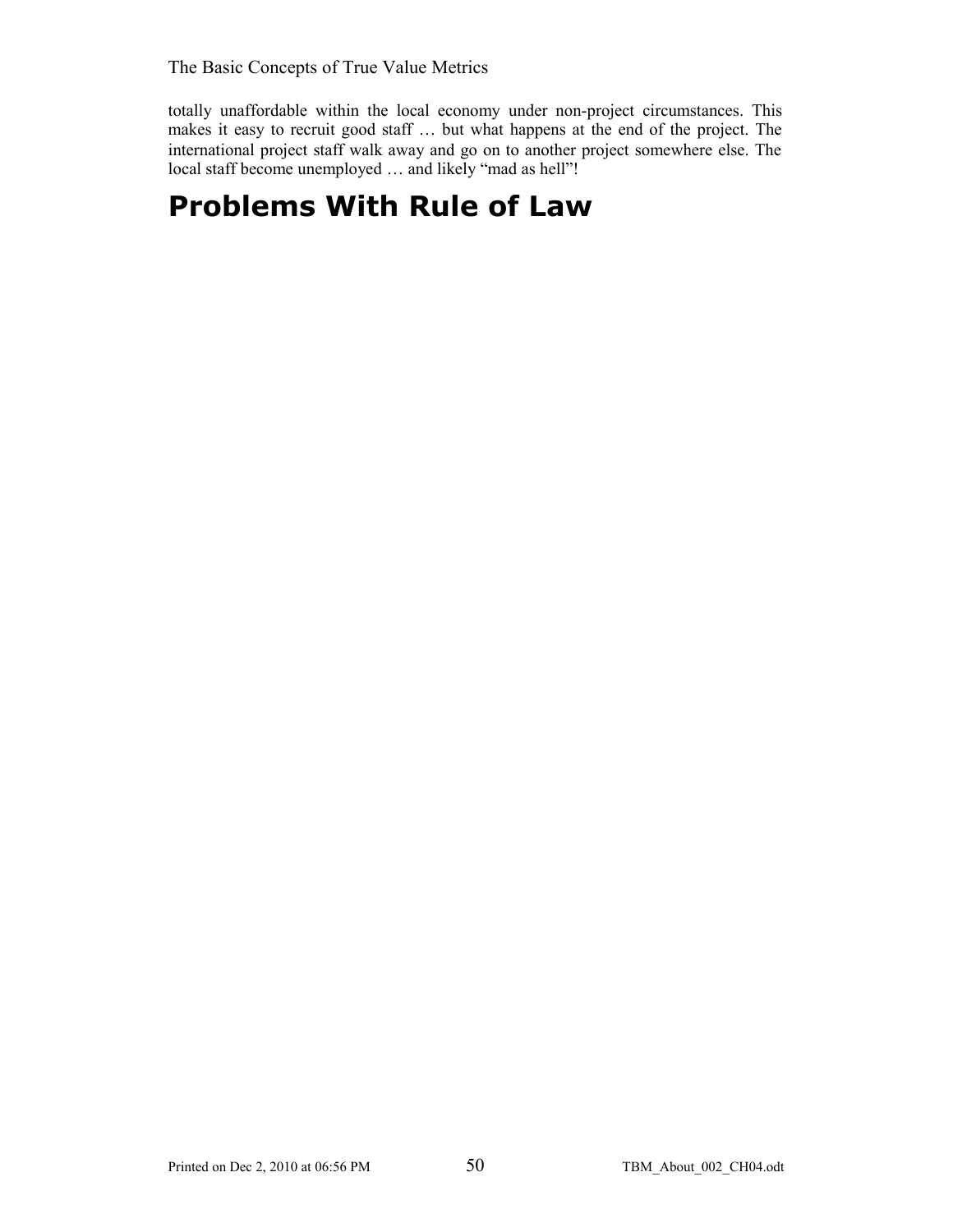# **Behavior of Cost and Value**

## **Cost and Value Behavior is Complex Cost behavior**

## **Well understood by good business managers**

Optimizing performance requires understanding of the behavior of both cost and the value ... neither of which is simple. An optimization model that incorporates the many variables that are normal in human society and in sectors such as health is very complicated ... and does not work well unless there are large quantities of reliable data.

However, some of the behaviors are easy to understand ... but even the simple behaviors are not being documented well and knowledge about cost and value is primitive. It need not be ... and the TVM initiative in conjunction with initiatives like IMM will help to change this aspect of performance metrics.

Good managers use the available data to achieve the best possible results. Good managers respond quickly to what they see is happening way more quickly than an ex-post factor academic study.

What something costs is determined by technical considerations. A physical item is made up of materials that are processed in some way. To do this required people and production facilities and equipment … all of which have costs. It is a mechanical process to add up the costs of the various production activities to come up with the cost of the item.

Every element of cost varies in different ways with volume. Some component parts of the item will have a lower unit cost when the volume increases, but other parts might have higher costs as volume increases. Using less material may not reduce the cost when the production process is more difficult with a small item than a larger one … scrap may change the unit cost for the completed product depending on production capabilities and required quality.

Understanding the behavior of costs is the key to making program performance optimum. Matching the behavior of cost with all the other dimensions of operational performance makes it possible to get better results than might otherwise be expected. While elementary analysis is often based on simple relationships, efficient cost accountancy shows how low costs can be matched with high impact values for best results.

The behavior of cost is determined mainly by the system or process ... that is, the underlying science and technologies, and by the competence of the people involved and the decisions they make. Most students of cost accounting know about fixed and variable costs and know the simple breakeven chart ... but in practice everything varies, and the variations can be substantial.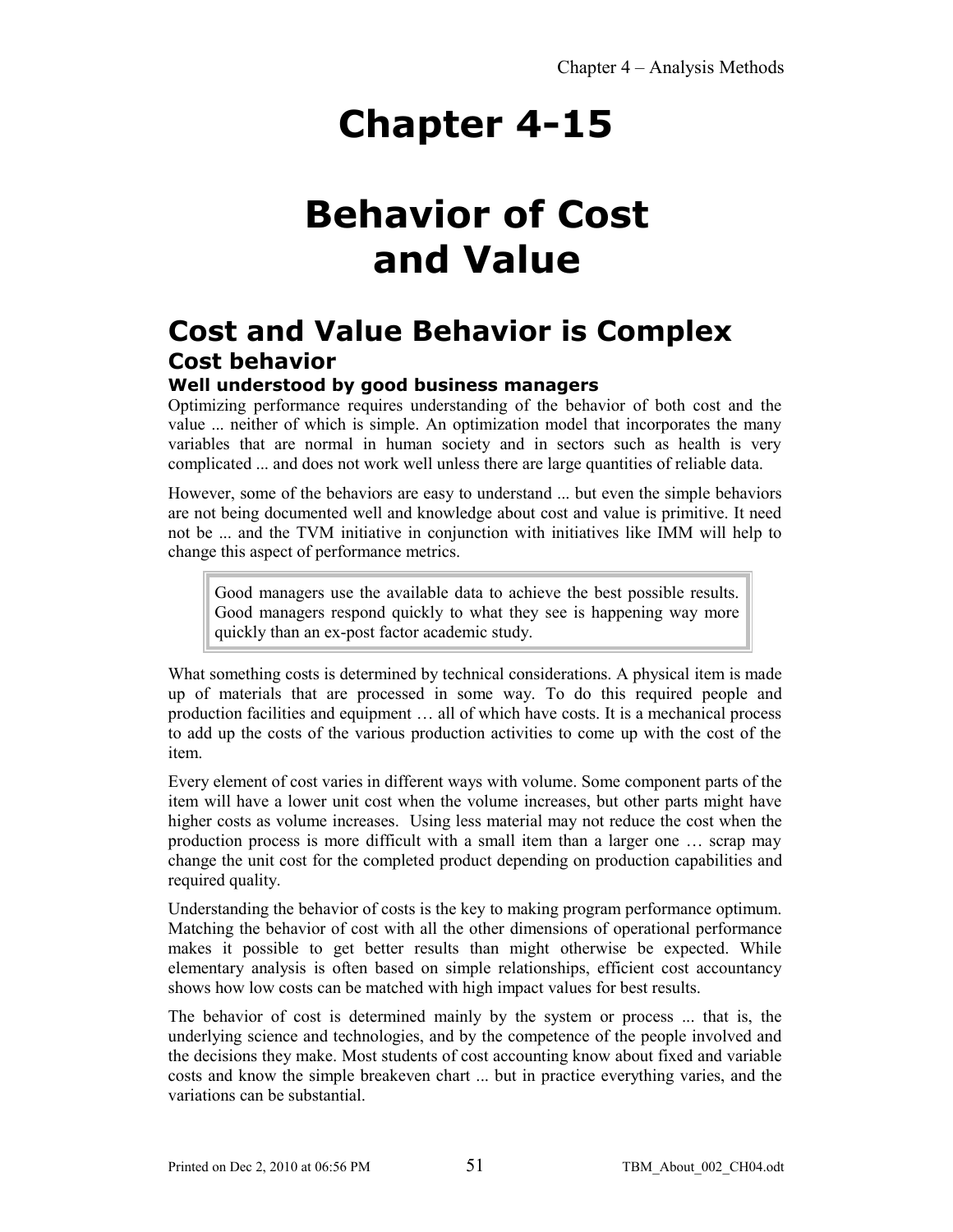Some elements of cost are a function of time. Staff are usually compensated based on a time rate … a monthly salary … an hourly wage. Some costs are based on some measure of activity … fuel consumption per mile for example. Some costs vary depending on external conditions … heating and air-conditioning costs vary depending on the weather.

### **The cost and profit of software applications**

If a software application costs \$1 million to develop plus \$100,000 to deploy the first unit ... the unit cost is \$1,100,000 million. If the second unit deploys for \$50,000 then the total cost is \$1,150,000 and the unit cost drops to \$575,000. If the next 8 units cost \$25,000 each to deploy the total cost becomes \$1,350,000 and the unit cost drops to \$135,000. After this the deployment cost drops to \$100 each, and by the time 100,000 have sold the total cost is \$11,349,000 (\$1,350,000 plus \$9,999,000) at a unit cost of \$113.49. This is not an extreme case ... it is the basic business or economic model that has made modern IT such an important source of profit.

Very little … maybe nothing … is linear. Each element of cost has a different cost behavior … and together add up to an overall cost and value consumption behavior. The individual element behavior is a great help in understanding cost and the behavior of cost.

In TVM, the basic approach is to understand the way the system or process works, and use data to determine how costs relate to the system at a specific state ... and work from their to determine how costs are going to change as the system changes.

## **Value behavior Maybe more complex than cost**

Value usually has a different behavior. A medical intervention for a critical health condition that makes death likely without treatment has a value that is huge. How huge is subject to debate, but the value in social value terms is big. A medical procedure that makes one look a little more handsome is not in the same league as the one that saves life. And value may not relate simply to the way costs are incurred ... preventative care does not have immediate impact ... but in time its value emerges. This is addressed within TVM by the use of value chain analysis that links a series of costs with a series of values.

Value behavior is complex because most value is a function of many different elements … and the subjective aspect of value adds further uncertainty to the behavior. The important thing about this is that value has more impact on quality of life than anything else, and accordingly should be taken into consideration in every aspect of doing socioeconomic activities of any type.

The complexity arises in part because each sector is dependent on other sectors, and value often only arises when several sectors together are needed for enabling improvement in value. In other situation the activity my take place with substantial money flows but not actually improve the situation to create the value. At the same time there is value associated merely with paying for the interventions. This health example illustrates this:

### **Health example**

If I am ill and undergo some medical treatment and get better … the value situation improves substantially, while if the medical treatment does not make me well, the value increment related to my health situation is zero. Meanwhile there is value flow associated with the income and profits